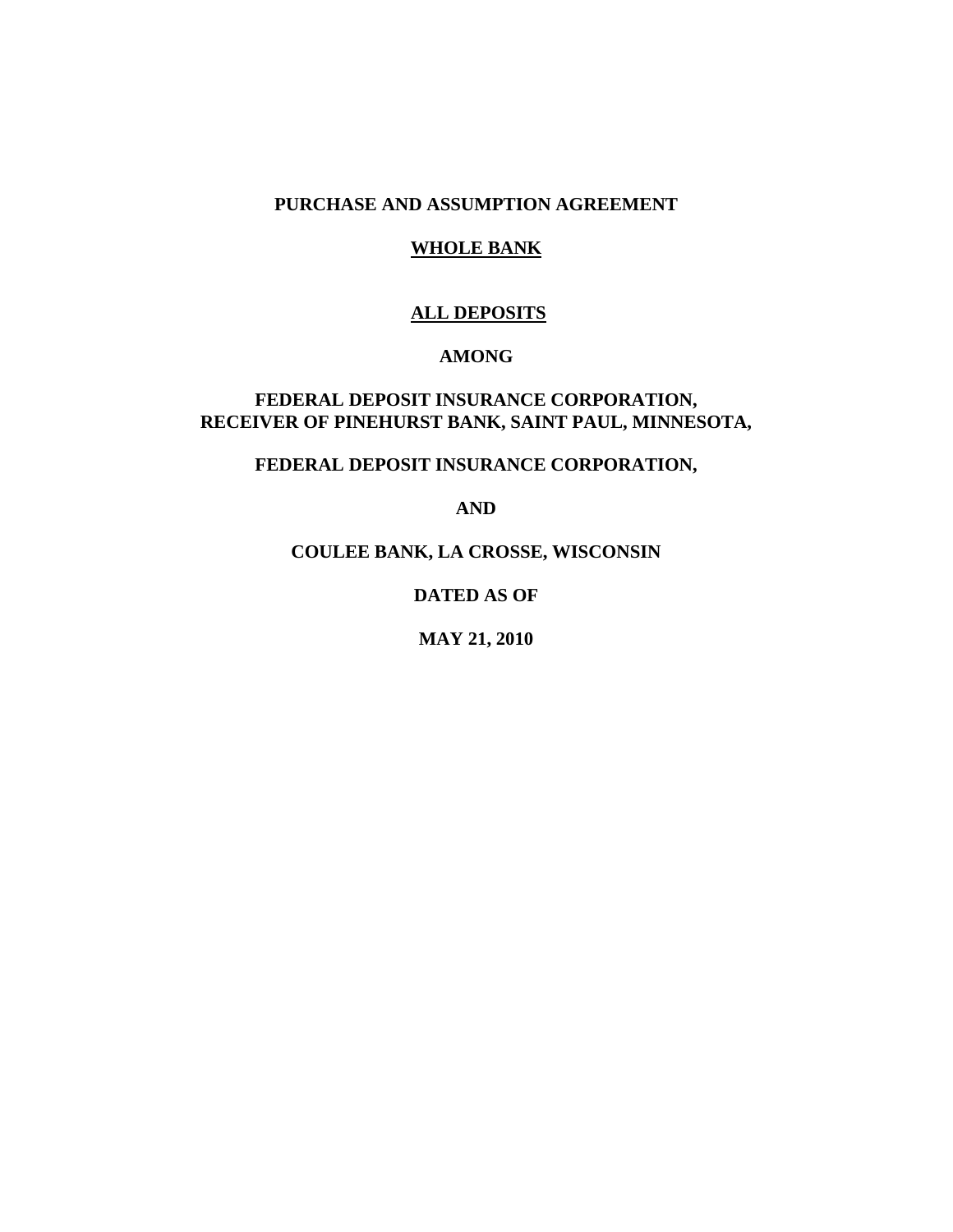# **TABLE OF CONTENTS**

| <b>ARTICLE I</b>   |                                                       |  |  |  |  |
|--------------------|-------------------------------------------------------|--|--|--|--|
| <b>ARTICLE II</b>  |                                                       |  |  |  |  |
| 2.1                |                                                       |  |  |  |  |
| 2.2                |                                                       |  |  |  |  |
| 2.3                |                                                       |  |  |  |  |
| 2.4                |                                                       |  |  |  |  |
| <b>ARTICLE III</b> |                                                       |  |  |  |  |
| 3.1                |                                                       |  |  |  |  |
| 3.2                |                                                       |  |  |  |  |
| 3.3                | Manner of Conveyance; Limited Warranty;               |  |  |  |  |
|                    |                                                       |  |  |  |  |
| 3.4                |                                                       |  |  |  |  |
| 3.5                |                                                       |  |  |  |  |
| 3.6                |                                                       |  |  |  |  |
| <b>ARTICLE IV</b>  | <b>ASSUMPTION OF CERTAIN DUTIES AND OBLIGATIONS17</b> |  |  |  |  |
| 4.1                |                                                       |  |  |  |  |
| 4.2                |                                                       |  |  |  |  |
| 4.3                |                                                       |  |  |  |  |
| 4.4                |                                                       |  |  |  |  |
| 4.5                |                                                       |  |  |  |  |
| 4.6                |                                                       |  |  |  |  |
| 4.7                | Agreement with Respect to Leased Data                 |  |  |  |  |
|                    |                                                       |  |  |  |  |
| 4.8                | Agreement with Respect to Certain                     |  |  |  |  |
|                    |                                                       |  |  |  |  |
| 4.9                |                                                       |  |  |  |  |
| 4.10               |                                                       |  |  |  |  |
| 4.11               |                                                       |  |  |  |  |
| 4.12               | Agreement with Respect to Continuation of Group       |  |  |  |  |
|                    |                                                       |  |  |  |  |
| 4.13               |                                                       |  |  |  |  |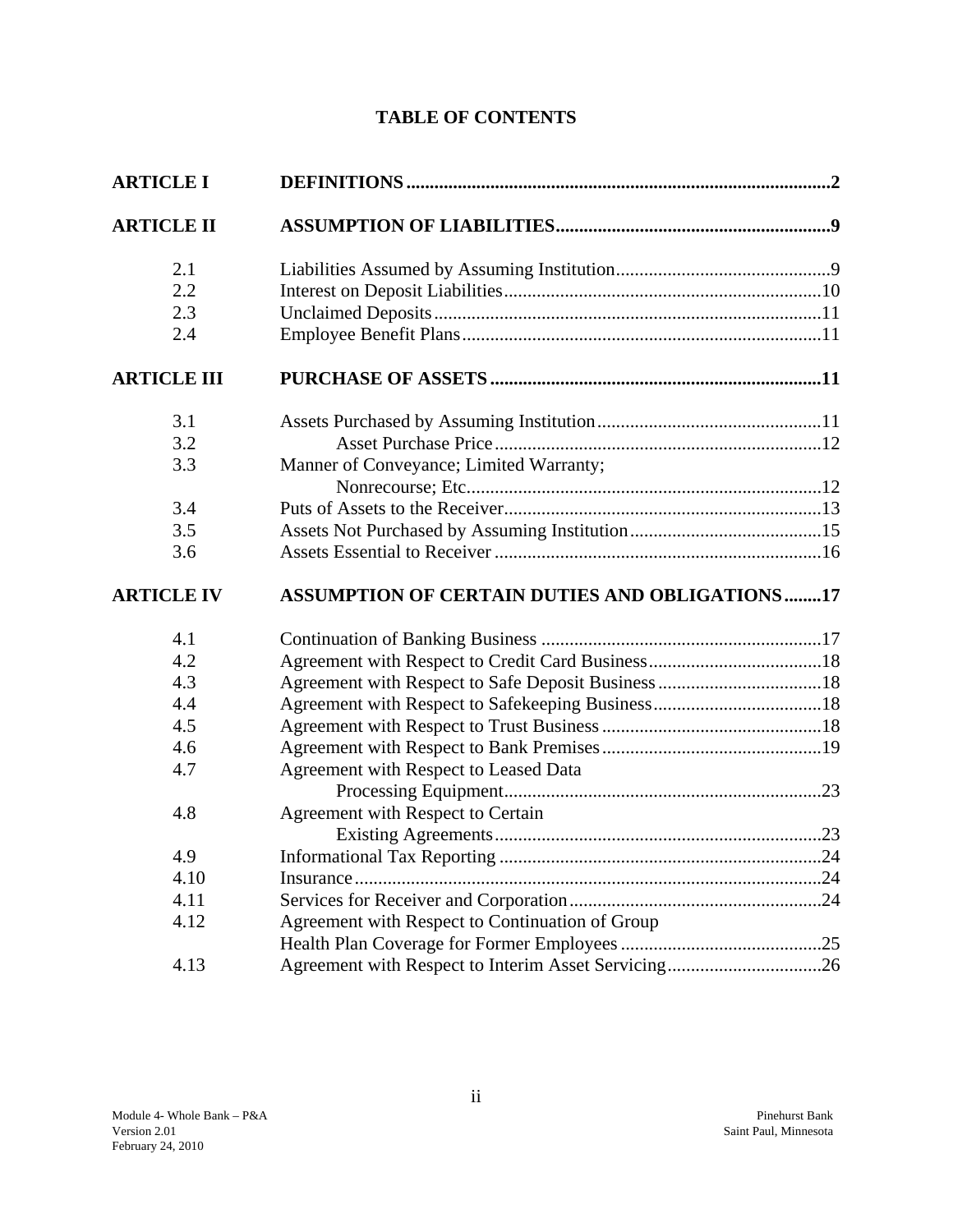| <b>ARTICLE V</b>    | <b>DUTIES WITH RESPECT TO DEPOSITORS</b>   |  |  |  |  |  |
|---------------------|--------------------------------------------|--|--|--|--|--|
| 5.1                 |                                            |  |  |  |  |  |
| 5.2                 |                                            |  |  |  |  |  |
| 5.3                 |                                            |  |  |  |  |  |
| <b>ARTICLE VI</b>   |                                            |  |  |  |  |  |
| 6.1                 |                                            |  |  |  |  |  |
| 6.2                 |                                            |  |  |  |  |  |
| 6.3                 |                                            |  |  |  |  |  |
| 6.4                 |                                            |  |  |  |  |  |
| <b>ARTICLE VII</b>  |                                            |  |  |  |  |  |
| <b>ARTICLE VIII</b> |                                            |  |  |  |  |  |
| 8.1                 |                                            |  |  |  |  |  |
| 8.2                 |                                            |  |  |  |  |  |
| 8.3                 |                                            |  |  |  |  |  |
| 8.4                 |                                            |  |  |  |  |  |
| 8.5                 |                                            |  |  |  |  |  |
| <b>ARTICLE IX</b>   |                                            |  |  |  |  |  |
| 9.1                 |                                            |  |  |  |  |  |
| 9.2                 |                                            |  |  |  |  |  |
| 9.3                 |                                            |  |  |  |  |  |
| 9.4                 |                                            |  |  |  |  |  |
| 9.5                 |                                            |  |  |  |  |  |
| 9.6                 | Proceedings with Respect to Certain Assets |  |  |  |  |  |
|                     |                                            |  |  |  |  |  |
| 9.7                 |                                            |  |  |  |  |  |
| <b>ARTICLE X</b>    |                                            |  |  |  |  |  |
| <b>ARTICLE XI</b>   | REPRESENTATIONS AND WARRANTIES OF THE      |  |  |  |  |  |
| <b>ARTICLE XII</b>  |                                            |  |  |  |  |  |
| 12.1                |                                            |  |  |  |  |  |
| 12.2                |                                            |  |  |  |  |  |
| 12.3                |                                            |  |  |  |  |  |
|                     |                                            |  |  |  |  |  |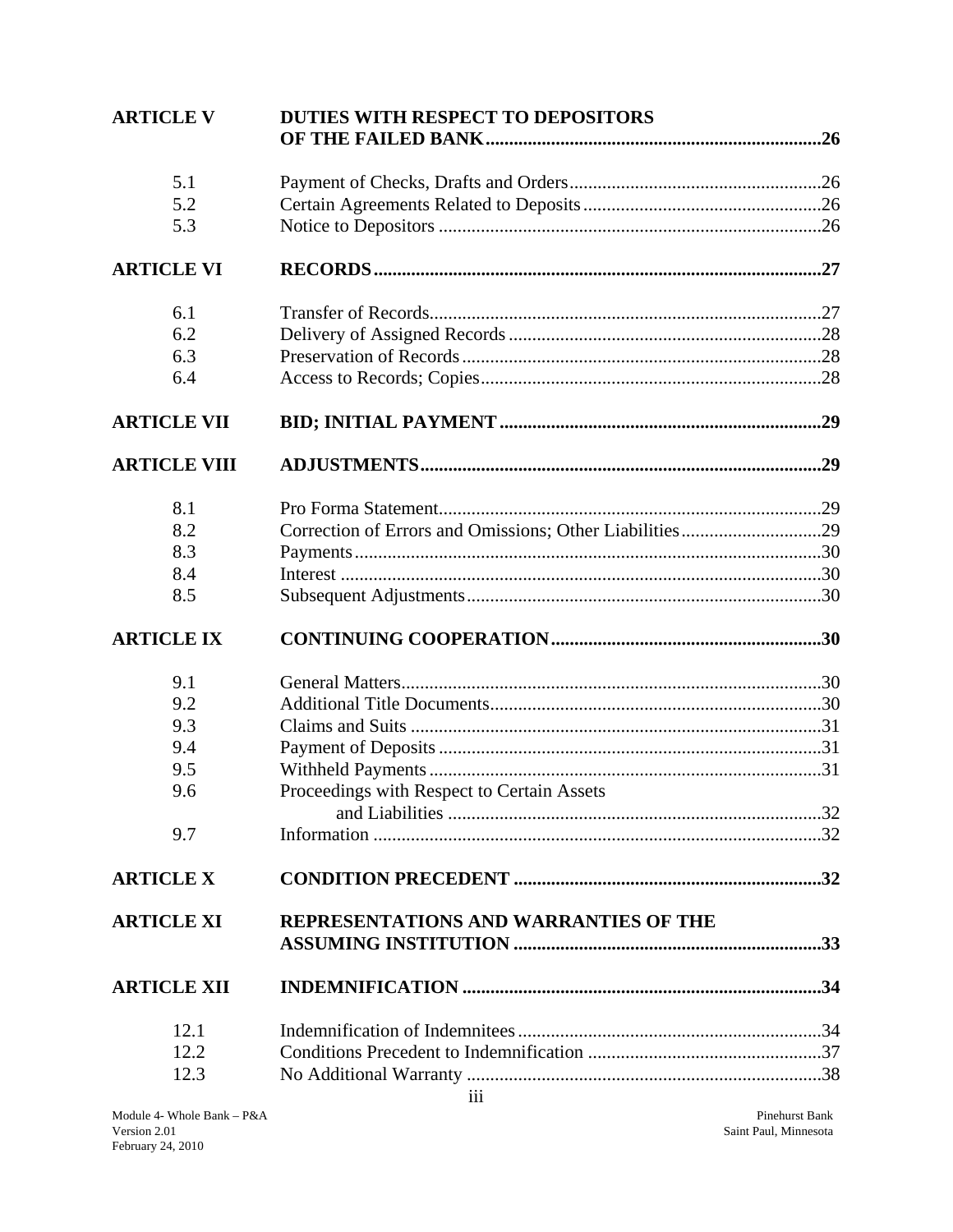| 12.4                |  |
|---------------------|--|
| 12.5                |  |
| 12.6                |  |
| 12.7                |  |
| 12.8                |  |
| <b>ARTICLE XIII</b> |  |
| 13.1                |  |
| 13.2                |  |
| 13.3                |  |
| 13.4                |  |
| 13.5                |  |
| 13.6                |  |
| 13.7                |  |
| 13.8                |  |
| 13.9                |  |
| 13.10               |  |
| 13.11               |  |
| 13.12               |  |
| 13.13               |  |

# **SCHEDULES**

| 2.1    |  |
|--------|--|
| 2.1(a) |  |
| $-3.1$ |  |
| 3.2    |  |
| 3.5(l) |  |
| 7      |  |

# **EXHIBITS**

| 2.3A   |  |
|--------|--|
| 2.3B   |  |
| 3.2(c) |  |
| 4.13   |  |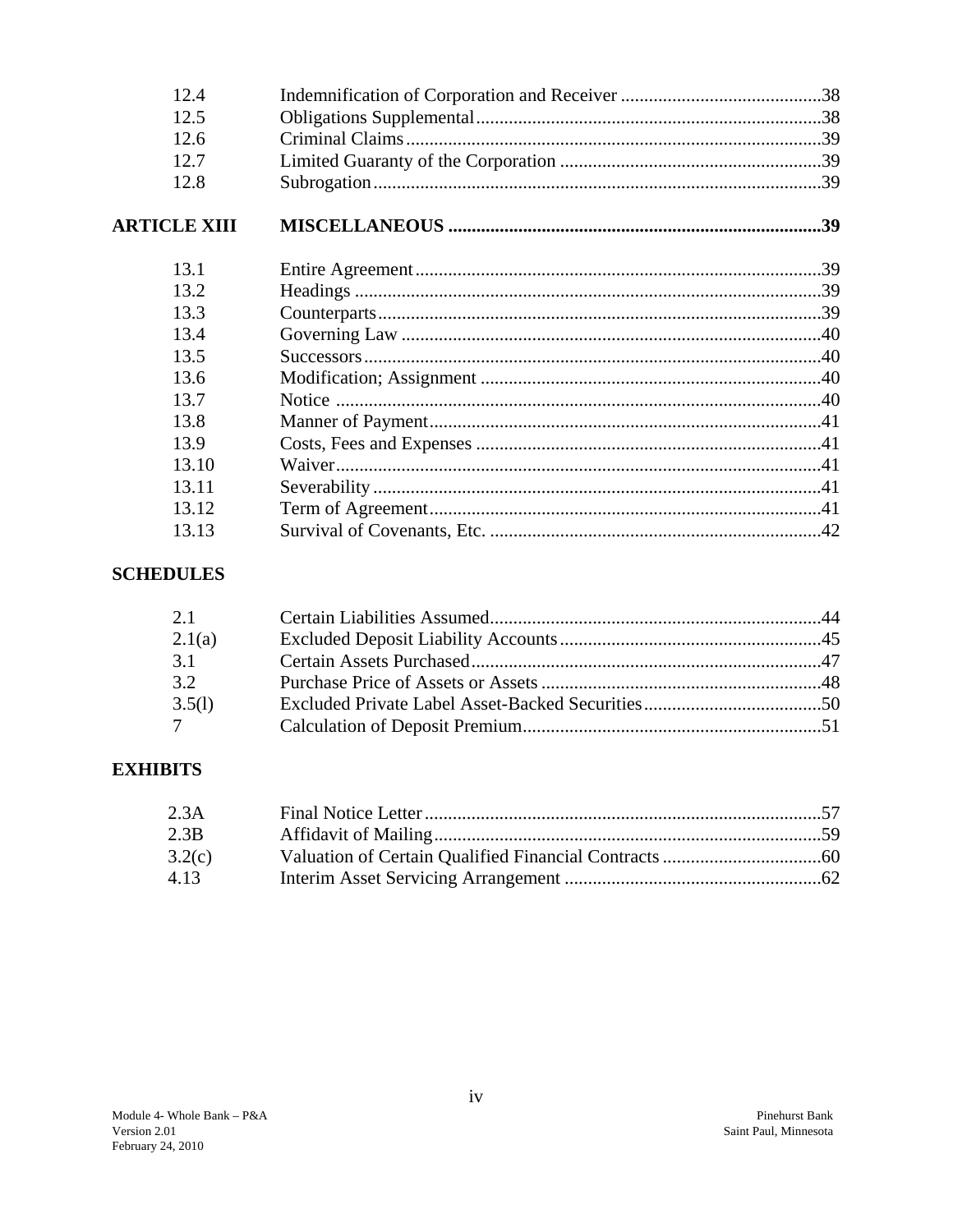#### **PURCHASE AND ASSUMPTION AGREEMENT**

#### **WHOLE BANK**

 **THIS AGREEMENT**, made and entered into as of the 21st day of May, 2010, by and among the **FEDERAL DEPOSIT INSURANCE CORPORATION, RECEIVER of PINEHURST BANK, SAINT PAUL, MINNESOTA** (the "Receiver"), **COULEE BANK**, organized under the laws of the State of Wisconsin, and having its principal place of business in La Crosse, Wisconsin (the "Assuming Institution"), and the **FEDERAL DEPOSIT INSURANCE CORPORATION**, organized under the laws of the United States of America and having its principal office in Washington, D.C., acting in its corporate capacity (the "Corporation").

#### **WITNESSETH**:

**WHEREAS**, on Bank Closing, the Chartering Authority closed Pinehurst Bank, Saint Paul, Minnesota (the "Failed Bank") pursuant to applicable law and the Corporation was appointed Receiver thereof; and

**WHEREAS**, the Assuming Institution desires to purchase certain assets and assume certain deposit and other liabilities of the Failed Bank on the terms and conditions set forth in this Agreement; and

**WHEREAS**, pursuant to 12 U.S.C. Section  $1823(c)(2)(A)$ , the Corporation may provide assistance to the Assuming Institution to facilitate the transactions contemplated by this Agreement, which assistance may include indemnification pursuant to Article XII; and

**WHEREAS**, the Board of Directors of the Corporation (the "Board") has determined to provide assistance to the Assuming Institution on the terms and subject to the conditions set forth in this Agreement; and

**WHEREAS**, the Board has determined pursuant to 12 U.S.C. Section 1823(c)(4)(A) that such assistance is necessary to meet the obligation of the Corporation to provide insurance coverage for the insured deposits in the Failed Bank and is the least costly to the deposit insurance fund of all possible methods for meeting such obligation.

 **NOW THEREFORE**, in consideration of the mutual promises herein set forth and other valuable consideration, the parties hereto agree as follows: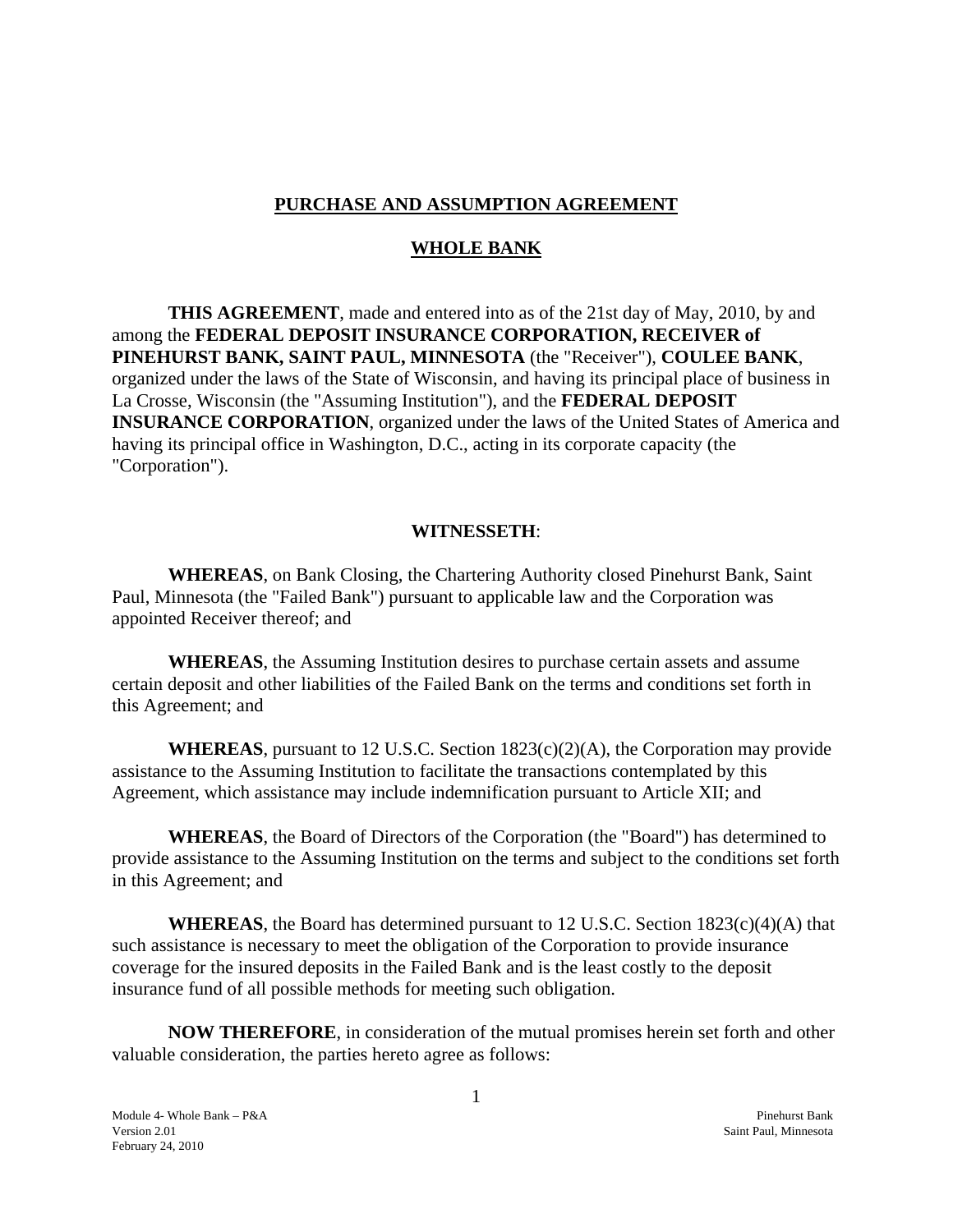# **ARTICLE I DEFINITIONS**

<span id="page-5-1"></span><span id="page-5-0"></span>Capitalized terms used in this Agreement shall have the meanings set forth in this Article I, or elsewhere in this Agreement. As used herein, words imparting the singular include the plural and vice versa.

**"Accounting Records"** means the general ledger and subsidiary ledgers and supporting schedules which support the general ledger balances.

**"Acquired Subsidiaries"** means Subsidiaries of the Failed Bank acquired pursuant to Section 3.1.

**"Affiliate"** of any Person means any director, officer, or employee of that Person and any other Person (i) who is directly or indirectly controlling, or controlled by, or under direct or indirect common control with, such Person, or (ii) who is an affiliate of such Person as the term "affiliate" is defined in Section 2 of the Bank Holding Company Act of 1956, as amended, 12 U.S.C. Section 1841.

**"Agreement"** means this Purchase and Assumption Agreement by and among the Assuming Institution, the Corporation and the Receiver, as amended or otherwise modified from time to time.

**"Assets"** means all assets of the Failed Bank purchased pursuant to Section 3.1. Assets owned by Subsidiaries of the Failed Bank are not "Assets" within the meaning of this definition.

**"Assumed Deposits"** means Deposits.

**"Bank Closing"** means the close of business of the Failed Bank on the date on which the Chartering Authority closed such institution.

**"Bank Premises"** means the banking houses, drive-in banking facilities, and teller facilities (staffed or automated) together with adjacent parking, storage and service facilities and structures connecting remote facilities to banking houses, and land on which the foregoing are located, and unimproved land that are owned or leased by the Failed Bank and that have formerly been utilized, are currently utilized, or are intended to be utilized in the future by the Failed Bank as shown on the Accounting Record of the Failed Bank as of Bank Closing.

**"Bid Amount"** has the meaning provided in Article VII.

**"Bid Valuation Date"** means March 22, 2010.

Module 4- Whole Bank – P&A Pinehurst Bank Version 2.01 Saint Paul, Minnesota February 24, 2010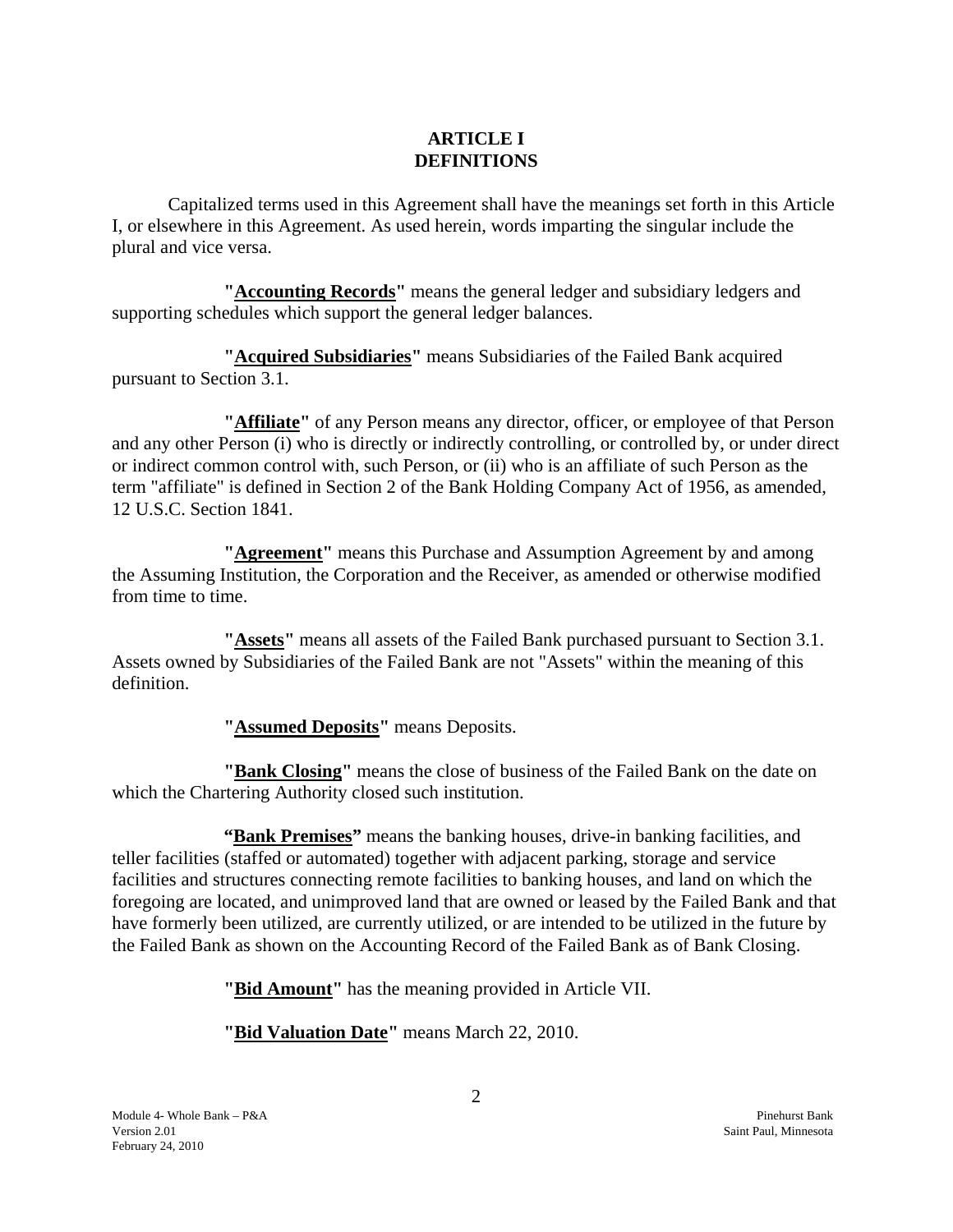<span id="page-6-0"></span> **"Book Value"** means, with respect to any Asset and any Liability Assumed, the dollar amount thereof stated on the Accounting Records of the Failed Bank. The Book Value of any item shall be determined as of Bank Closing after adjustments made by the Receiver for differences in accounts, suspense items, unposted debits and credits, and other similar adjustments or corrections and for setoffs, whether voluntary or involuntary. The Book Value of a Subsidiary of the Failed Bank acquired by the Assuming Institution shall be determined from the investment in subsidiary and related accounts on the "bank only" (unconsolidated) balance sheet of the Failed Bank based on the equity method of accounting. Without limiting the generality of the foregoing, (i) the Book Value of a Liability Assumed shall include all accrued and unpaid interest thereon as of Bank Closing, and (ii) the Book Value of a Loan shall reflect adjustments for earned interest, or unearned interest (as it relates to the "rule of 78s" or add-oninterest loans, as applicable), if any, as of Bank Closing, adjustments for the portion of earned or unearned loan-related credit life and/or disability insurance premiums, if any, attributable to the Failed Bank as of Bank Closing, and adjustments for Failed Bank Advances, if any, in each case as determined for financial reporting purposes. The Book Value of an Asset shall not include any adjustment for loan premiums, discounts or any related deferred income, fees or expenses, or general or specific reserves on the Accounting Records of the Failed Bank.

**"Business Day"** means a day other than a Saturday, Sunday, Federal legal holiday or legal holiday under the laws of the State where the Failed Bank is located, or a day on which the principal office of the Corporation is closed.

**"Chartering Authority"** means (i) with respect to a national bank, the Office of the Comptroller of the Currency, (ii) with respect to a Federal savings association or savings bank, the Office of Thrift Supervision, (iii) with respect to a bank or savings institution chartered by a State, the agency of such State charged with primary responsibility for regulating and/or closing banks or savings institutions, as the case may be, (iv) the Corporation in accordance with 12 U.S.C. Section 1821(c), with regard to self appointment, or (v) the appropriate Federal banking agency in accordance with 12 U.S.C. 1821(c)(9).

**"Commitment"** means the unfunded portion of a line of credit or other commitment reflected on the books and records of the Failed Bank to make an extension of credit (or additional advances with respect to a Loan) that was legally binding on the Failed Bank as of Bank Closing, other than extensions of credit pursuant to the credit card business and overdraft protection plans of the Failed Bank, if any.

**"Credit Documents"** mean the agreements, instruments, certificates or other documents at any time evidencing or otherwise relating to, governing or executed in connection with or as security for, a Loan, including without limitation notes, bonds, loan agreements, letter of credit applications, lease financing contracts, banker's acceptances, drafts, interest protection agreements, currency exchange agreements, repurchase agreements, reverse repurchase agreements, guarantees, deeds of trust, mortgages, assignments, security agreements, pledges, subordination or priority agreements, lien priority agreements, undertakings, security instruments, certificates, documents, legal opinions, participation agreements and intercreditor agreements, and all amendments, modifications, renewals, extensions, rearrangements, and substitutions with respect to any of the foregoing.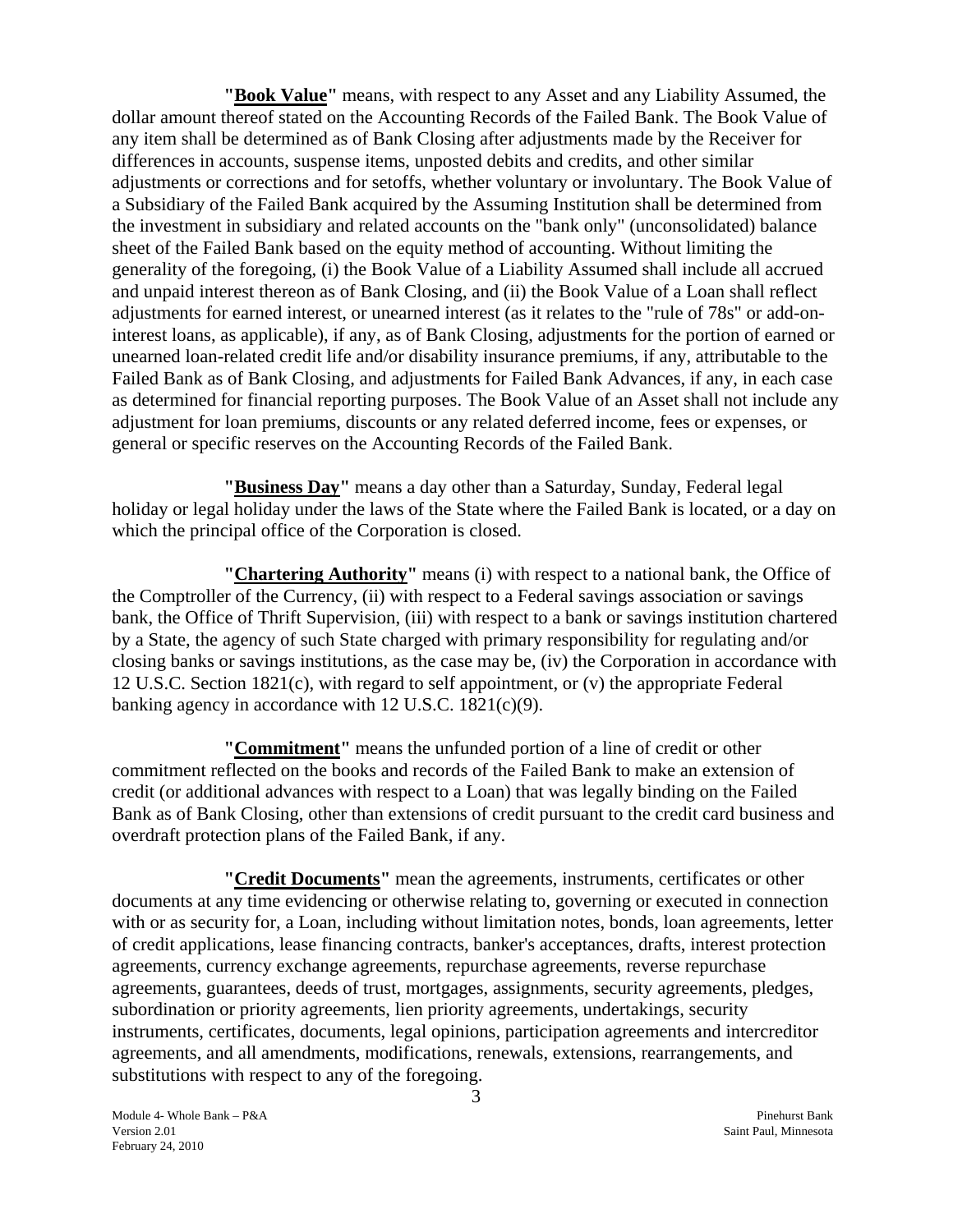<span id="page-7-0"></span> **"Credit File"** means all Credit Documents and all other credit, collateral, or insurance documents in the possession or custody of the Assuming Institution, or any of its Subsidiaries or Affiliates, relating to an Asset or a Loan included in a Put Notice, or copies of any thereof.

**"Data Processing Lease"** means any lease or licensing agreement, binding on the Failed Bank as of Bank Closing, the subject of which is data processing equipment or computer hardware or software used in connection with data processing activities. A lease or licensing agreement for computer software used in connection with data processing activities shall constitute a Data Processing Lease regardless of whether such lease or licensing agreement also covers data processing equipment.

**"Deposit"** means a deposit as defined in 12 U.S.C. Section 1813(l), including without limitation, outstanding cashier's checks and other official checks and all uncollected items included in the depositors' balances and credited on the books and records of the Failed Bank; provided, that the term "Deposit" shall not include all or any portion of those deposit balances which, in the discretion of the Receiver or the Corporation, (i) may be required to satisfy it for any liquidated or contingent liability of any depositor arising from an unauthorized or unlawful transaction, or (ii) may be needed to provide payment of any liability of any depositor to the Failed Bank or the Receiver, including the liability of any depositor as a director or officer of the Failed Bank, whether or not the amount of the liability is or can be determined as of Bank Closing.

**"Deposit Secured Loan"** means a loan in which the only collateral securing the loan is Assumed Deposits or deposits at other insured depository institutions

**"Failed Bank Advances"** means the total sums paid by the Failed Bank to (i) protect its lien position, (ii) pay ad valorem taxes and hazard insurance, and (iii) pay credit life insurance, accident and health insurance, and vendor's single interest insurance.

**"Fair Market Value"** means (i)(a) "Market Value" as defined in the regulation prescribing the standards for real estate appraisals used in federally related transactions, 12 C.F.R. § 323.2(g), and accordingly shall mean the most probable price which a property should bring in a competitive and open market under all conditions requisite to a fair sale, the buyer and seller each acting prudently and knowledgeably, and assuming the price is not affected by undue stimulus. Implicit in this definition is the consummation of a sale as of a specified date and the passing of title from seller to buyer under conditions whereby:

(1) Buyer and seller are typically motivated;

(2) Both parties are well informed or well advised, and acting in what they consider their own best interests;

(3) A reasonable time is allowed for exposure in the open market;

(4) Payment is made in terms of cash in U.S. dollars or in terms of financial arrangements comparable thereto; and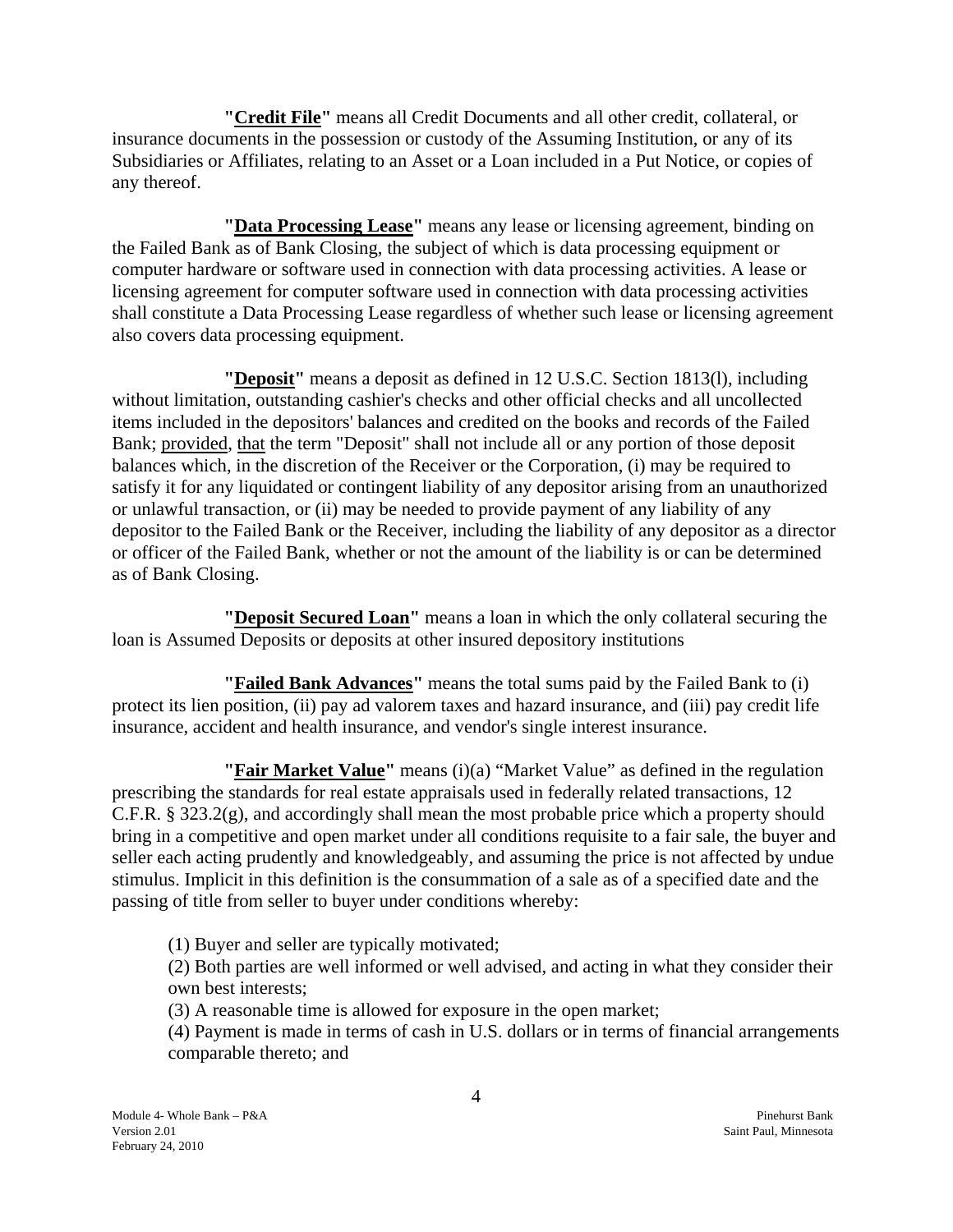(5) The price represents the normal consideration for the property sold unaffected by special or creative financing or sales concessions granted by anyone associated with the sale;

as determined as of Bank Closing by an appraiser mutually acceptable to the Receiver and the Assuming Institution; any costs and fees associated with such determination shall be shared equally by the Receiver and the Assuming Institution, and (b) which, with respect to Bank Premises (to the extent, if any, that Bank Premises are purchased utilizing this valuation method), shall be determined not later than sixty (60) days after Bank Closing by an appraiser selected by the Receiver and the Assuming Institution within seven (7) days after Bank Closing; or (ii) with respect to property other than Bank Premises purchased utilizing this valuation method, the price therefor as established by the Receiver and agreed to by the Assuming Institution, or in the absence of such agreement, as determined in accordance with clause  $(i)(a)$ above.

"**Fixtures**" means those leasehold improvements, additions, alterations and installations constituting all or a part of Bank Premises and which were acquired, added, built, installed or purchased at the expense of the Failed Bank, regardless of the holder of legal title thereto as of Bank Closing.

**"Furniture and Equipment"** means the furniture and equipment (other than Safe Deposit Boxes, motor vehicles, and leased data processing equipment, including hardware and software), leased or owned by the Failed Bank and reflected on the books of the Failed Bank as of Bank Closing, including without limitation automated teller machines, carpeting, furniture, office machinery (including personal computers), shelving, office supplies, telephone, surveillance and security systems, and artwork. Furniture and equipment located at a storage facility not adjacent to a Bank Premises are excluded from this definition.

**"Indemnitees"** means, except as provided in paragraph (11) of Section 12.1(b), (i) the Assuming Institution, (ii) the Subsidiaries and Affiliates of the Assuming Institution other than any Subsidiaries or Affiliates of the Failed Bank that are or become Subsidiaries or Affiliates of the Assuming Institution, and (iii) the directors, officers, employees and agents of the Assuming Institution and its Subsidiaries and Affiliates who are not also present or former directors, officers, employees or agents of the Failed Bank or of any Subsidiary or Affiliate of the Failed Bank.

**"Initial Payment"** means the payment made pursuant to Article VII (based on the best information available as of Bank Closing), the amount of which shall be either (i) if the Bid Amount is positive, the aggregate Book Value of the Liabilities Assumed minus the sum of the aggregate purchase price of the Assets and assets purchased and the positive Bid Amount, or (ii) if the Bid Amount is negative, the sum of the aggregate Book Value of the Liabilities Assumed and the negative Bid Amount minus the aggregate purchase price of the Assets and assets purchased. The Initial Payment shall be payable by the Corporation to the Assuming Institution if (i) the Liabilities Assumed are greater than the sum of the positive Bid Amount and the Assets and assets purchased, or if (ii) the sum of the Liabilities Assumed and the negative Bid Amount are greater than the Assets and assets purchased. The Initial Payment shall be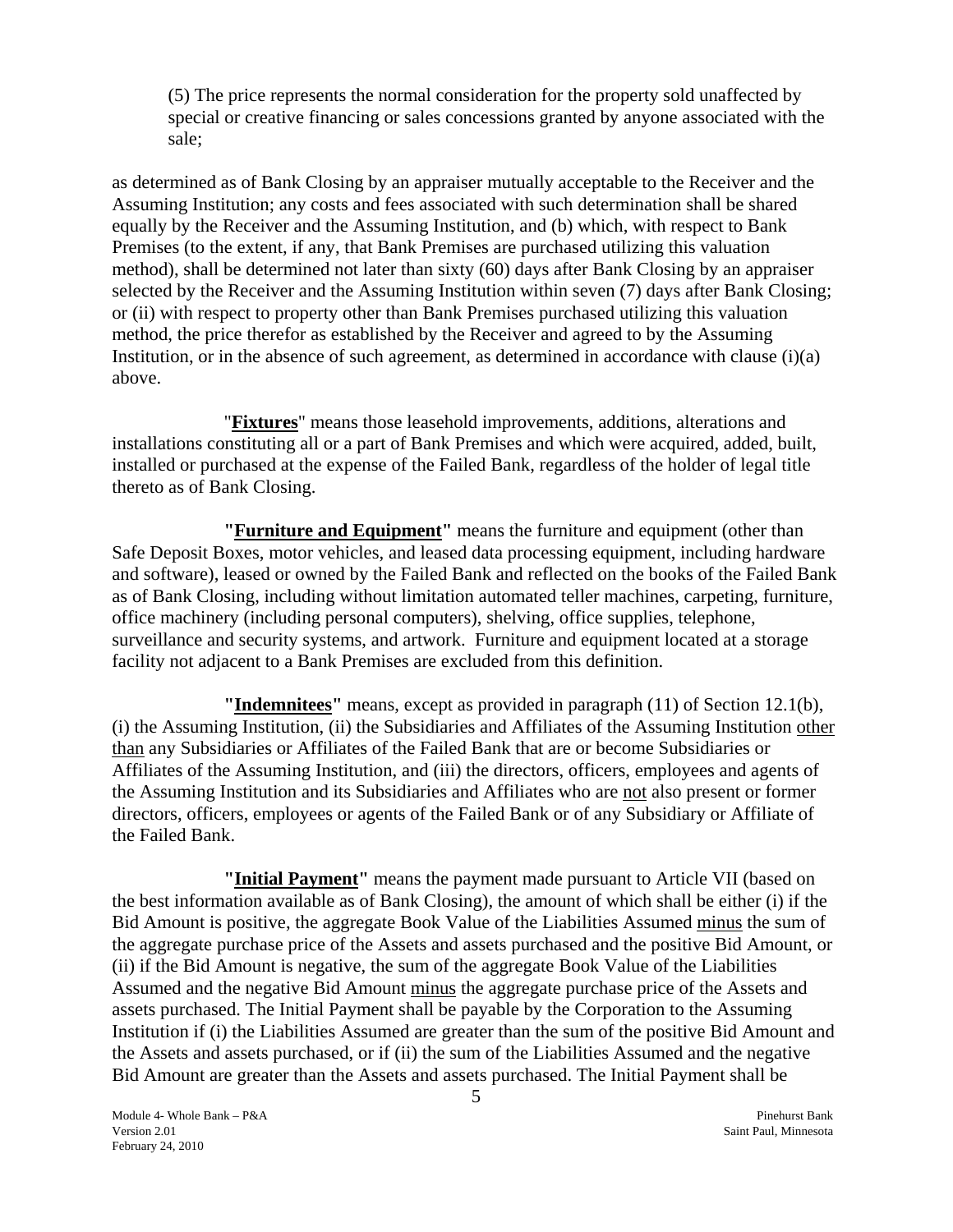payable by the Assuming Institution to the Corporation if (i) the Liabilities Assumed are less than the sum of the positive Bid Amount and the Assets and assets purchased, or if (ii) the sum of the Liabilities Assumed and the negative Bid Amount is less than the Assets and assets purchased. Such Initial Payment shall be subject to adjustment as provided in Article VIII.

**"Legal Balance"** means the amount of indebtedness legally owed by an Obligor with respect to a Loan, including principal and accrued and unpaid interest, late fees, attorneys' fees and expenses, taxes, insurance premiums, and similar charges, if any.

**"Liabilities Assumed"** has the meaning provided in Section 2.1.

**"Lien"** means any mortgage, lien, pledge, charge, assignment for security purposes, security interest, or encumbrance of any kind with respect to an Asset, including any conditional sale agreement or capital lease or other title retention agreement relating to such Asset.

**"Loans"** means all of the following owed to or held by the Failed Bank as of Bank Closing:

(i) loans (including loans which have been charged off the Accounting Records of the Failed Bank in whole or in part prior to the Bid Valuation Date), participation agreements, interests in participations, overdrafts of customers (including but not limited to overdrafts made pursuant to an overdraft protection plan or similar extensions of credit in connection with a deposit account), revolving commercial lines of credit, home equity lines of credit, Commitments, United States and/or State-guaranteed student loans, and lease financing contracts;

(ii) all Liens, rights (including rights of set-off), remedies, powers, privileges, demands, claims, priorities, equities and benefits owned or held by, or accruing or to accrue to or for the benefit of, the holder of the obligations or instruments referred to in clause (i) above, including but not limited to those arising under or based upon Credit Documents, casualty insurance policies and binders, standby letters of credit, mortgagee title insurance policies and binders, payment bonds and performance bonds at any time and from time to time existing with respect to any of the obligations or instruments referred to in clause (i) above; and

(iii) all amendments, modifications, renewals, extensions, refinancings, and refundings of or for any of the foregoing;

provided, that there shall be excluded from the definition of "Loans" amounts owing under Qualified Financial Contracts.

**"New Loans"** means Loans made by the Failed Bank after the Bid Valuation Date that are not continuations, amendments, modifications, renewals, extensions, refinancings, restructurings, or refundings of or for any then existing Loan.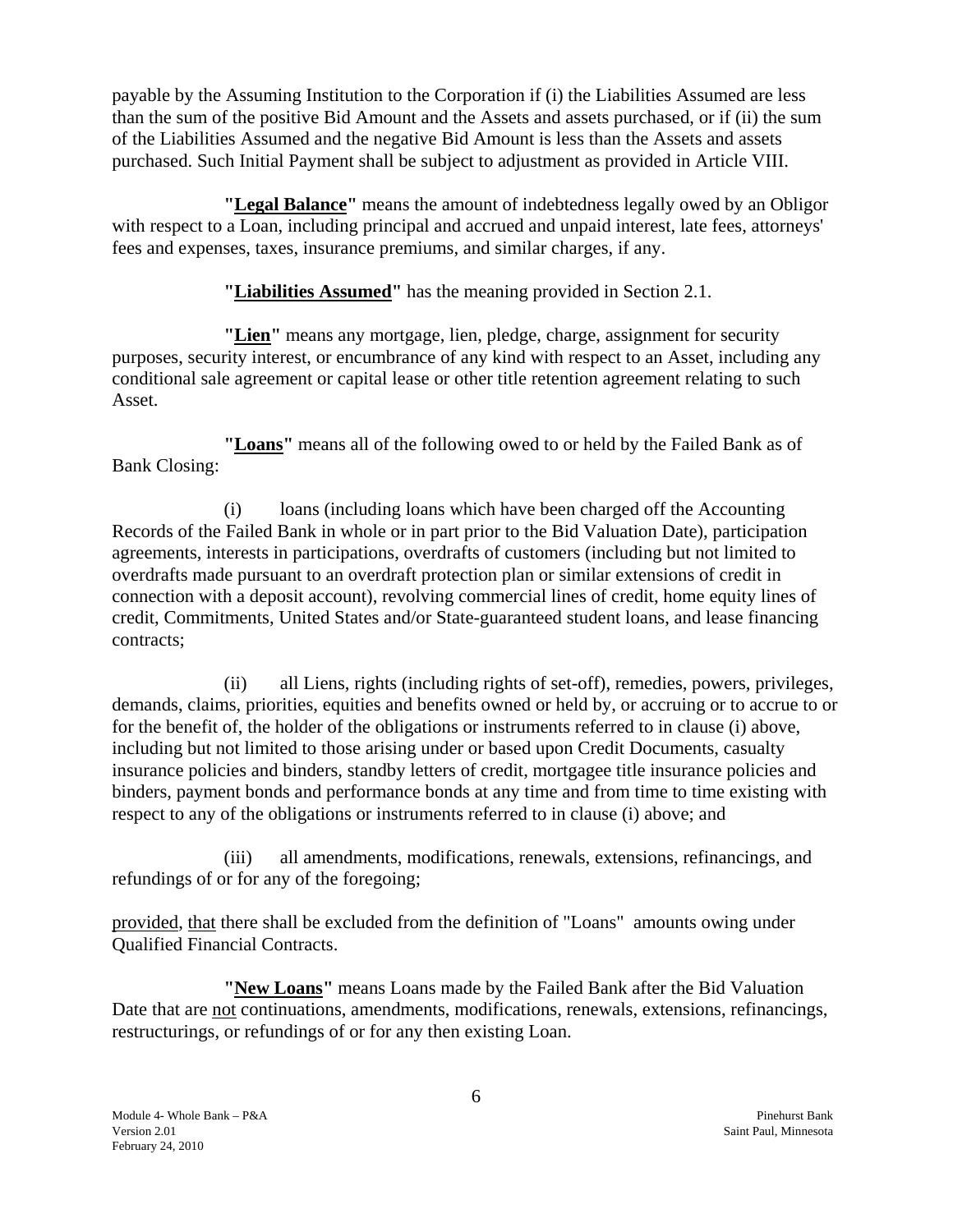**"Obligor"** means each Person liable for the full or partial payment or performance of any Loan, whether such Person is obligated directly, indirectly, primarily, secondarily, jointly, or severally.

**"Other Real Estate"** means all interests in real estate (other than Bank Premises and Fixtures), including but not limited to mineral rights, leasehold rights, condominium and cooperative interests, air rights and development rights that are owned by the Failed Bank.

**"Payment Date"** means the first Business Day after Bank Closing.

**"Person"** means any individual, corporation, partnership, joint venture, association, joint-stock company, trust, unincorporated organization, or government or any agency or political subdivision thereof, excluding the Corporation.

**"Primary Indemnitor"** means any Person (other than the Assuming Institution or any of its Affiliates) who is obligated to indemnify or insure, or otherwise make payments (including payments on account of claims made against) to or on behalf of any Person in connection with the claims covered under Article XII, including without limitation any insurer issuing any directors and officers liability policy or any Person issuing a financial institution bond or banker's blanket bond.

**"Put Date"** has the meaning provided in Section 3.4.

**"Put Notice"** has the meaning provided in Section 3.4.

**"Qualified Financial Contract"** means a qualified financial contract as defined in 12 U.S.C. Section 1821(e)(8)(D).

**"Record"** means any document, microfiche, microfilm and computer records (including but not limited to magnetic tape, disc storage, card forms and printed copy) of the Failed Bank generated or maintained by the Failed Bank that is owned by or in the possession of the Receiver at Bank Closing.

**"Related Liability"** with respect to any Asset means any liability existing and reflected on the Accounting Records of the Failed Bank as of Bank Closing for (i) indebtedness secured by mortgages, deeds of trust, chattel mortgages, security interests or other liens on or affecting such Asset, (ii) ad valorem taxes applicable to such Asset, and (iii) any other obligation determined by the Receiver to be directly related to such Asset.

**"Related Liability Amount"** with respect to any Related Liability on the books of the Assuming Institution, means the amount of such Related Liability as stated on the Accounting Records of the Assuming Institution (as maintained in accordance with generally accepted accounting principles) as of the date as of which the Related Liability Amount is being determined. With respect to a liability that relates to more than one asset, the amount of such Related Liability shall be allocated among such assets for the purpose of determining the Related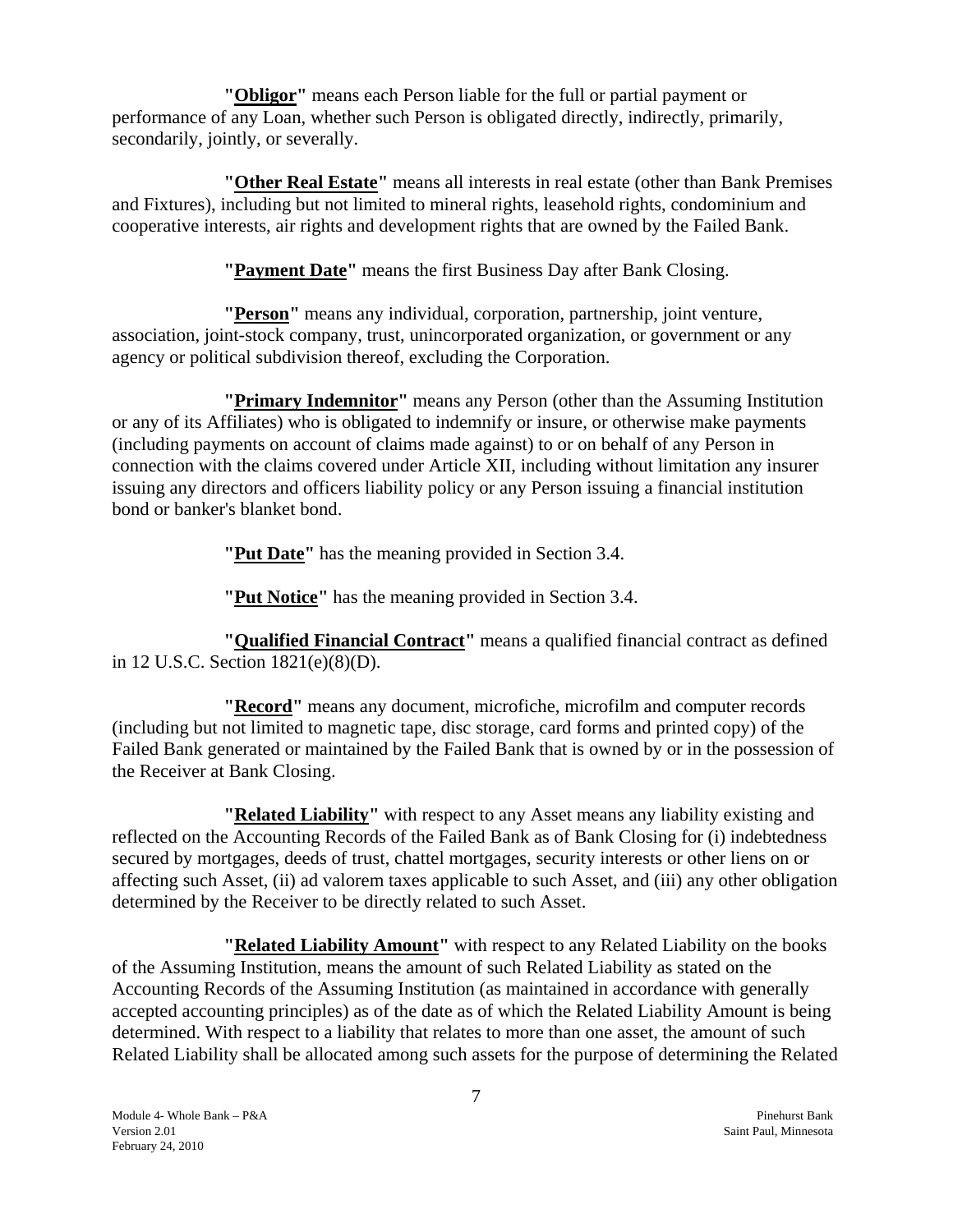Liability Amount with respect to any one of such assets. Such allocation shall be made by specific allocation, where determinable, and otherwise shall be pro rata based upon the dollar amount of such assets stated on the Accounting Records of the entity that owns such asset.

**"Repurchase Price"** means with respect to any Asset or asset, which shall be determined by the Receiver, the lesser of (a) or (b):

(a) (i) in the event of a negative Bid Amount, the amount paid by the Assuming Institution, discounted by a percentage equal to the quotient produced by dividing the Assuming Institution's Bid Amount by the aggregate Book Value of the Risk Assets of the Failed Bank;

(ii) in the event of a negative Bid Amount, the amount resulting from (a)(i), above, or in the event of a positive Bid Amount, the amount paid by the Assuming Institution, (x) for a Loan, shall be decreased by any portion of the Loan classified "loss" and by one-half of any portion of the Loan classified "doubtful" as of the Bid Valuation Date, and (y) for any Asset or asset, including a Loan, decreased by the amount of any money received with respect thereto since Bank Closing and, if the Asset is a Loan or other interest bearing or earning asset, the resulting amount shall then be increased or decreased, as the case may be, by interest or discount (whichever is applicable) accrued from and after Bank Closing at the lower of: (i) the contract rate with respect to such Asset, or (ii) the Settlement Interest Rate; net proceeds received by or due to the Assuming Institution from the sale of collateral, any forgiveness of debt, or otherwise shall be deemed money received by the Assuming Institution; or

(b) the dollar amount thereof stated on the Accounting Records of the Assuming Institution as of the date as of which the Repurchase Price is being determined, as maintained in accordance with generally accepted accounting principles, and, if the asset is a Loan, regardless of the Legal Balance thereof and adjusted in the same manner as the Book Value of a Failed Bank Loan would be adjusted hereunder.

Provided, however, (b), above, shall not be applicable and the Bid Amount shall be considered to have been positive for Loans repurchased pursuant to Section 3.4(a).

**"Risk Assets"** means (i) all Loans purchased hereunder, excluding (a) New Loans and (b) Loans to the extent secured by Assumed Deposits (and not included in (i)(a)), plus (ii) the Accrued Interest Receivable, Prepaid Expense, Other Assets as set forth in the information provided in the marketing of the Failed Bank.

**"Safe Deposit Boxes"** means the safe deposit boxes of the Failed Bank, if any, including the removable safe deposit boxes and safe deposit stacks in the Failed Bank's vault(s), all rights and benefits under rental agreements with respect to such safe deposit boxes, and all keys and combinations thereto.

**"Settlement Date"** means the first Business Day immediately prior to the day which is three hundred sixty-five (365) days after Bank Closing, or such other date prior thereto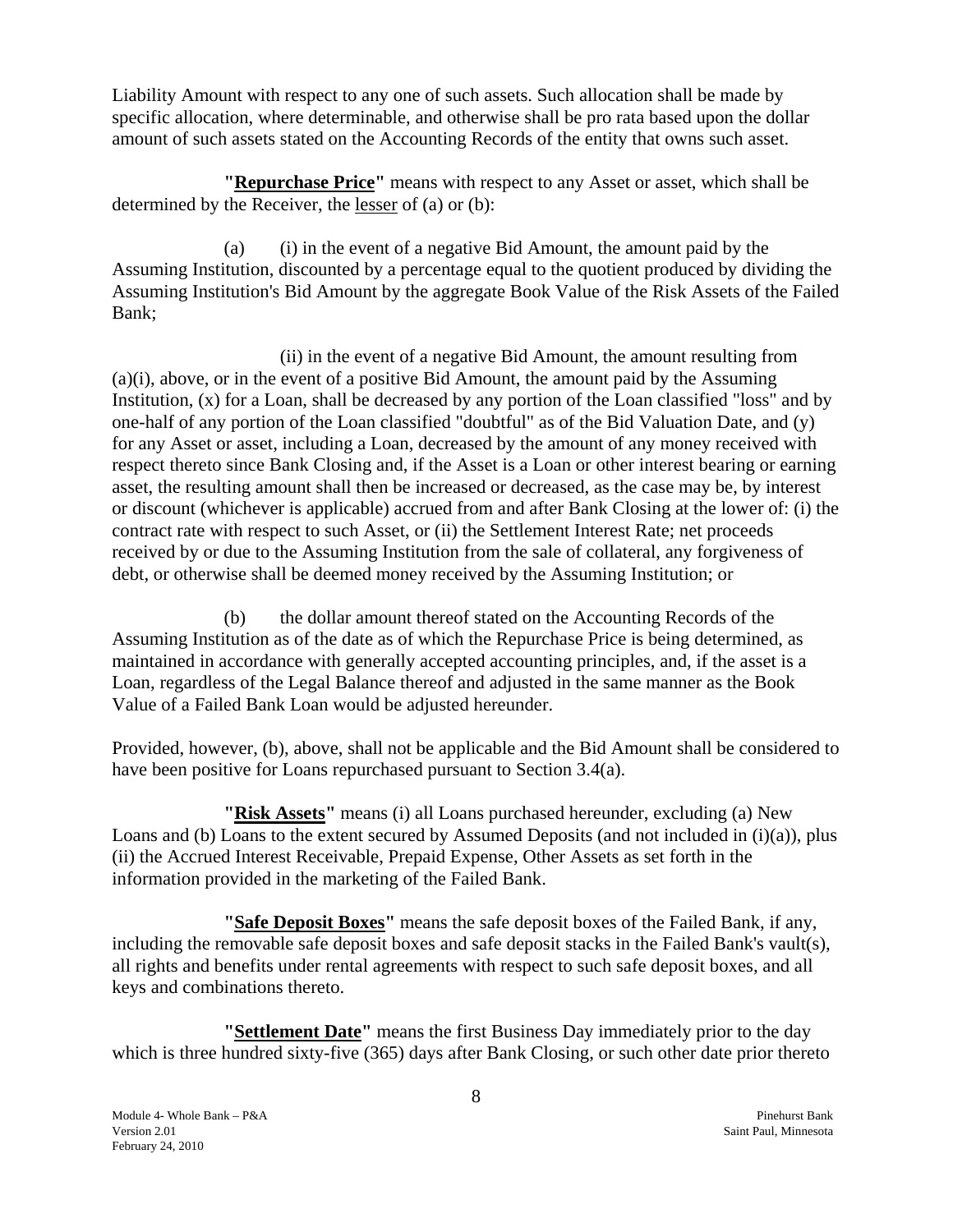as may be agreed upon by the Receiver and the Assuming Institution. The Receiver, in its discretion, may extend the Settlement Date.

**"Settlement Interest Rate"** means, for the first calendar quarter or portion thereof during which interest accrues, the rate determined by the Receiver to be equal to the equivalent coupon issue yield on twenty-six (26)-week United States Treasury Bills in effect as of Bank Closing as published in The Wall Street Journal; provided, that if no such equivalent coupon issue yield is available as of Bank Closing, the equivalent coupon issue yield for such Treasury Bills most recently published in The Wall Street Journal prior to Bank Closing shall be used. Thereafter, the rate shall be adjusted to the rate determined by the Receiver to be equal to the equivalent coupon issue yield on such Treasury Bills in effect as of the first day of each succeeding calendar quarter during which interest accrues as published in The Wall Street Journal.

**"Subsidiary"** has the meaning set forth in Section 3(w)(4) of the Federal Deposit Insurance Act, 12 U.S.C. Section 1813(w)(4), as amended.

# **ARTICLE II ASSUMPTION OF LIABILITIES**

<span id="page-12-1"></span><span id="page-12-0"></span> **2.1 Liabilities Assumed by Assuming Institution.** The Assuming Institution expressly assumes at Book Value (subject to adjustment pursuant to Article VIII) and agrees to pay, perform, and discharge all of the following liabilities of the Failed Bank as of Bank Closing, except as otherwise provided in this Agreement (such liabilities referred to as "Liabilities Assumed"):

- (a) Assumed Deposits, except those Deposits specifically listed on Schedule 2.1(a); provided, that as to any Deposits of public money which are Assumed Deposits, the Assuming Institution agrees to properly secure such Deposits with such Assets as appropriate which, prior to Bank Closing, were pledged as security by the Failed Bank, or with assets of the Assuming Institution, if such securing Assets, if any, are insufficient to properly secure such Deposits;
- (b) liabilities for indebtedness secured by mortgages, deeds of trust, chattel mortgages, security interests or other liens on or affecting any Assets, if any; provided, that the assumption of any liability pursuant to this paragraph shall be limited to the market value of the Assets securing such liability as determined by the Receiver;
- (c) overdrafts, debit balances, service charges, reclamations, and adjustments to accounts with the Federal Reserve Banks as reflected on the books and records of any such Federal Reserve Bank within ninety (90) days after Bank Closing, if any;
- (d) ad valorem taxes applicable to any Asset, if any; provided, that the assumption of any ad valorem taxes pursuant to this paragraph shall be limited to an amount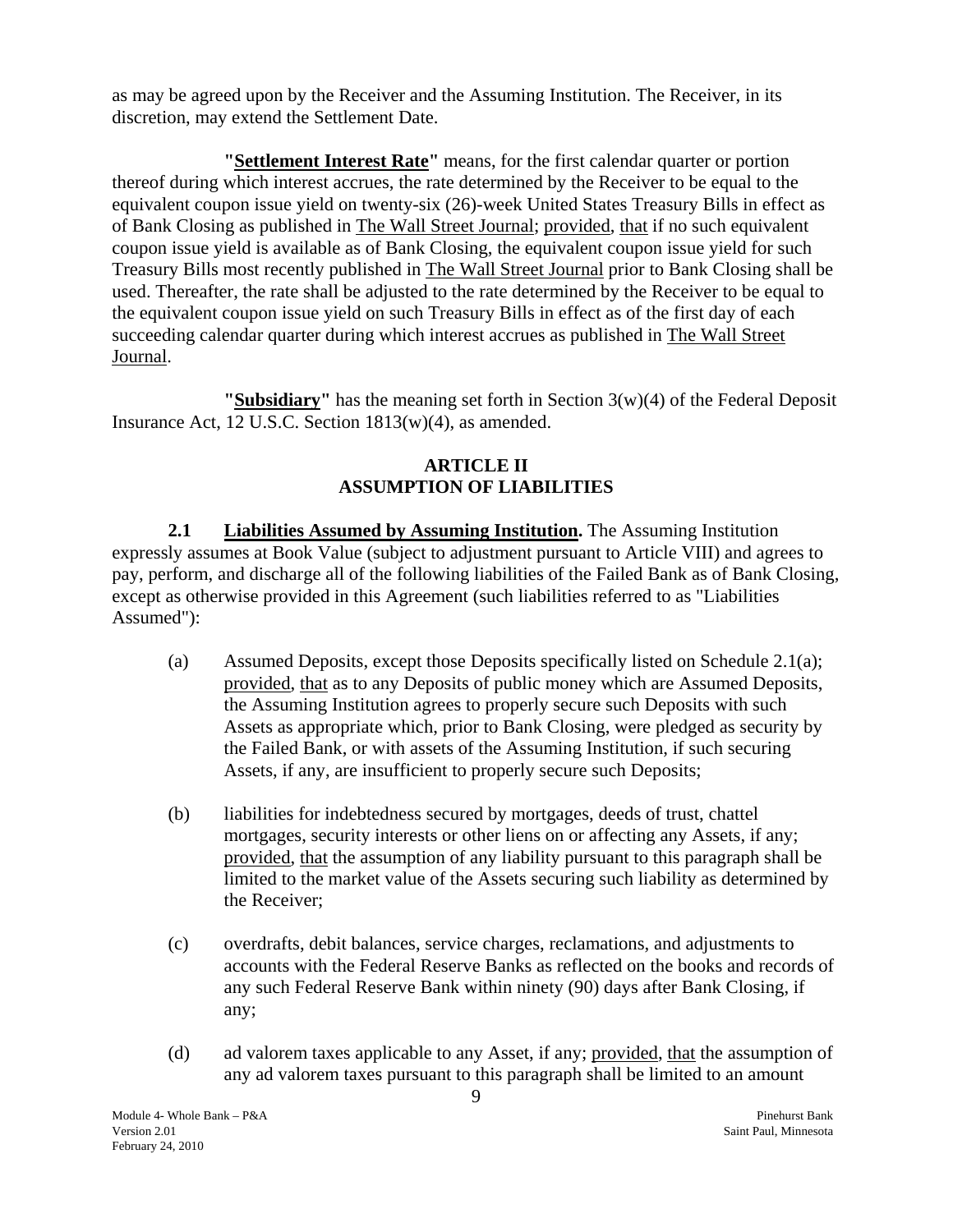equal to the market value of the Asset to which such taxes apply as determined by the Receiver;

- (e) liabilities, if any, for federal funds purchased, repurchase agreements and overdrafts in accounts maintained with other depository institutions (including any accrued and unpaid interest thereon computed to and including Bank Closing); provided, that the assumption of any liability pursuant to this paragraph shall be limited to the market value of the Assets securing such liability as determined by the Receiver;
- (f) United States Treasury tax and loan note option accounts, if any;
- (g) liabilities for any acceptance or commercial letter of credit (other than "standby letters of credit" as defined in 12 C.F.R. Section 337.2(a)); provided, that the assumption of any liability pursuant to this paragraph shall be limited to the market value of the Assets securing such liability as determined by the Receiver;
- (h) duties and obligations assumed pursuant to this Agreement including without limitation those relating to the Failed Bank's Records, credit card business, overdraft protection plans, safe deposit business, safekeeping business or trust business, if any;
- (i) liabilities, if any, for Commitments; and
- (j) liabilities, if any, for amounts owed to any Subsidiary of the Failed Bank acquired under Section 3.1;
- (k) liabilities, if any, with respect to Qualified Financial Contracts; and
- (l) duties and obligations under any contract pursuant to which the Failed Bank provides mortgage servicing for others, or mortgage servicing is provided to the Failed Bank by others.

Schedule 2.1 attached hereto and incorporated herein sets forth certain categories of Liabilities Assumed and the aggregate Book Value of the Liabilities Assumed in such categories. Such schedule is based upon the best information available to the Receiver and may be adjusted as provided in Article VIII.

<span id="page-13-0"></span>**2.2 Interest on Deposit Liabilities.** The Assuming Institution agrees that, from and after Bank Closing, it will accrue and pay interest on Deposit liabilities assumed pursuant to Section 2.1 at a rate(s) it shall determine; provided, that for nontransaction Deposit liabilities such rate(s) shall not be less than the lowest rate offered by the Assuming Institution to its depositors for nontransaction deposit accounts. The Assuming Institution shall permit each depositor to withdraw, without penalty for early withdrawal, all or any portion of such depositor's Deposit, whether or not the Assuming Institution elects to pay interest in accordance with any deposit agreement formerly existing between the Failed Bank and such depositor; and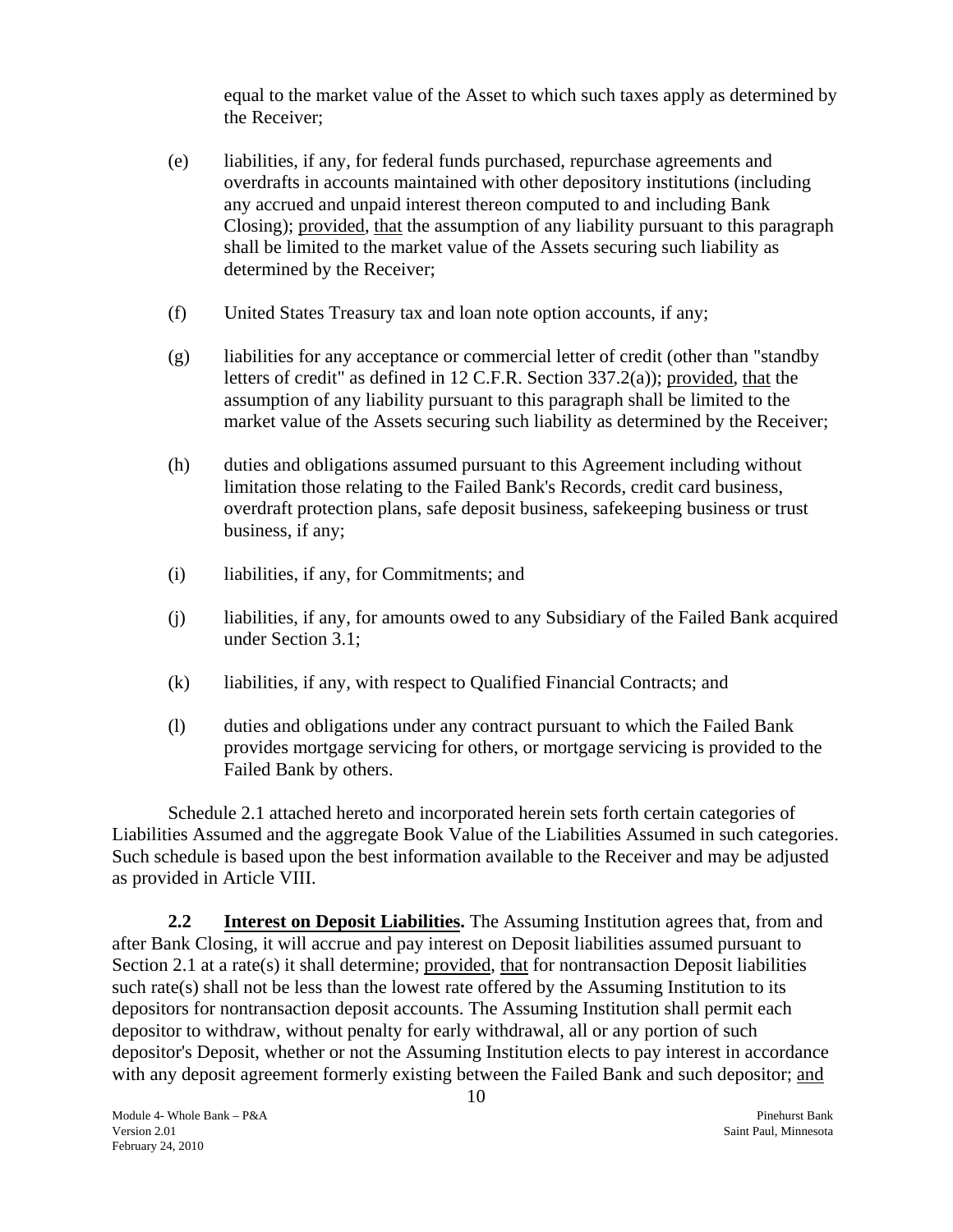further provided, that if such Deposit has been pledged to secure an obligation of the depositor or other party, any withdrawal thereof shall be subject to the terms of the agreement governing such pledge. The Assuming Institution shall give notice to such depositors as provided in Section 5.3 of the rate(s) of interest which it has determined to pay and of such withdrawal rights.

<span id="page-14-0"></span>**2.3 Unclaimed Deposits.** Fifteen (15) months following the Bank Closing Date, the Assuming Institution will provide the Receiver a listing of all deposit accounts, including the type of account, not claimed by the depositor. The Receiver will review the list and authorize the Assuming Institution to act on behalf of the Receiver to send a "Final Legal Notice" in a form substantially similar to Exhibit 2.3A to the owner(s) of the unclaimed deposits reminding them of the need to claim or arrange to continue their account(s) with the Assuming Institution. The Assuming Institution will send the "Final Legal Notice" to the depositors within thirty (30) days following notification of the Receiver's authorization. The Assuming Institution will prepare an Affidavit of Mailing and will forward the Affidavit of Mailing to the Receiver after mailing out the "Final Legal Notice" in a form substantially similar to Exhibit 2.3B to the owner(s) of unclaimed deposit accounts.

If, within eighteen (18) months after Bank Closing, any depositor of the Failed Bank does not claim or arrange to continue such depositor's Deposit assumed pursuant to Section 2.1 at the Assuming Institution, the Assuming Institution shall, within fifteen (15) Business Days after the end of such eighteen (18) month period, (i) refund to the Receiver the full amount of each such deposit (without reduction for service charges), (ii) provide to the Receiver a schedule of all such refunded Deposits in such form as may be prescribed by the Receiver, and (iii) assign, transfer, convey, and deliver to the Receiver, all right, title, and interest of the Assuming Institution in and to the Records previously transferred to the Assuming Institution and other records generated or maintained by the Assuming Institution pertaining to such Deposits. During such eighteen (18) month period, at the request of the Receiver, the Assuming Institution promptly shall provide to the Receiver schedules of unclaimed deposits in such form as may be prescribed by the Receiver.

<span id="page-14-1"></span>**2.4 Employee Benefit Plans**. Except as provided in Section 4.12, the Assuming Institution shall have no liabilities, obligations or responsibilities under the Failed Bank's health care, bonus, vacation, pension, profit sharing or stock purchase plans or similar plans, if any, unless the Receiver and the Assuming Institution agree otherwise subsequent to the date of this Agreement.

#### **ARTICLE III PURCHASE OF ASSETS**

<span id="page-14-3"></span><span id="page-14-2"></span> **3.1 Assets Purchased by Assuming Institution**. Subject to Sections 3.5 and 3.6, the Assuming Institution hereby purchases from the Receiver, and the Receiver hereby sells, assigns, transfers, conveys, and delivers to the Assuming Institution, all right, title, and interest of the Receiver in and to all of the assets (real, personal and mixed, wherever located and however acquired) of the Failed Bank whether or not reflected on the books of the Failed Bank as of Bank Closing, as set forth in Schedule 3.1 attached hereto and incorporated herein. Schedule 3.1 sets forth certain categories of Assets. Such schedule is based upon the best information available to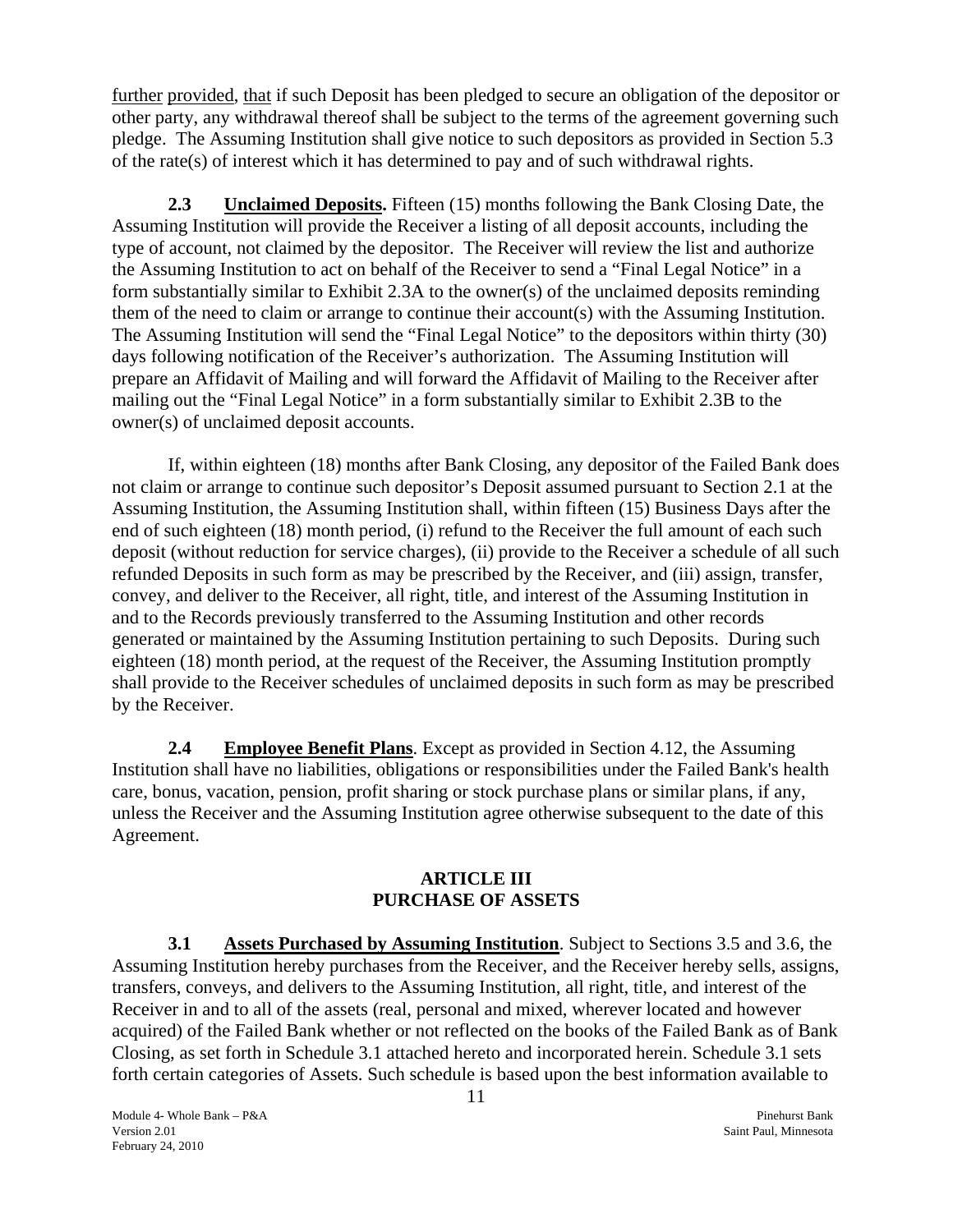the Receiver and may be adjusted as provided in Article VIII. Assets are purchased hereunder by the Assuming Institution subject to all liabilities for indebtedness collateralized by Liens affecting such Assets to the extent provided in Section 2.1.

# <span id="page-15-0"></span>**3.2 Asset Purchase Price**.

(a) All Assets and assets of the Failed Bank subject to an option to purchase by the Assuming Institution shall be purchased for the amount, or the amount resulting from the method specified for determining the amount, as specified on Schedule 3.2, except as otherwise may be provided herein. Any Asset, asset of the Failed Bank subject to an option to purchase or other asset purchased for which no purchase price is specified on Schedule 3.2 or otherwise herein shall be purchased at its Book Value. Loans or other assets charged off the Accounting Records of the Failed Bank on or prior to the Bid Valuation Date shall be purchased at a price of zero.

(b) The purchase price for securities (other than the capital stock of any Acquired Subsidiary and FRB stock and FHLB stock) purchased under Section 3.1 by the Assuming Institution shall be the market value thereof as of Bank Closing, which market value shall be (i) the market price for each such security quoted at the close of the trading day effective on Bank Closing as published electronically by Bloomberg, L.P., or alternatively, at the discretion of the Receiver, IDC/Financial Times (FT) Interactive Data; (ii) provided, that if such market price is not available for any such security, the Assuming Institution will submit a bid for each such security within three days of notification/bid request by the Receiver (unless a different time period is agreed to by the Assuming Institution and the Receiver) and the Receiver, in its sole discretion will accept or reject each such bid; and (iii) further provided in the absence of an acceptable bid from the Assuming Institution, each such security shall not pass to the Assuming Institution and shall be deemed to be an excluded asset hereunder.

(c) Qualified Financial Contracts shall be purchased at market value determined in accordance with the terms of Exhibit 3.2(c). Any costs associated with such valuation shall be shared equally by the Receiver and the Assuming Institution.

<span id="page-15-1"></span>**3.3 Manner of Conveyance; Limited Warranty; Nonrecourse; Etc.** THE CONVEYANCE OF ALL ASSETS, INCLUDING REAL AND PERSONAL PROPERTY INTERESTS, PURCHASED BY THE ASSUMING INSTITUTION UNDER THIS AGREEMENT SHALL BE MADE, AS NECESSARY, BY RECEIVER'S DEED OR RECEIVER'S BILL OF SALE, "AS IS", "WHERE IS", WITHOUT RECOURSE AND, EXCEPT AS OTHERWISE SPECIFICALLY PROVIDED IN THIS AGREEMENT, WITHOUT ANY WARRANTIES WHATSOEVER WITH RESPECT TO SUCH ASSETS, EXPRESS OR IMPLIED, WITH RESPECT TO TITLE, ENFORCEABILITY, COLLECTIBILITY, DOCUMENTATION OR FREEDOM FROM LIENS OR ENCUMBRANCES (IN WHOLE OR IN PART), OR ANY OTHER MATTERS.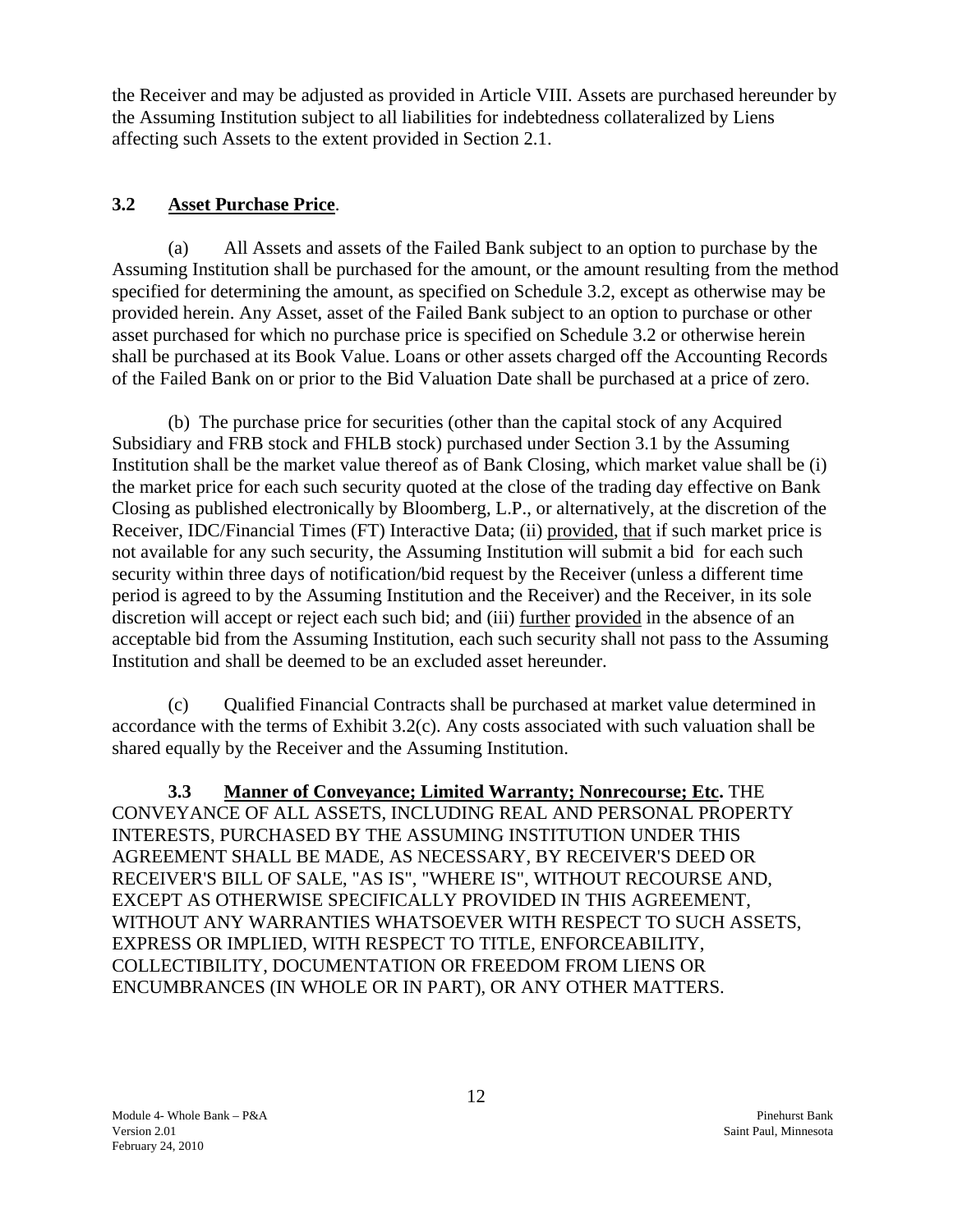# <span id="page-16-0"></span>**3.4 Puts of Assets to the Receiver**.

(a) **Puts Within and at 30 Days After Bank Closing**. During the thirty (30)-day period following Bank Closing and only during such period (which thirty (30)-day period may be extended in writing in the sole absolute discretion of the Receiver) in accordance with this Section 3.4, the Assuming Institution shall be entitled to require the Receiver to purchase any New Loan that was transferred to the Assuming Institution pursuant to Section 3.1, and require the Receiver to purchase any Deposit Secured Loan transferred to the Assuming Institution pursuant to Section 3.1 which is not fully secured by Assumed Deposits or deposits at other insured depository institutions due to either insufficient Assumed Deposit or deposit collateral or deficient documentation regarding such collateral; provided with regard to any Deposit Secured Loan secured by an Assumed Deposit, no such purchase may be required until any Deposit setoff determination, whether voluntary or involuntary, has been made; and,

at the end of the thirty (30)-day period following Bank Closing and at that time only, in accordance with this Section 3.4, the Assuming Institution shall be entitled to require the Receiver to purchase any remaining overdraft transferred to the Assuming Institution pursuant to 3.1 which both was made after the Bid Valuation Date and was not made pursuant to an overdraft protection plan or similar extension of credit.

Notwithstanding the foregoing, the Assuming Institution shall not have the right to require the Receiver to purchase any Loan if (i) the Obligor with respect to such Loan is an Acquired Subsidiary, or (ii) the Assuming Institution has:

- (A) made any advance in accordance with the terms of a Commitment or otherwise with respect to such Loan;
- (B) taken any action that increased the amount of a Related Liability with respect to such Loan over the amount of such liability immediately prior to the time of such action;
- (C) created or permitted to be created any Lien on such Loan which secures indebtedness for money borrowed or which constitutes a conditional sales agreement, capital lease or other title retention agreement;
- (D) entered into, agreed to make, grant or permit, or made, granted or permitted any modification or amendment to, any waiver or extension with respect to, or any renewal, refinancing or refunding of, such Loan or related Credit Documents or collateral, including, without limitation, any act or omission which diminished such collateral; or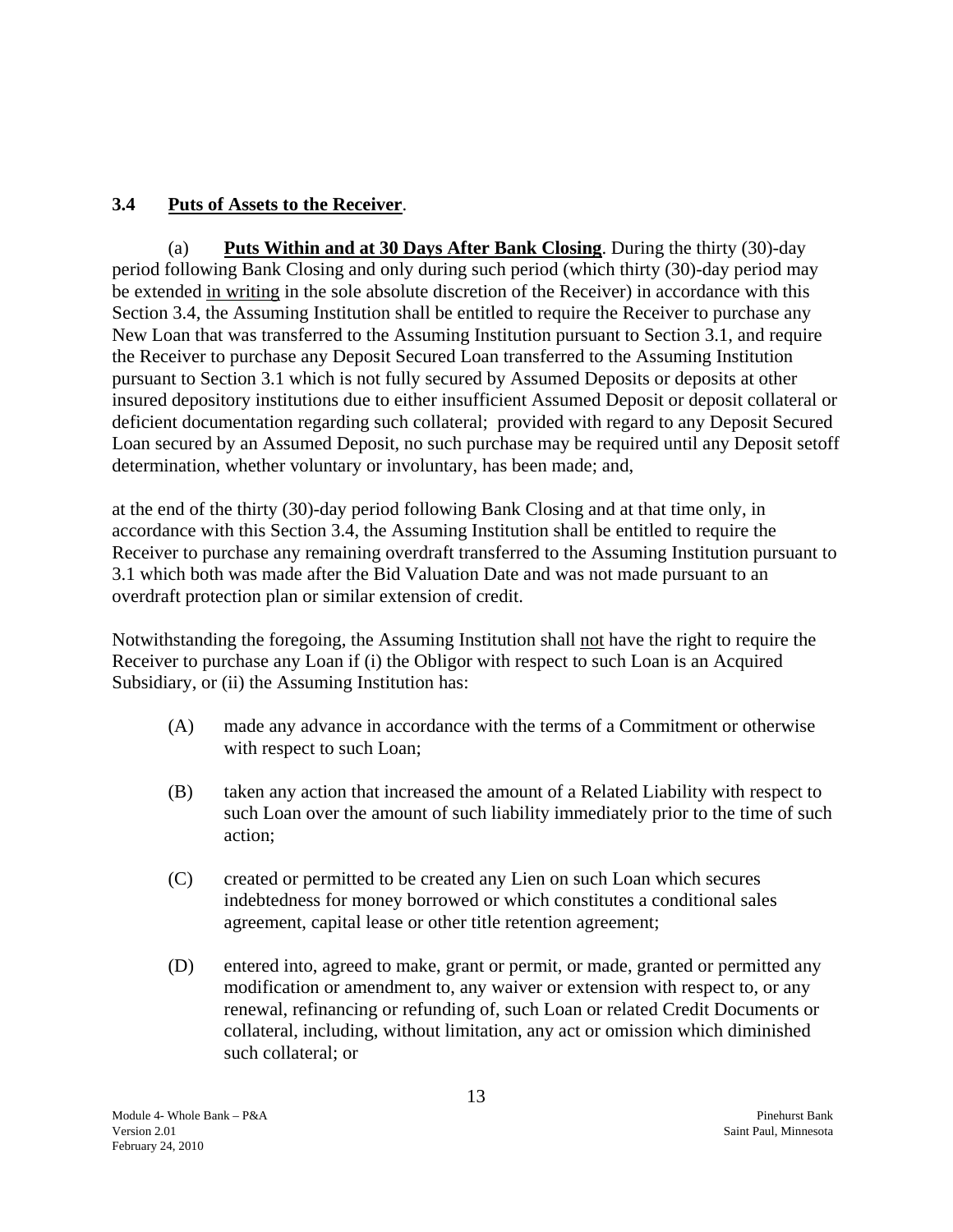(E) sold, assigned or transferred all or a portion of such Loan to a third party (whether with or without recourse).

The Assuming Institution shall transfer all such Loans to the Receiver without recourse, and shall indemnify the Receiver against any and all claims of any Person claiming by, through or under the Assuming Institution with respect to any such Loan, as provided in Section 12.4.

(b) **Puts Prior to the Settlement Date.** During the period from Bank Closing to and including the Business Day immediately preceding the Settlement Date, the Assuming Institution shall be entitled to require the Receiver to purchase any Asset which the Assuming Institution can establish is evidenced by forged or stolen instruments as of Bank Closing; provided, that, the Assuming Institution shall not have the right to require the Receiver to purchase any such Asset with respect to which the Assuming Institution has taken any action referred to in Section 3.4(a)(ii) with respect to such Asset. The Assuming Institution shall transfer all such Assets to the Receiver without recourse, and shall indemnify the Receiver against any and all claims of any Person claiming by, through or under the Assuming Institution with respect to any such Asset, as provided in Section 12.4.

(c) **Notices to the Receiver**. In the event that the Assuming Institution elects to require the Receiver to purchase one or more Assets, the Assuming Institution shall deliver to the Receiver a notice (a "Put Notice") which shall include:

- (i) a list of all Assets that the Assuming Institution requires the Receiver to purchase;
- (ii) a list of all Related Liabilities with respect to the Assets identified pursuant to (i) above; and
- (iii) a statement of the estimated Repurchase Price of each Asset identified pursuant to (i) above as of the applicable Put Date.

Such notice shall be in the form prescribed by the Receiver or such other form to which the Receiver shall consent. As provided in Section 9.6, the Assuming Institution shall deliver to the Receiver such documents, Credit Files and such additional information relating to the subject matter of the Put Notice as the Receiver may request and shall provide to the Receiver full access to all other relevant books and records.

(d) **Purchase by Receiver**. The Receiver shall purchase Loans that are specified in the Put Notice and shall assume Related Liabilities with respect to such Loans, and the transfer of such Loans and Related Liabilities shall be effective as of a date determined by the Receiver which date shall not be later than thirty (30) days after receipt by the Receiver of the Credit Files with respect to such Loans (the "Put Date").

(e) **Purchase Price and Payment Date**. Each Loan purchased by the Receiver pursuant to this Section 3.4 shall be purchased at a price equal to the Repurchase Price of such Loan less the Related Liability Amount applicable to such Loan, in each case determined as of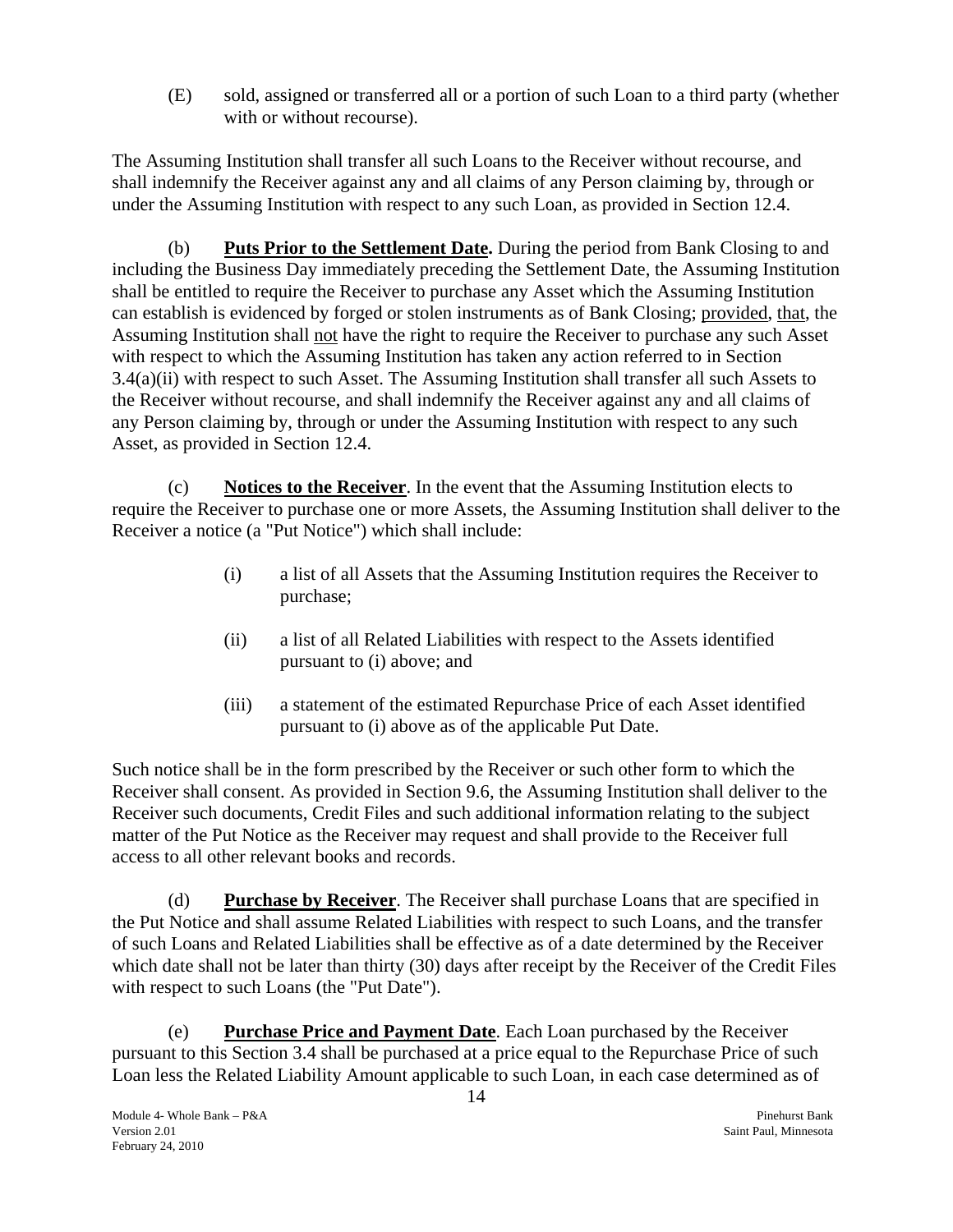the applicable Put Date. If the difference between such Repurchase Price and such Related Liability Amount is positive, then the Receiver shall pay to the Assuming Institution the amount of such difference; if the difference between such amounts is negative, then the Assuming Institution shall pay to the Receiver the amount of such difference. The Assuming Institution or the Receiver, as the case may be, shall pay the purchase price determined pursuant to this Section 3.4(e) not later than the twentieth (20th) Business Day following the applicable Put Date, together with interest on such amount at the Settlement Interest Rate for the period from and including such Put Date to and including the day preceding the date upon which payment is made.

(f) **Servicing.** The Assuming Institution shall administer and manage any Asset subject to purchase by the Receiver in accordance with usual and prudent banking standards and business practices until such time as such Asset is purchased by the Receiver.

(g) **Reversals**. In the event that the Receiver purchases an Asset (and assumes the Related Liability) that it is not required to purchase pursuant to this Section 3.4, the Assuming Institution shall repurchase such Asset (and assume such Related Liability) from the Receiver at a price computed so as to achieve the same economic result as would apply if the Receiver had never purchased such Asset pursuant to this Section 3.4.

<span id="page-18-0"></span>**3.5 Assets Not Purchased by Assuming Institution**. The Assuming Institution does not purchase, acquire or assume, or (except as otherwise expressly provided in this Agreement) obtain an option to purchase, acquire or assume under this Agreement:

(a) any financial institution bonds, banker's blanket bonds, or public liability, fire, extended coverage insurance policy, bank owned life insurance or any other insurance policy of the Failed Bank, or premium refund, unearned premium derived from cancellation, or any proceeds payable with respect to any of the foregoing;

(b) any interest, right, action, claim, or judgment against (i) any officer, director, employee, accountant, attorney, or any other Person employed or retained by the Failed Bank or any Subsidiary of the Failed Bank on or prior to Bank Closing arising out of any act or omission of such Person in such capacity, (ii) any underwriter of financial institution bonds, banker's blanket bonds or any other insurance policy of the Failed Bank, (iii) any shareholder or holding company of the Failed Bank, or (iv) any other Person whose action or inaction may be related to any loss (exclusive of any loss resulting from such Person's failure to pay on a Loan made by the Failed Bank) incurred by the Failed Bank; provided, that for the purposes hereof, the acts, omissions or other events giving rise to any such claim shall have occurred on or before Bank Closing, regardless of when any such claim is discovered and regardless of whether any such claim is made with respect to a financial institution bond, banker's blanket bond, or any other insurance policy of the Failed Bank in force as of Bank Closing;

(c) prepaid regulatory assessments of the Failed Bank, if any;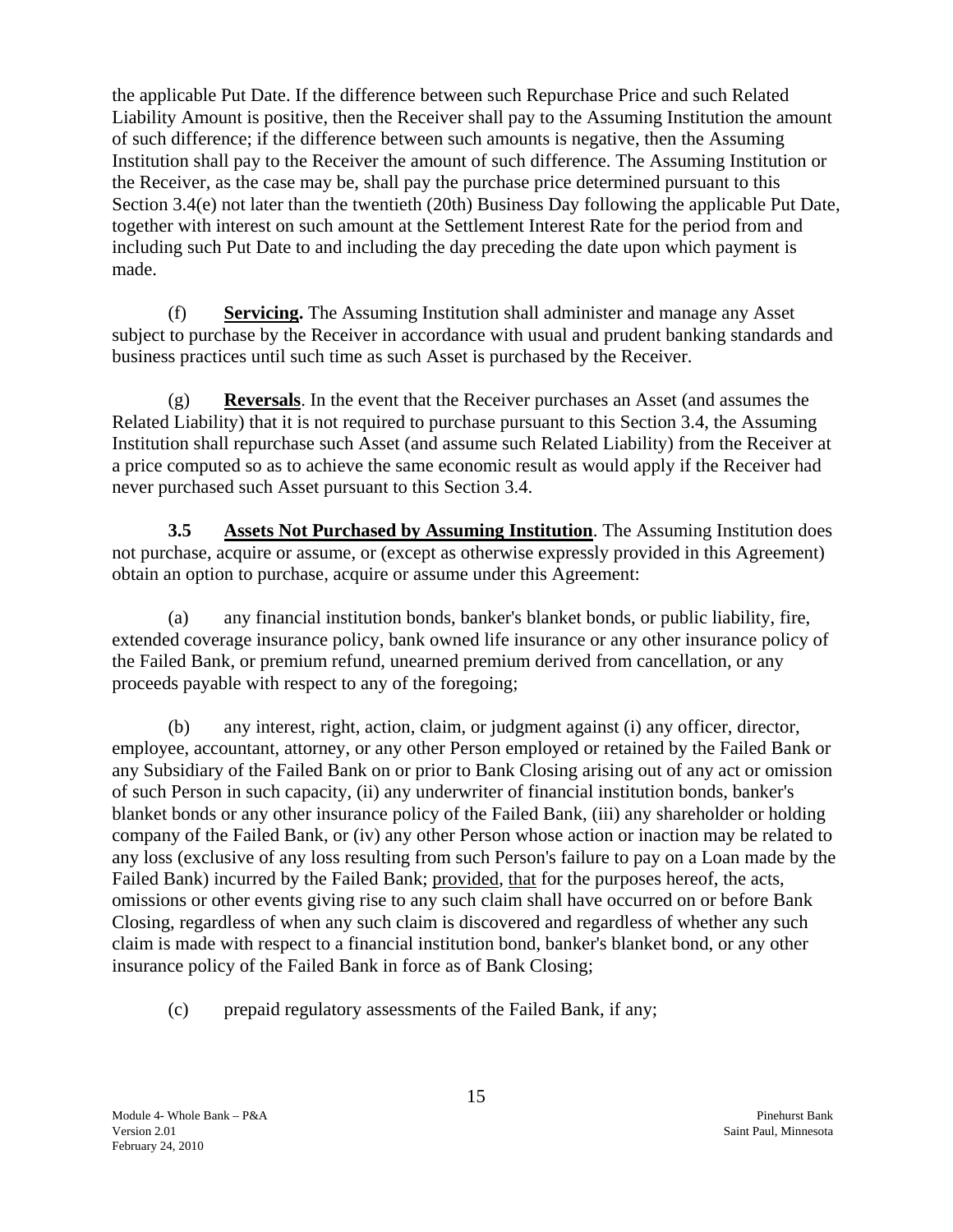(d) legal or equitable interests in tax receivables of the Failed Bank, if any, including any claims arising as a result of the Failed Bank having entered into any agreement or otherwise being joined with another Person with respect to the filing of tax returns or the payment of taxes;

(e) Federal Home Loan Mortgage Corporation and Federal National Mortgage Association preferred stock, if any;

(f) amounts reflected on the Accounting Records of the Failed Bank as of Bank Closing as a general or specific loss reserve or contingency account, if any;

(g) leased or owned Bank Premises and leased or owned Furniture and Equipment and Fixtures and data processing equipment (including hardware and software) located on leased or owned Bank Premises, if any; provided, that the Assuming Institution does obtain an option under Section 4.6, Section 4.7 or Section 4.8, as the case may be, with respect thereto;

(h) owned Bank Premises which the Receiver, in its discretion, determines may contain environmentally hazardous substances;

(i) any "goodwill," as such term is defined in the instructions to the report of condition prepared by banks examined by the Corporation in accordance with 12 C.F.R. Section 304.4, and other intangibles;

(j) any criminal restitution or forfeiture orders issued in favor of the Failed Bank; and

(k) assets essential to the Receiver in accordance with Section 3.6;

(l) all securities listed on the attached Schedule 3.5(l); and

(m) prepaid accounts associated with any contract or agreement that the Assuming Institution either does not directly assume pursuant to the terms of this Agreement nor has an option to assume under Section 4.8.

# **3.6 Assets Essential to Receiver**.

<span id="page-19-0"></span>(a) The Receiver may refuse to sell to the Assuming Institution, or the Assuming Institution agrees, at the request of the Receiver set forth in a written notice to the Assuming Institution, to assign, transfer, convey, and deliver to the Receiver all of the Assuming Institution's right, title and interest in and to, any Asset or asset essential to the Receiver as determined by the Receiver in its discretion (together with all Credit Documents evidencing or pertaining thereto), which may include any Asset or asset that the Receiver determines to be:

> (i) made to an officer, director, or other Person engaging in the affairs of the Failed Bank, its Subsidiaries or Affiliates or any related entities of any of the foregoing;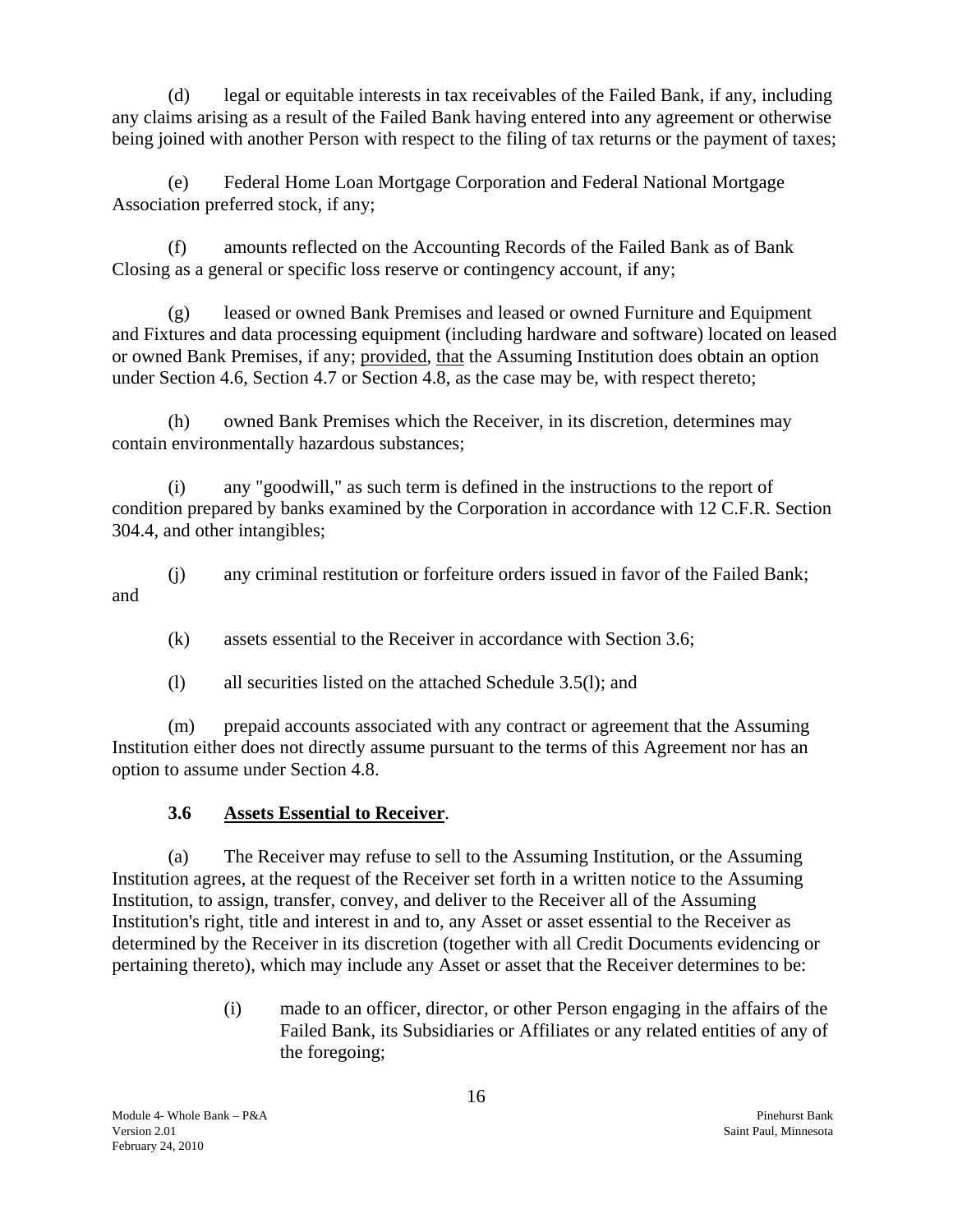- (ii) the subject of any investigation relating to any claim with respect to any item described in Section 3.5(a) or (b), or the subject of, or potentially the subject of, any legal proceedings;
- (iii) made to a Person who is an Obligor on a loan owned by the Receiver or the Corporation in its corporate capacity or its capacity as receiver of any institution;
- (iv) secured by collateral which also secures any asset owned by the Receiver; or
- (v) related to any asset of the Failed Bank not purchased by the Assuming Institution under this Article III or any liability of the Failed Bank not assumed by the Assuming Institution under Article II.

(b) Each such Asset or asset purchased by the Receiver shall be purchased at a price equal to the Repurchase Price thereof less the Related Liability Amount with respect to any Related Liabilities related to such Asset or asset, in each case determined as of the date of the notice provided by the Receiver pursuant to Section 3.6(a). The Receiver shall pay the Assuming Institution not later than the twentieth (20th) Business Day following receipt of related Credit Documents and Credit Files together with interest on such amount at the Settlement Interest Rate for the period from and including the date of receipt of such documents to and including the day preceding the day on which payment is made. The Assuming Institution agrees to administer and manage each such Asset or asset in accordance with usual and prudent banking standards and business practices until each such Asset or asset is purchased by the Receiver. All transfers with respect to Asset or assets under this Section 3.6 shall be made as provided in Section 9.6. The Assuming Institution shall transfer all such Asset or assets and Related Liabilities to the Receiver without recourse, and shall indemnify the Receiver against any and all claims of any Person claiming by, through or under the Assuming Institution with respect to any such Asset or asset, as provided in Section 12.4.

## **ARTICLE IV ASSUMPTION OF CERTAIN DUTIES AND OBLIGATIONS**

The Assuming Institution agrees with the Receiver and the Corporation as follows:

<span id="page-20-1"></span><span id="page-20-0"></span>**4.1 Continuation of Banking Business**. For the period commencing the first banking Business Day after Bank Closing and ending no earlier than the first anniversary of Bank Closing, the Assuming Institution will provide full service banking in the trade area of the Failed Bank. Thereafter, the Assuming Institution may cease providing such banking services in the trade area of the Failed Bank, provided the Assuming Institution has received all necessary regulatory approvals. At the option of the Assuming Institution, such banking services may be provided at any or all of the Bank Premises, or at other premises within such trade area. The trade area shall be determined by the Receiver. For the avoidance of doubt, the foregoing shall not restrict the Assuming Institution from opening, closing or selling branches upon receipt of the necessary regulatory approvals, if the Assuming Institution or its successors continue to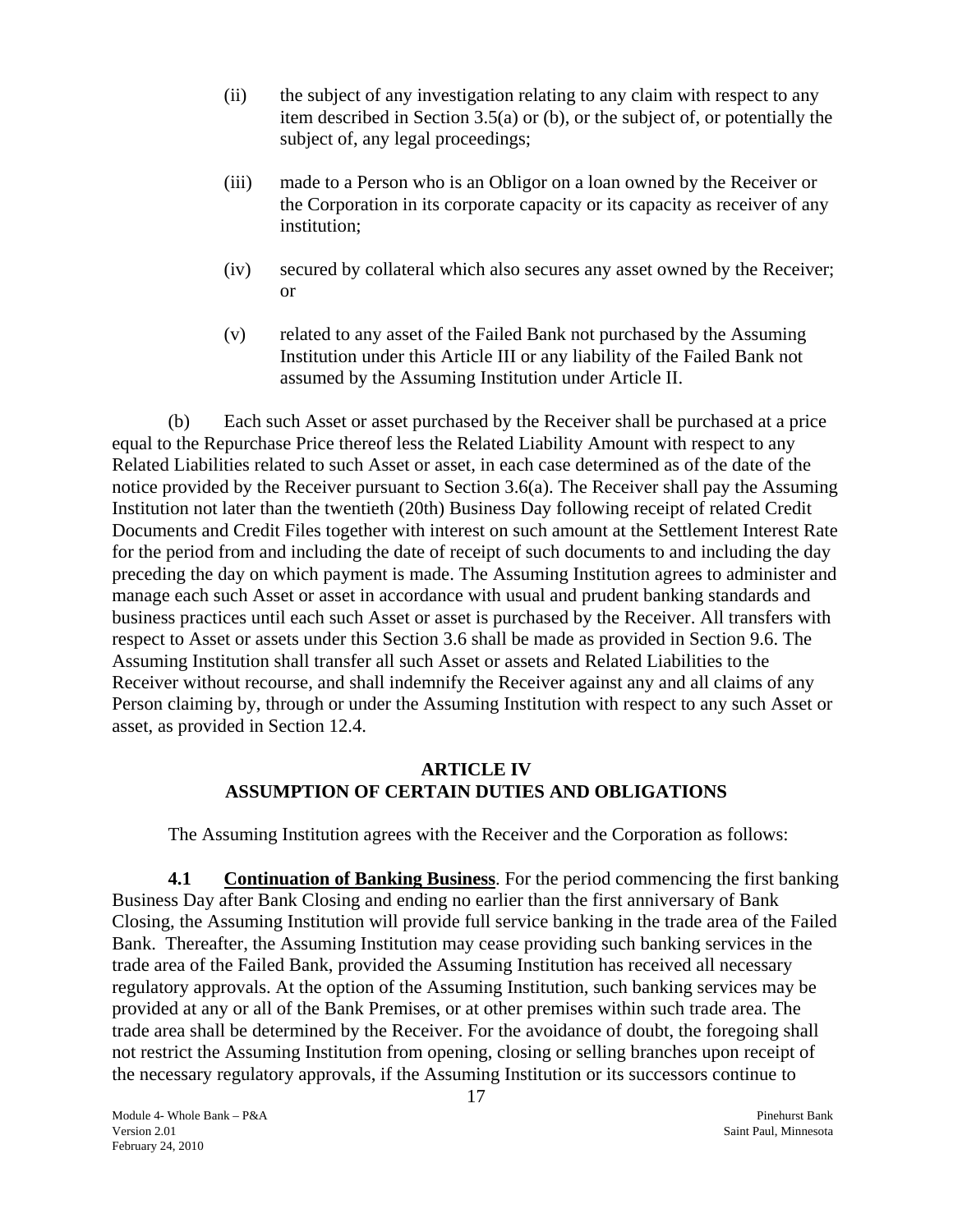provide banking services in the trade area. Assuming Institution will pay to the Receiver, upon the sale of a branch or branches within the year following the date of this agreement, fifty percent (50%) of any franchise premium in excess of the franchise premium paid by the Assuming Institution with respect to such branch or branches.

<span id="page-21-0"></span>**4.2 Agreement with Respect to Credit Card Business**. The Assuming Institution agrees to honor and perform, from and after Bank Closing, all duties and obligations with respect to the Failed Bank's credit card business, and/or processing related to credit cards, if any, and assumes all outstanding extensions of credit with respect thereto. Fees related to the credit card business collected prior to Bank Closing shall be for the benefit of the Receiver and fees collected after Bank Closing shall be for the benefit of the Assuming Institution.

<span id="page-21-1"></span>**4.3 Agreement with Respect to Safe Deposit Business**. The Assuming Institution assumes and agrees to discharge, from and after Bank Closing, in the usual course of conducting a banking business, the duties and obligations of the Failed Bank with respect to all Safe Deposit Boxes, if any, of the Failed Bank and to maintain all of the necessary facilities for the use of such boxes by the renters thereof during the period for which such boxes have been rented and the rent therefore paid to the Failed Bank, subject to the provisions of the rental agreements between the Failed Bank and the respective renters of such boxes; provided, that the Assuming Institution may relocate the Safe Deposit Boxes of the Failed Bank to any office of the Assuming Institution located in the trade area of the Failed Bank. The Safe Deposit Boxes shall be located and maintained in the trade area of the Failed Bank for a minimum of one year from Bank Closing. The trade area shall be determined by the Receiver. Fees related to the safe deposit business earned prior to the Bank Closing Date shall be for the benefit of the Receiver and fees earned after the Bank Closing Date shall be for the benefit of the Assuming Institution.

**4.4 Agreement with Respect to Safekeeping Business**. The Receiver transfers, conveys and delivers to the Assuming Institution and the Assuming Institution accepts all securities and other items, if any, held by the Failed Bank in safekeeping for its customers as of Bank Closing. The Assuming Institution assumes and agrees to honor and discharge, from and after Bank Closing, the duties and obligations of the Failed Bank with respect to such securities and items held in safekeeping. The Assuming Institution shall be entitled to all rights and benefits heretofore accrued or hereafter accruing with respect thereto. The Assuming Institution shall provide to the Receiver written verification of all assets held by the Failed Bank for safekeeping within sixty (60) days after Bank Closing. The assets held for safekeeping by the Failed Bank shall be held and maintained by the Assuming Institution in the trade area of the Failed Bank for a minimum of one year from Bank Closing. At the option of the Assuming Institution, the safekeeping business may be provided at any or all of the Bank Premises, or at other premises within such trade area. The trade area shall be determined by the Receiver. Fees related to the safekeeping business earned prior to the Bank Closing Date shall be for the benefit of the Receiver and fees earned after the Bank Closing Date shall be for the benefit of the Assuming Institution.

## <span id="page-21-2"></span>**4.5 Agreement with Respect to Trust Business**.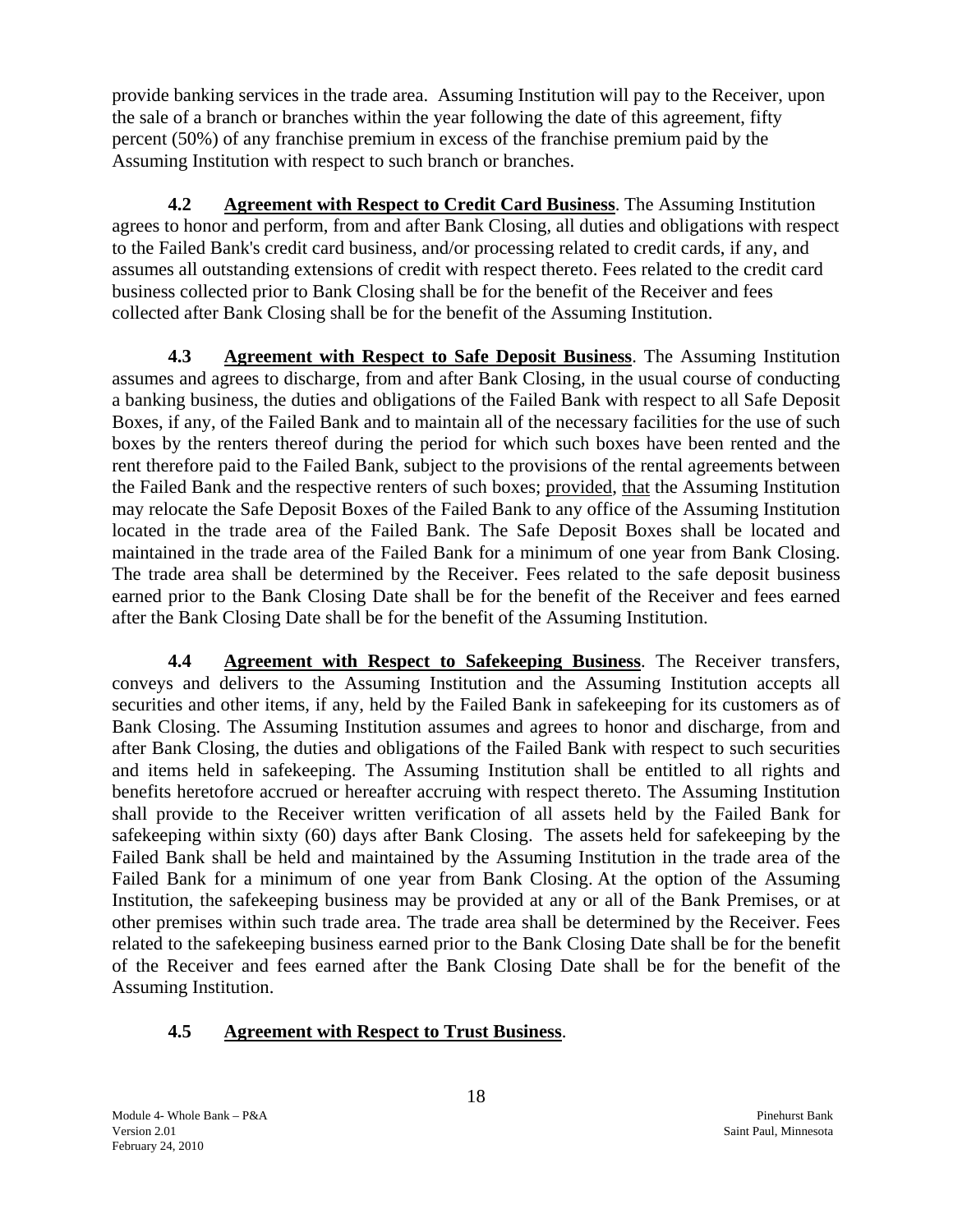(a) The Assuming Institution shall, without further transfer, substitution, act or deed, to the full extent permitted by law, succeed to the rights, obligations, properties, assets, investments, deposits, agreements, and trusts of the Failed Bank under trusts, executorships, administrations, guardianships, and agencies, and other fiduciary or representative capacities, all to the same extent as though the Assuming Institution had assumed the same from the Failed Bank prior to Bank Closing; provided, that any liability based on the misfeasance, malfeasance or nonfeasance of the Failed Bank, its directors, officers, employees or agents with respect to the trust business is not assumed hereunder. Fees related to the trust business collected prior to Bank Closing shall be for the benefit of the Receiver and fees collected after Bank Closing shall be for the benefit of the Assuming Institution.

(b) The Assuming Institution shall, to the full extent permitted by law, succeed to, and be entitled to take and execute, the appointment to all executorships, trusteeships, guardianships and other fiduciary or representative capacities to which the Failed Bank is or may be named in wills, whenever probated, or to which the Failed Bank is or may be named or appointed by any other instrument.

(c) In the event additional proceedings of any kind are necessary to accomplish the transfer of such trust business, the Assuming Institution agrees that, at its own expense, it will take whatever action is necessary to accomplish such transfer. The Receiver agrees to use reasonable efforts to assist the Assuming Institution in accomplishing such transfer.

(d) The Assuming Institution shall provide to the Receiver written verification of the assets held in connection with the Failed Bank's trust business within sixty (60) days after Bank Closing.

# **4.6 Agreement with Respect to Bank Premises**.

<span id="page-22-0"></span>(a) **Option to Purchase.** Subject to Section 3.5, the Receiver hereby grants to the Assuming Institution an exclusive option for the period of ninety (90) days commencing the day after Bank Closing to purchase any or all owned Bank Premises. The Assuming Institution shall give written notice to the Receiver within the option period of its election to purchase or not to purchase any of the owned Bank Premises. Any purchase of such premises shall be effective as of the date of Bank Closing and such purchase shall be consummated as soon as practicable thereafter, and in no event later than the Settlement Date. If the Assuming Institution gives notice of its election not to purchase one or more of the owned Bank Premises within seven (7) days of Bank Closing, then, not withstanding any other provision of this Agreement to the contrary, the Assuming Institution shall not be liable for any of the costs or fees associated with appraisals for such Bank Premises and associated Fixtures, Furniture and Equipment.

(b) **Option to Lease.** The Receiver hereby grants to the Assuming Institution an exclusive option for the period of ninety (90) days commencing the day after Bank Closing to cause the Receiver to assign to the Assuming Institution any or all leases for leased Bank Premises, if any, which have been continuously occupied by the Assuming Institution from Bank Closing to the date it elects to accept an assignment of the leases with respect thereto to the extent such leases can be assigned; provided, that the exercise of this option with respect to any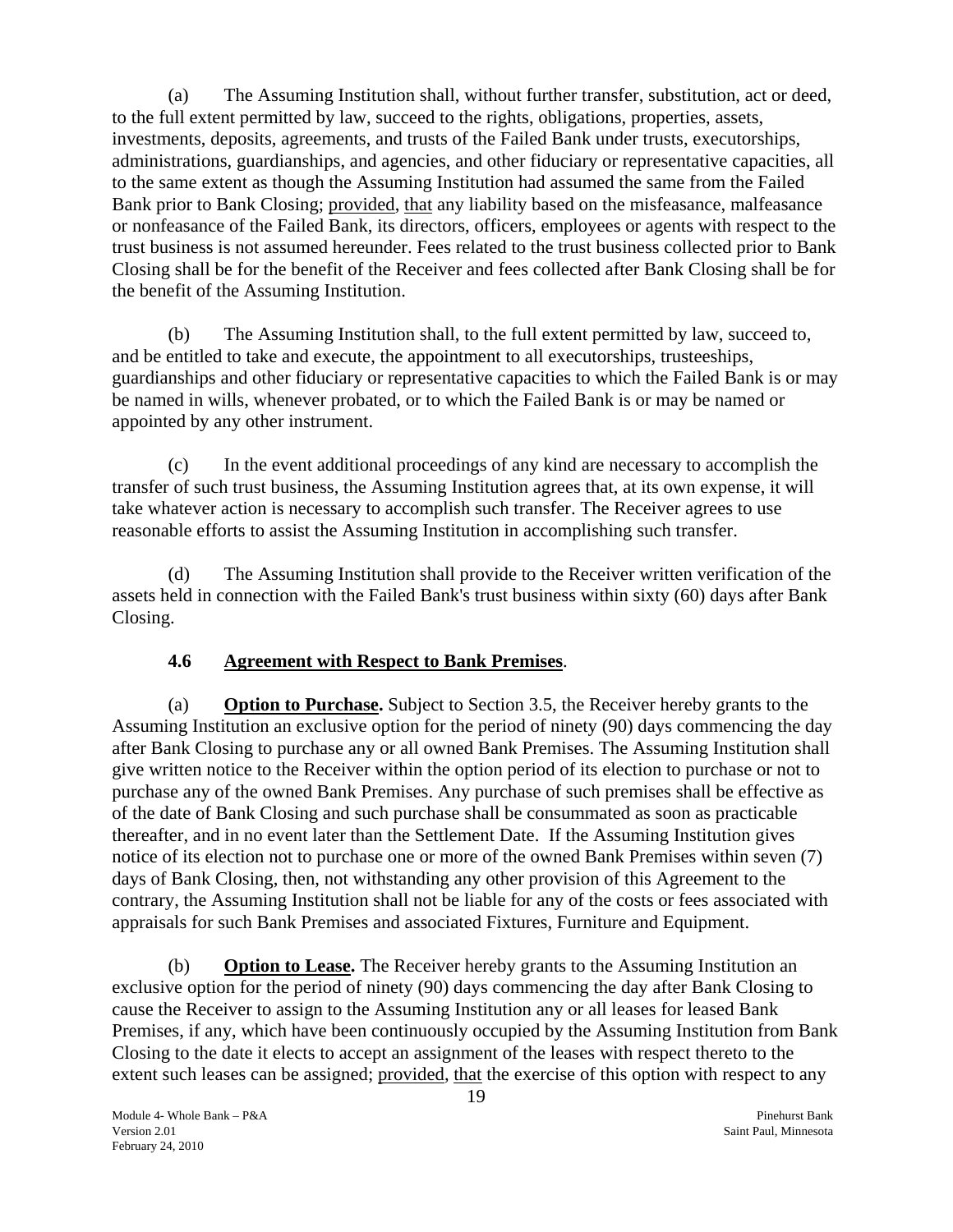lease must be as to all premises or other property subject to the lease. If an assignment cannot be made of any such leases, the Receiver may, in its discretion, enter into subleases with the Assuming Institution containing the same terms and conditions provided under such existing leases for such leased Bank Premises or other property. The Assuming Institution shall give notice to the Receiver within the option period of its election to accept or not to accept an assignment of any or all leases (or enter into subleases or new leases in lieu thereof). The Assuming Institution agrees to assume all leases assigned (or enter into subleases or new leases in lieu thereof) pursuant to this Section 4.6. If the Assuming Institution gives notice of its election not to accept an assignment of a lease for one or more of the leased Bank Premises within seven (7) days of Bank Closing, then, not withstanding any other provision of this Agreement to the contrary, the Assuming Institution shall not be liable for any of the costs or fees associated with appraisals for the Fixtures, Furniture and Equipment located on such leased Bank Premises.

(c) **Facilitation.** The Receiver agrees to facilitate the assumption, assignment or sublease of leases or the negotiation of new leases by the Assuming Institution; provided, that neither the Receiver nor the Corporation shall be obligated to engage in litigation, make payments to the Assuming Institution or to any third party in connection with facilitating any such assumption, assignment, sublease or negotiation or commit to any other obligations to third parties.

(d) **Occupancy.** The Assuming Institution shall give the Receiver fifteen (15) days' prior written notice of its intention to vacate prior to vacating any leased Bank Premises with respect to which the Assuming Institution has not exercised the option provided in Section 4.6(b). Any such notice shall be deemed to terminate the Assuming Institution's option with respect to such leased Bank Premises.

## (e) **Occupancy Costs.**

(i) The Assuming Institution agrees to pay to the Receiver, or to appropriate third parties at the direction of the Receiver, during and for the period of any occupancy by it of (x) owned Bank Premises the market rental value and all operating costs, and (y) leased Bank Premises, all operating costs with respect thereto and to comply with all relevant terms of applicable leases entered into by the Failed Bank, including without limitation the timely payment of all rent. Operating costs include, without limitation all taxes, fees, charges, utilities, insurance and assessments, to the extent not included in the rental value or rent. If the Assuming Institution elects to purchase any owned Bank Premises in accordance with Section 4.6(a), the amount of any rent paid (and taxes paid to the Receiver which have not been paid to the taxing authority and for which the Assuming Institution assumes liability) by the Assuming Institution with respect thereto shall be applied as an offset against the purchase price thereof.

(ii) The Assuming Institution agrees during the period of occupancy by it of owned or leased Bank Premises, to pay to the Receiver rent for the use of all owned or leased Furniture and Equipment and all owned or leased Fixtures located on such Bank Premises for the period of such occupancy. Rent for such property owned by the Failed Bank shall be the market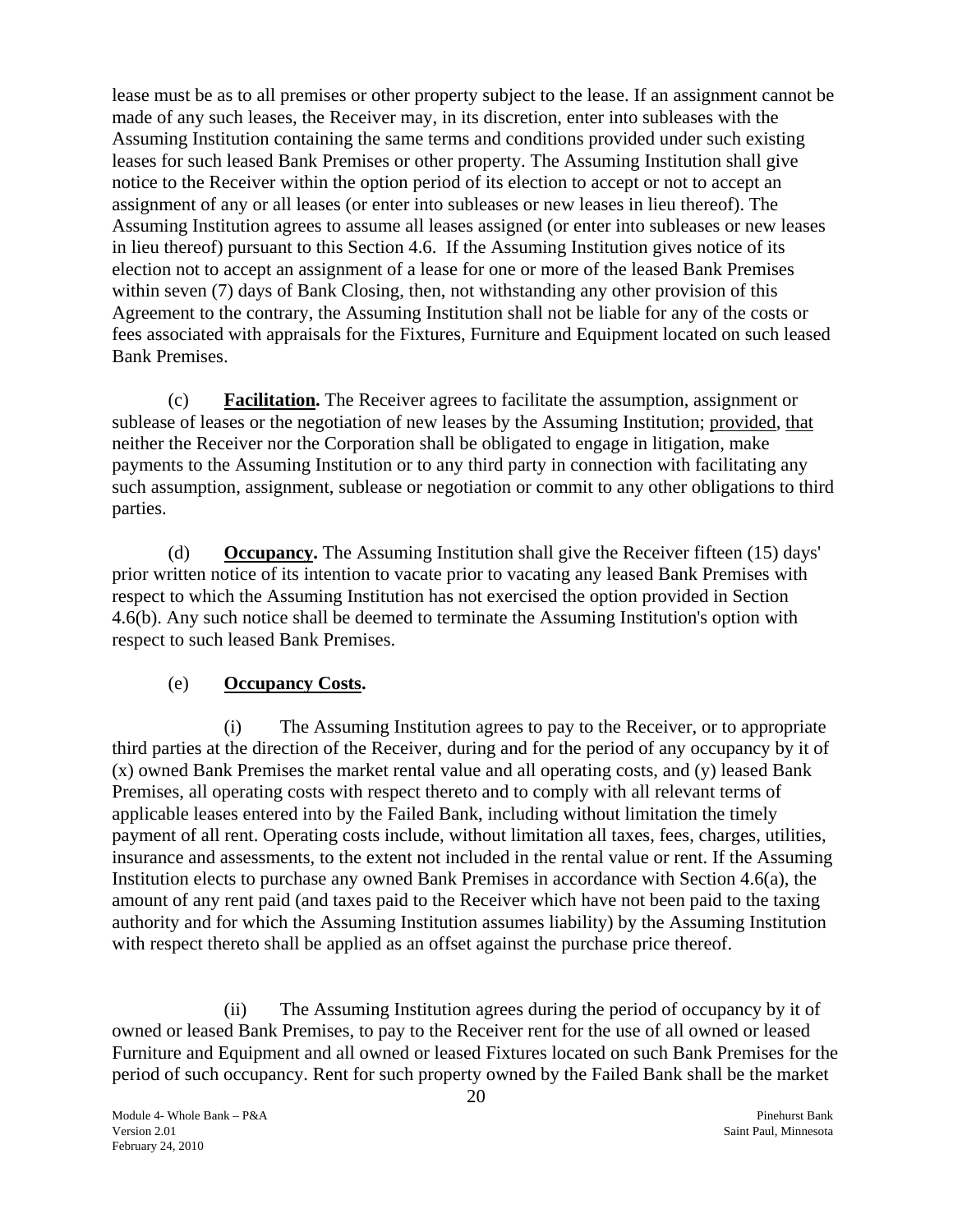rental value thereof, as determined by the Receiver within sixty (60) days after Bank Closing. Rent for such leased property shall be an amount equal to any and all rent and other amounts which the Receiver incurs or accrues as an obligation or is obligated to pay for such period of occupancy pursuant to all leases and contracts with respect to such property. If the Assuming Institution purchases any owned Furniture and Equipment or owned Fixtures in accordance with Section 4.6(f) or 4.6(h), the amount of any rents paid by the Assuming Institution with respect thereto shall be applied as an offset against the purchase price thereof.

(f) **Certain Requirements as to Furniture, Equipment and Fixtures.** If the Assuming Institution purchases owned Bank Premises or accepts an assignment of the lease (or enters into a sublease or a new lease in lieu thereof) for leased Bank Premises as provided in Section 4.6(a) or 4.6(b), or if the Assuming Institution does not exercise such option but within twelve (12) months following Bank Closing obtains the right to occupy such premises (whether by assignment, lease, sublease, purchase or otherwise), other than in accordance with Section 4.6(a) or (b), the Assuming Institution shall (i) effective as of the date of Bank Closing, purchase from the Receiver all Furniture and Equipment and Fixtures owned by the Failed Bank and located thereon as of Bank Closing, (ii) accept an assignment or a sublease of the leases or negotiate new leases for all Furniture and Equipment and Fixtures leased by the Failed Bank and located thereon, and (iii) if applicable, accept an assignment or a sublease of any ground lease or negotiate a new ground lease with respect to any land on which such Bank Premises are located; provided, that the Receiver shall not have disposed of such Furniture and Equipment and Fixtures or repudiated the leases specified in clause (ii) or (iii).

## (g) **Vacating Premises.**

(i) If the Assuming Institution elects not to purchase any owned Bank Premises, the notice of such election in accordance with Section 4.6(a) shall specify the date upon which the Assuming Institution's occupancy of such premises shall terminate, which date shall not be later than ninety (90) days after the date of the Assuming Institution's notice not to exercise such option. The Assuming Institution promptly shall relinquish and release to the Receiver such premises and the Furniture and Equipment and Fixtures located thereon in the same condition as at Bank Closing, normal wear and tear excepted. By occupying any such premises after the expiration of such ninety (90)-day period, the Assuming Institution shall, at the Receiver's option, (x) be deemed to have agreed to purchase such Bank Premises, and to assume all leases, obligations and liabilities with respect to leased Furniture and Equipment and leased Fixtures located thereon and any ground lease with respect to the land on which such premises are located, and (y) be required to purchase all Furniture and Equipment and Fixtures owned by the Failed Bank and located on such premises as of Bank Closing.

(ii) If the Assuming Institution elects not to accept an assignment of the lease or sublease any leased Bank Premises, the notice of such election in accordance with Section 4.6(b) shall specify the date upon which the Assuming Institution's occupancy of such leased Bank Premises shall terminate, which date shall not be later than ninety (90) days after the date of the Assuming Institution's notice not to exercise such option. Upon vacating such premises, the Assuming Institution shall relinquish and release to the Receiver such premises and the Fixtures and the Furniture and Equipment located thereon in the same condition as at Bank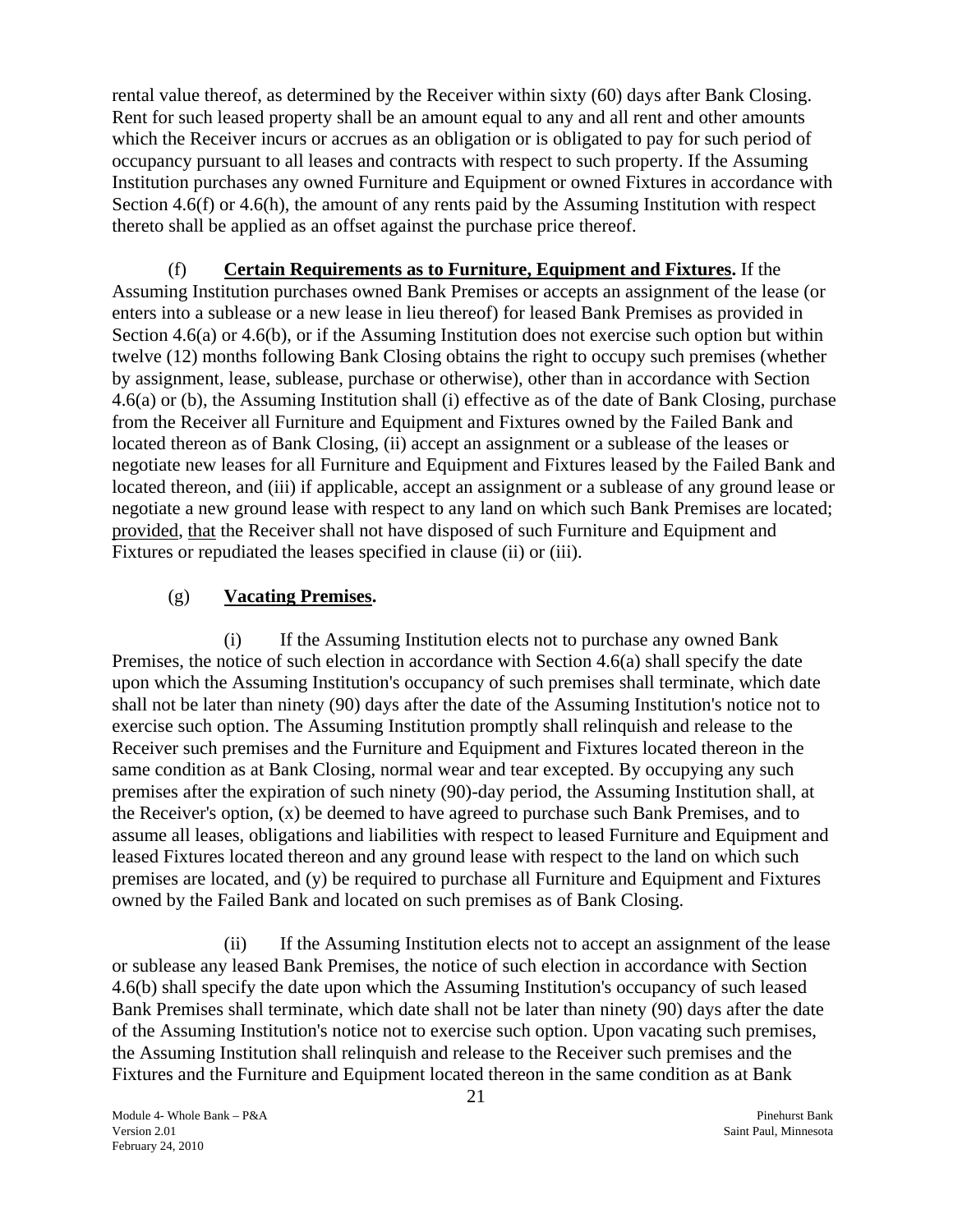Closing, normal wear and tear excepted. By failing to provide notice of its intention to vacate such premises prior to the expiration of the option period specified in Section 4.6(b), or by occupying such premises after the one hundred eighty (180)-day period specified above in this paragraph (ii), the Assuming Institution shall, at the Receiver's option, (x) be deemed to have assumed all leases, obligations and liabilities with respect to such premises (including any ground lease with respect to the land on which premises are located), and leased Furniture and Equipment and leased Fixtures located thereon in accordance with this Section 4.6 (unless the Receiver previously repudiated any such lease), and (y) be required to purchase all Furniture and Equipment and Fixtures owned by the Failed Bank and located on such premises as of Bank Closing.

(h) **Furniture and Equipment and Certain Other Equipment.** The Receiver hereby grants to the Assuming Institution an option to purchase all Furniture and Equipment and/or all telecommunications, data processing equipment (including hardware and software) and check processing and similar operating equipment owned by the Failed Bank and located at any owned or leased Bank Premises that the Assuming Institution elects to vacate or which it could have, but did not occupy, pursuant to this Section 4.6; provided, that, the Assuming Institution shall give the Receiver notice of its election to purchase such property at the time it gives notice of its intention to vacate such Bank Premises or within ten (10) days after Bank Closing for Bank Premises it could have, but did not, occupy.

# (i) **Option to Put Bank Premises and Related Fixtures, Furniture and Equipment.**

(i) For a period of ninety (90) days following Bank Closing, the Assuming Institution shall be entitled to require the Receiver to purchase any Bank Premises that is owned, directly or indirectly, by an Acquired Subsidiary and the purchase price paid by the Receiver shall be the Fair Market Value of the Bank Premises.

(ii) If the Assuming Institution elects to require the Receiver to purchase any Bank Premises that is owned, directly or indirectly, by an Acquired Subsidiary, the Assuming Institution shall also have the option, exercisable within the same ninety (90) day time period, to require the Receiver to purchase any Fixtures, Furniture and Equipment that is owned, directly or indirectly, by an Acquired Subsidiary and which is located on such Bank Premises. The purchase price paid by the Receiver shall be the Fair Market Value of the Fixtures, Furniture and Equipment.

(iii) In the event the Assuming Institution elects to exercise its option under this subparagraph, the Assuming Institution shall pay to the Receiver occupancy costs in accordance with Section 4.6(e) and shall vacate the Bank Premises in accordance with Section  $4.6(g)(i)$ .

(iv) Regardless of whether the Assuming Institution exercises any of its option under this subparagraph, the purchase price for the Acquired Subsidiary shall be adjusted by the difference between the Fair Market Value of the Bank Premises and Fixtures, Furniture and Equipment and their respective Book Value as reflected of the books and records of the Acquired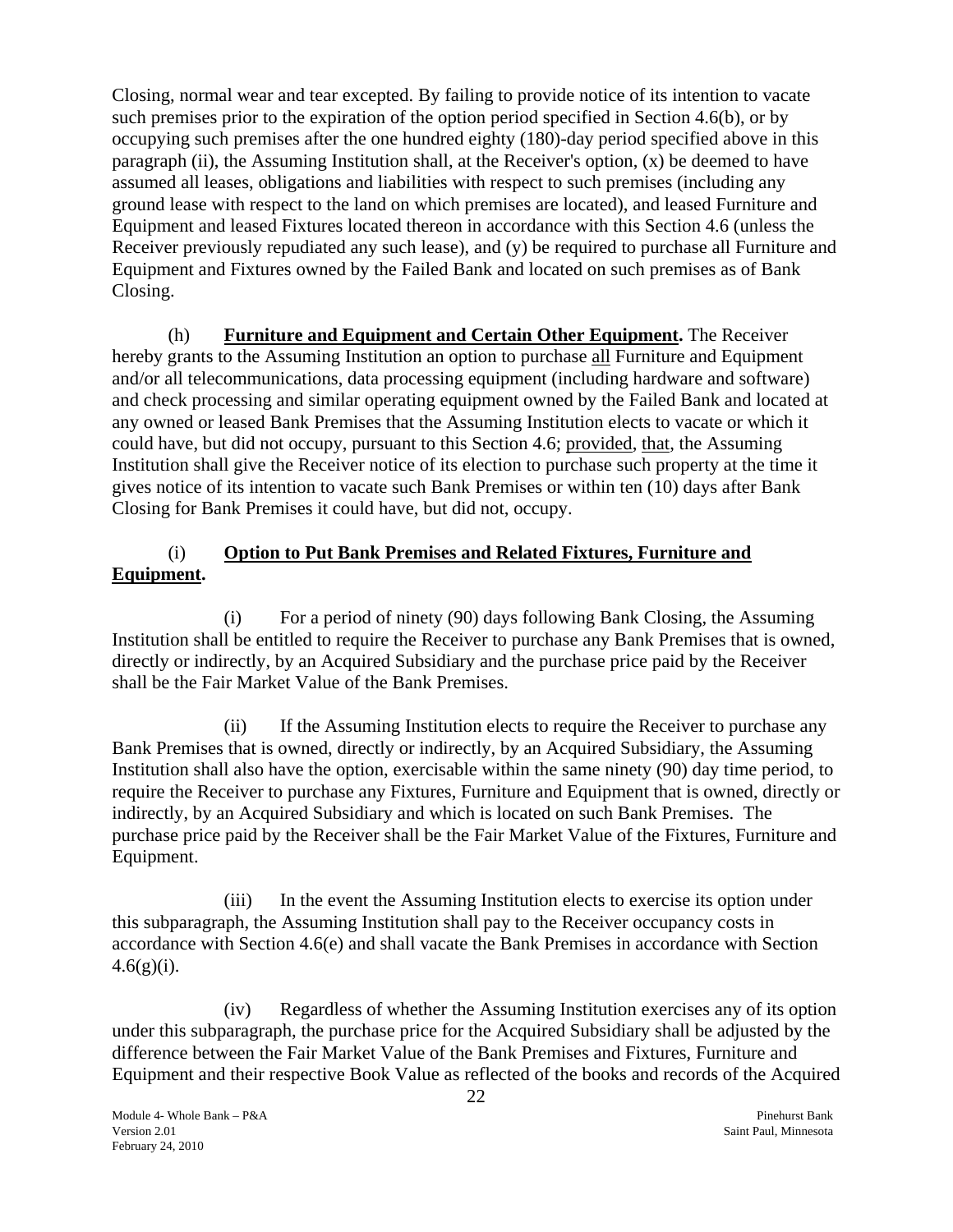<span id="page-26-0"></span>Subsidiary. Such adjustment shall be made in accordance with Article VIII of this Agreement.

# **4.7 Agreement with Respect to Leased Data Processing Equipment**

(a) The Receiver hereby grants to the Assuming Institution an exclusive option for the period of ninety (90) days commencing the day after Bank Closing to accept an assignment from the Receiver of any or all Data Processing Leases to the extent that such Data Processing Leases can be assigned.

(b) The Assuming Institution shall (i) give written notice to the Receiver within the option period specified in Section 4.7(a) of its intent to accept an assignment or sublease of any or all Data Processing Leases and promptly accept an assignment or sublease of such Data Processing Leases, and (ii) give written notice to the appropriate lessor(s) that it has accepted an assignment or sublease of any such Data Processing Leases.

(c) The Receiver agrees to facilitate the assignment or sublease of Data Processing Leases or the negotiation of new leases or license agreements by the Assuming Institution; provided, that neither the Receiver nor the Corporation shall be obligated to engage in litigation or make payments to the Assuming Institution or to any third party in connection with facilitating any such assumption, assignment, sublease or negotiation.

(d) The Assuming Institution agrees, during its period of use of any property subject to a Data Processing Lease, to pay to the Receiver or to appropriate third parties at the direction of the Receiver all operating costs with respect thereto and to comply with all relevant terms of the applicable Data Processing Leases entered into by the Failed Bank, including without limitation the timely payment of all rent, taxes, fees, charges, utilities, insurance and assessments.

(e) The Assuming Institution shall, not later than fifty (50) days after giving the notice provided in Section 4.7(b), (i) relinquish and release to the Receiver all property subject to the relevant Data Processing Lease, in the same condition as at Bank Closing, normal wear and tear excepted, or (ii) accept an assignment or a sublease thereof or negotiate a new lease or license agreement under this Section 4.7.

# **4.8 Agreement with Respect to Certain Existing Agreements**.

<span id="page-26-1"></span>(a) Subject to the provisions of Section 4.8(b), with respect to agreements existing as of Bank Closing which provide for the rendering of services by or to the Failed Bank, within thirty (30) days after Bank Closing, the Assuming Institution shall give the Receiver written notice specifying whether it elects to assume or not to assume each such agreement. Except as may be otherwise provided in this Article IV, the Assuming Institution agrees to comply with the terms of each such agreement for a period commencing on the day after Bank Closing and ending on: (i) in the case of an agreement that provides for the rendering of services by the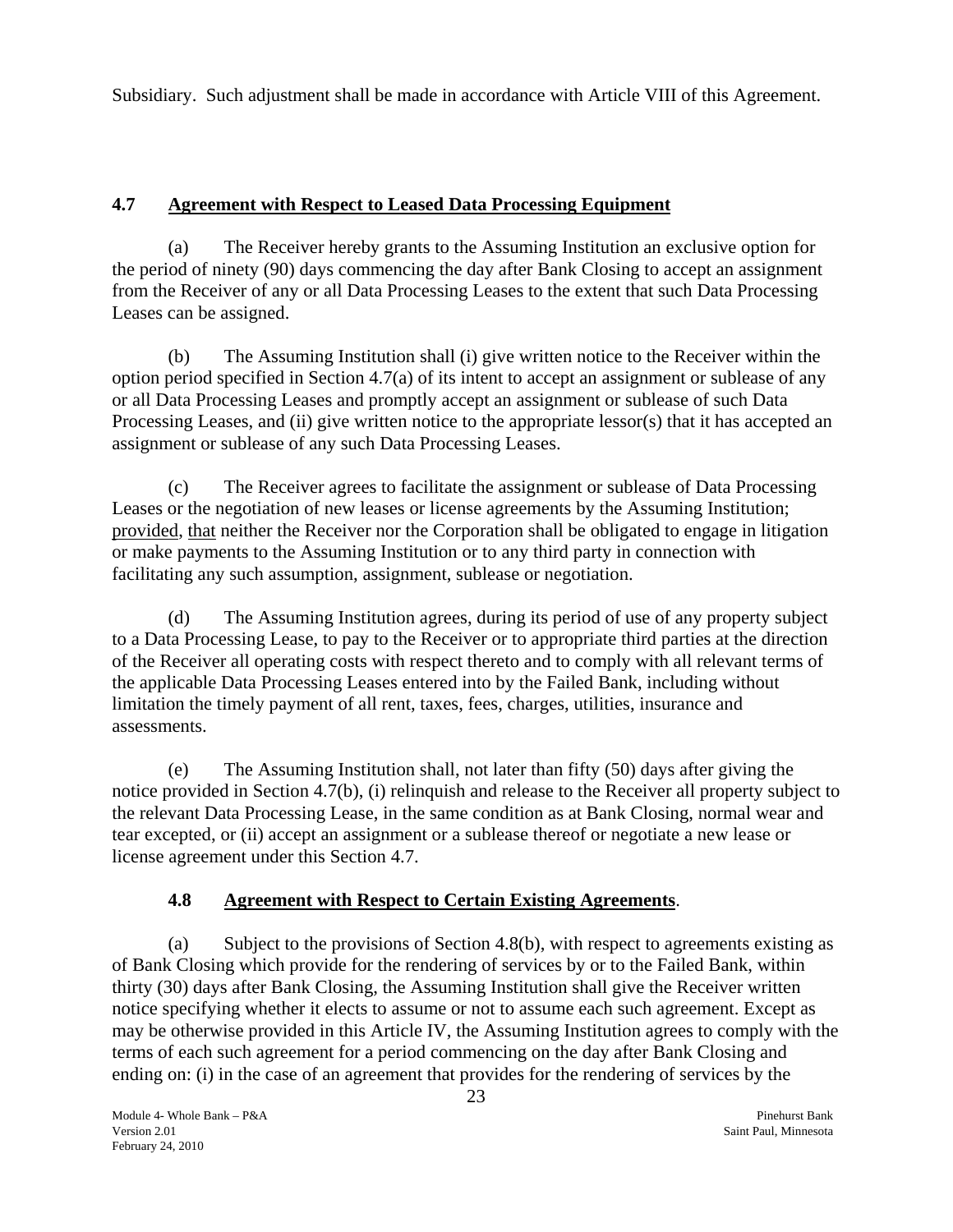Failed Bank, the date which is ninety (90) days after Bank Closing, and (ii) in the case of an agreement that provides for the rendering of services to the Failed Bank, the date which is thirty (30) days after the Assuming Institution has given notice to the Receiver of its election not to assume such agreement; provided, that the Receiver can reasonably make such service agreements available to the Assuming Institution. The Assuming Institution shall be deemed by the Receiver to have assumed agreements for which no notification is timely given. The Receiver agrees to assign, transfer, convey, and deliver to the Assuming Institution all right, title and interest of the Receiver, if any, in and to agreements the Assuming Institution assumes hereunder. In the event the Assuming Institution elects not to accept an assignment of any lease (or sublease) or negotiate a new lease for leased Bank Premises under Section 4.6 and does not otherwise occupy such premises, the provisions of this Section 4.8(a) shall not apply to service agreements related to such premises. The Assuming Institution agrees, during the period it has the use or benefit of any such agreement, promptly to pay to the Receiver or to appropriate third parties at the direction of the Receiver all operating costs with respect thereto and to comply with all relevant terms of such agreement.

(b) The provisions of Section 4.8(a) shall not apply to (i) agreements pursuant to which the Failed Bank provides mortgage servicing for others or mortgage servicing is provided to the Failed Bank by others, (ii) agreements that are subject to Sections 4.1 through 4.7 and any insurance policy or bond referred to in Section 3.5(a) or other agreement specified in Section 3.5, and (iii) consulting, management or employment agreements, if any, between the Failed Bank and its employees or other Persons. Except as otherwise expressly set forth elsewhere in this Agreement, the Assuming Institution does not assume any liabilities or acquire any rights under any of the agreements described in this Section 4.8(b).

<span id="page-27-0"></span>**4.9 Informational Tax Reporting**. The Assuming Institution agrees to perform all obligations of the Failed Bank with respect to Federal and State income tax informational reporting related to (i) the Assets and the Liabilities Assumed, (ii) deposit accounts that were closed and loans that were paid off or collateral obtained with respect thereto prior to Bank Closing, (iii) miscellaneous payments made to vendors of the Failed Bank, and (iv) any other asset or liability of the Failed Bank, including, without limitation, loans not purchased and Deposits not assumed by the Assuming Institution, as may be required by the Receiver.

<span id="page-27-1"></span>**4.10 Insurance**. The Assuming Institution agrees to obtain insurance coverage effective from and after Bank Closing, including public liability, fire and extended coverage insurance acceptable to the Receiver with respect to owned or leased Bank Premises that it occupies, and all owned or leased Furniture and Equipment and Fixtures and leased data processing equipment (including hardware and software) located thereon, in the event such insurance coverage is not already in force and effect with respect to the Assuming Institution as the insured as of Bank Closing. All such insurance shall, where appropriate (as determined by the Receiver), name the Receiver as an additional insured.

**4.11 Services for Receiver and Corporation**. For the period commencing on the day following Bank Closing and ending on the one hundred eightieth (180th) day thereafter, the Assuming Institution agrees to provide to the Receiver and the Corporation, without charge, adequate and suitable office space (including parking facilities and vault space), furniture,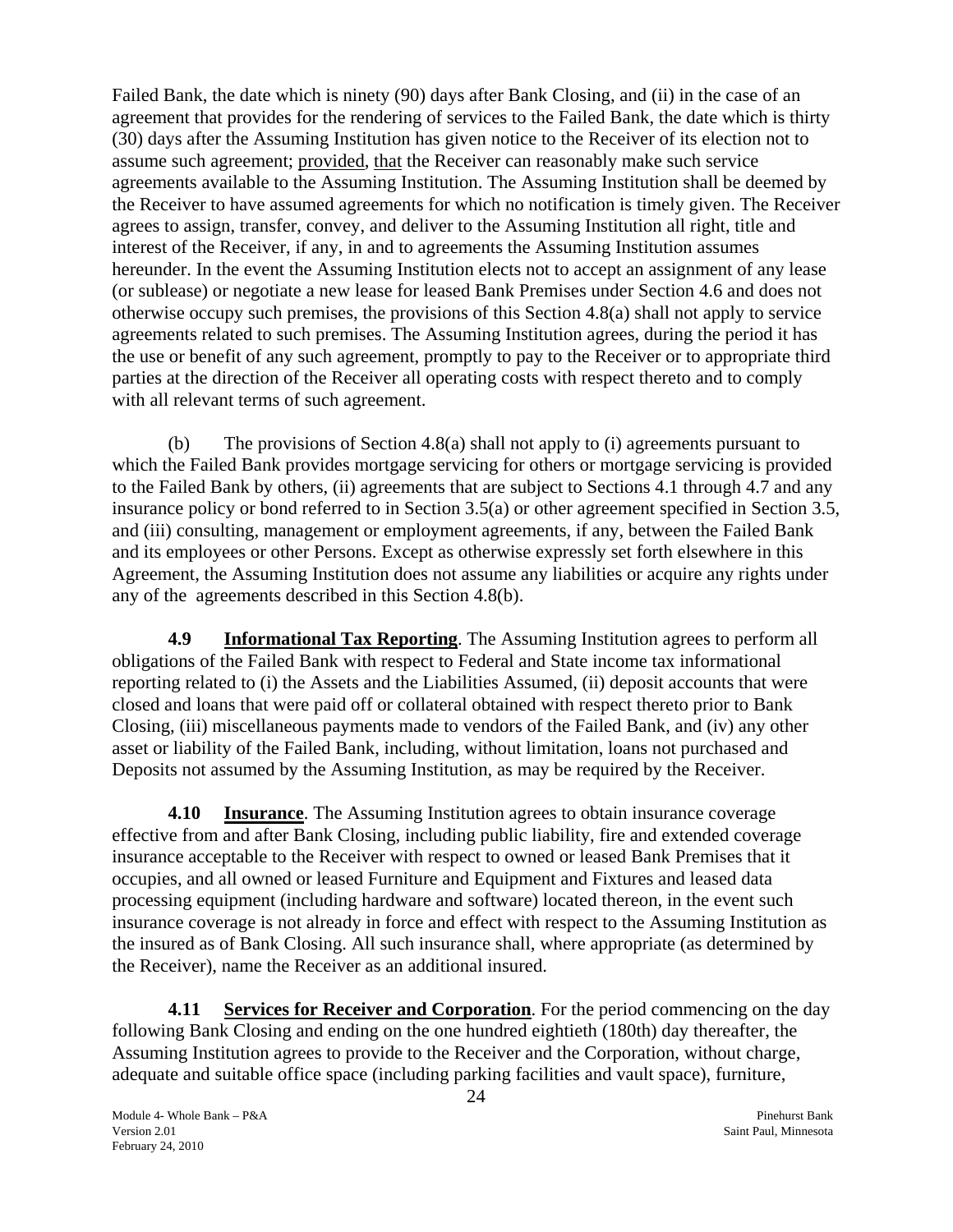equipment (including photocopying and telecopying machines), email accounts, network access and technology resources (such as shared drive) and utilities (including local telephone service and fax machines) at the Bank Premises occupied by the Assuming Institution for their use in the discharge of their respective functions with respect to the Failed Bank. In the event the Receiver and the Corporation determine that the space provided is inadequate or unsuitable, the Receiver and the Corporation may relocate to other quarters having adequate and suitable space and the costs of relocation and any rental and utility costs for the balance of the period of occupancy by the Receiver and the Corporation shall be borne by the Assuming Institution. Additionally, the Assuming Institution agrees to pay such bills and invoices on behalf of the Receiver and Corporation as the Receiver or Corporation may direct for the period beginning on the date of Bank Closing and ending on Settlement Date. Assuming Institution shall submit it requests for reimbursement of such expenditures pursuant to Article VIII of this Agreement.

### <span id="page-28-0"></span>**4.12 Agreement with Respect to Continuation of Group Health Plan Coverage for Former Employees of the Failed Bank.**

(a) The Assuming Institution agrees to assist the Receiver, as provided in this Section 4.12, in offering individuals who were employees or former employees of the Failed Bank, or any of its Subsidiaries, and who, immediately prior to Bank Closing, were receiving, or were eligible to receive, health insurance coverage or health insurance continuation coverage from the Failed Bank ("Eligible Individuals"), the opportunity to obtain health insurance coverage in the Corporation's FIA Continuation Coverage Plan which provides for health insurance continuation coverage to such Eligible Individuals who are qualified beneficiaries of the Failed Bank as defined in Section 607 of the Employee Retirement Income Security Act of 1974, as amended (respectively, "qualified beneficiaries" and "ERISA"). The Assuming Institution shall consult with the Receiver and not later than five (5) Business Days after Bank Closing shall provide written notice to the Receiver of the number (if available), identity (if available) and addresses (if available) of the Eligible Individuals who are qualified beneficiaries of the Failed Bank and for whom a "qualifying event" (as defined in Section 603 of ERISA) has occurred and with respect to whom the Failed Bank's obligations under Part 6 of Subtitle B of Title I of ERISA have not been satisfied in full, and such other information as the Receiver may reasonably require. The Receiver shall cooperate with the Assuming Institution in order to permit it to prepare such notice and shall provide to the Assuming Institution such data in its possession as may be reasonably required for purposes of preparing such notice.

(b) The Assuming Institution shall take such further action to assist the Receiver in offering the Eligible Individuals who are qualified beneficiaries of the Failed Bank the opportunity to obtain health insurance coverage in the Corporation's FIA Continuation Coverage Plan as the Receiver may direct. All expenses incurred and paid by the Assuming Institution (i) in connection with the obligations of the Assuming Institution under this Section 4.12, and (ii) in providing health insurance continuation coverage to any Eligible Individuals who are hired by the Assuming Institution and such employees' qualified beneficiaries shall be borne by the Assuming Institution.

(c) No later than five (5) Business Days after Bank Closing, the Assuming Institution shall provide the Receiver with a list of all Failed Bank employees the Assuming Institution will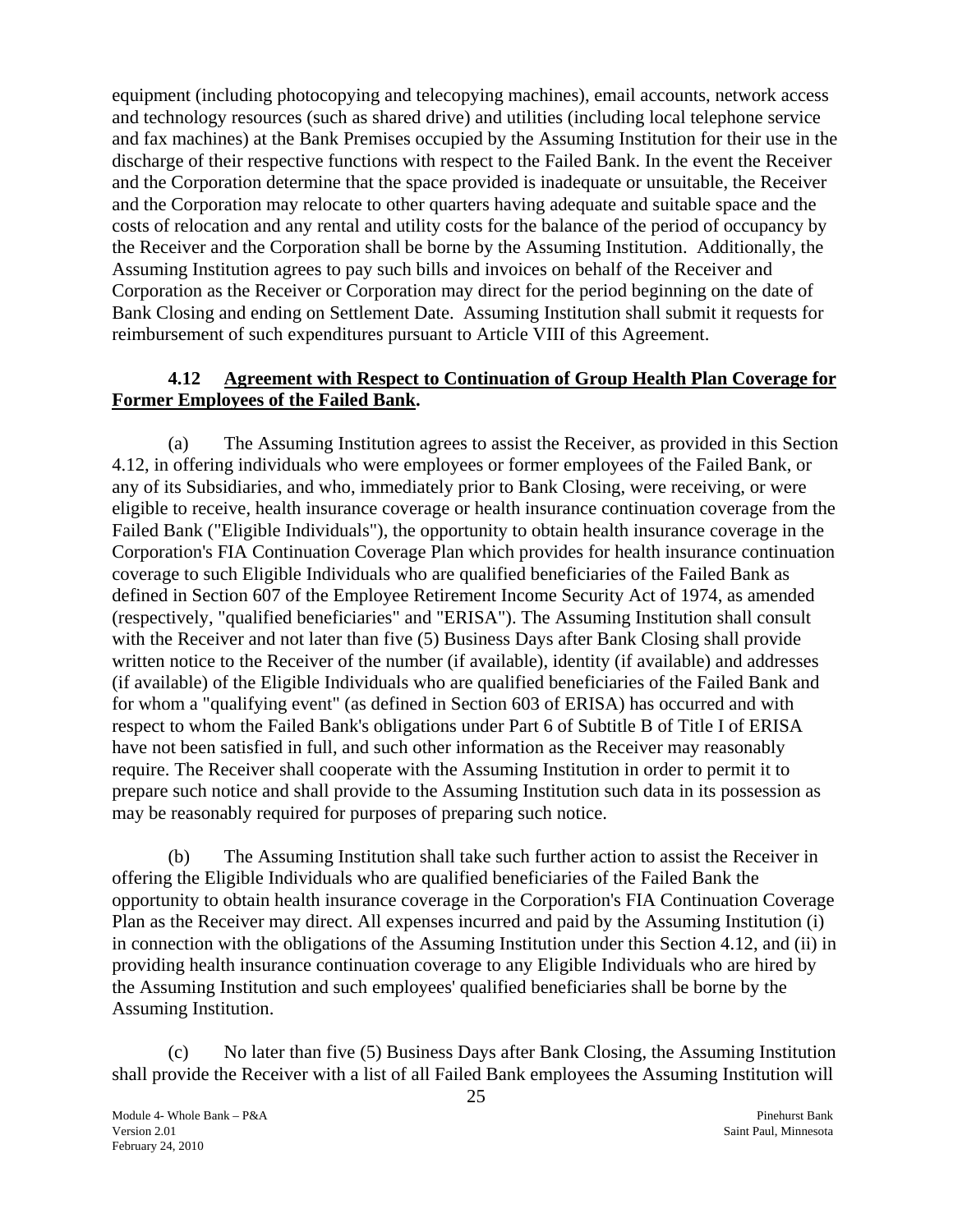not hire. Unless otherwise agreed, the Assuming Institution pays all salaries and payroll costs for all Failed Bank Employees until the list is provided to the Receiver. The Assuming Institution shall be responsible for all costs and expenses (i.e. salary, benefits, etc.) associated with all other employees not on that list from and after the date of delivery of the list to the Receiver. The Assuming Institution shall offer to the Failed Bank employees it retains employment benefits comparable to those the Assuming Institution offers its current employees.

(d) This Section 4.12 is for the sole and exclusive benefit of the parties to this Agreement, and for the benefit of no other Person (including any former employee of the Failed Bank or any Subsidiary thereof or qualified beneficiary of such former employee). Nothing in this Section 4.12 is intended by the parties, or shall be construed, to give any Person (including any former employee of the Failed Bank or any Subsidiary thereof or qualified beneficiary of such former employee) other than the Corporation, the Receiver and the Assuming Institution any legal or equitable right, remedy or claim under or with respect to the provisions of this Section.

<span id="page-29-0"></span>**4.13 Agreement with Respect to Interim Asset Servicing.** At any time after Bank Closing, the Receiver may establish on its books an asset pool(s) and may transfer to such asset pool(s) (by means of accounting entries on the books of the Receiver) all or any assets and liabilities of the Failed Bank which are not acquired by the Assuming Institution, including, without limitation, wholly unfunded Commitments and assets and liabilities which may be acquired, funded or originated by the Receiver subsequent to Bank Closing. The Receiver may remove assets (and liabilities) from or add assets (and liabilities) to such pool(s) at any time in its discretion. At the option of the Receiver, the Assuming Institution agrees to service, administer, and collect such pool assets in accordance with and for the term set forth in Exhibit 4.13 "Interim Asset Servicing Arrangement".

# **ARTICLE V DUTIES WITH RESPECT TO DEPOSITORS OF THE FAILED BANK**

<span id="page-29-2"></span><span id="page-29-1"></span>**5.1 Payment of Checks, Drafts and Orders.** Subject to Section 9.5, the Assuming Institution agrees to pay all properly drawn checks, drafts and withdrawal orders of depositors of the Failed Bank presented for payment, whether drawn on the check or draft forms provided by the Failed Bank or by the Assuming Institution, to the extent that the Deposit balances to the credit of the respective makers or drawers assumed by the Assuming Institution under this Agreement are sufficient to permit the payment thereof, and in all other respects to discharge, in the usual course of conducting a banking business, the duties and obligations of the Failed Bank with respect to the Deposit balances due and owing to the depositors of the Failed Bank assumed by the Assuming Institution under this Agreement.

<span id="page-29-3"></span>**5.2** Certain Agreements Related to Deposits. Subject to Section 2.2, the Assuming Institution agrees to honor the terms and conditions of any written escrow or mortgage servicing agreement or other similar agreement relating to a Deposit liability assumed by the Assuming Institution pursuant to this Agreement.

# **5.3 Notice to Depositors.**

<span id="page-29-4"></span>Module 4- Whole Bank – P&A Pinehurst Bank Version 2.01 Saint Paul, Minnesota February 24, 2010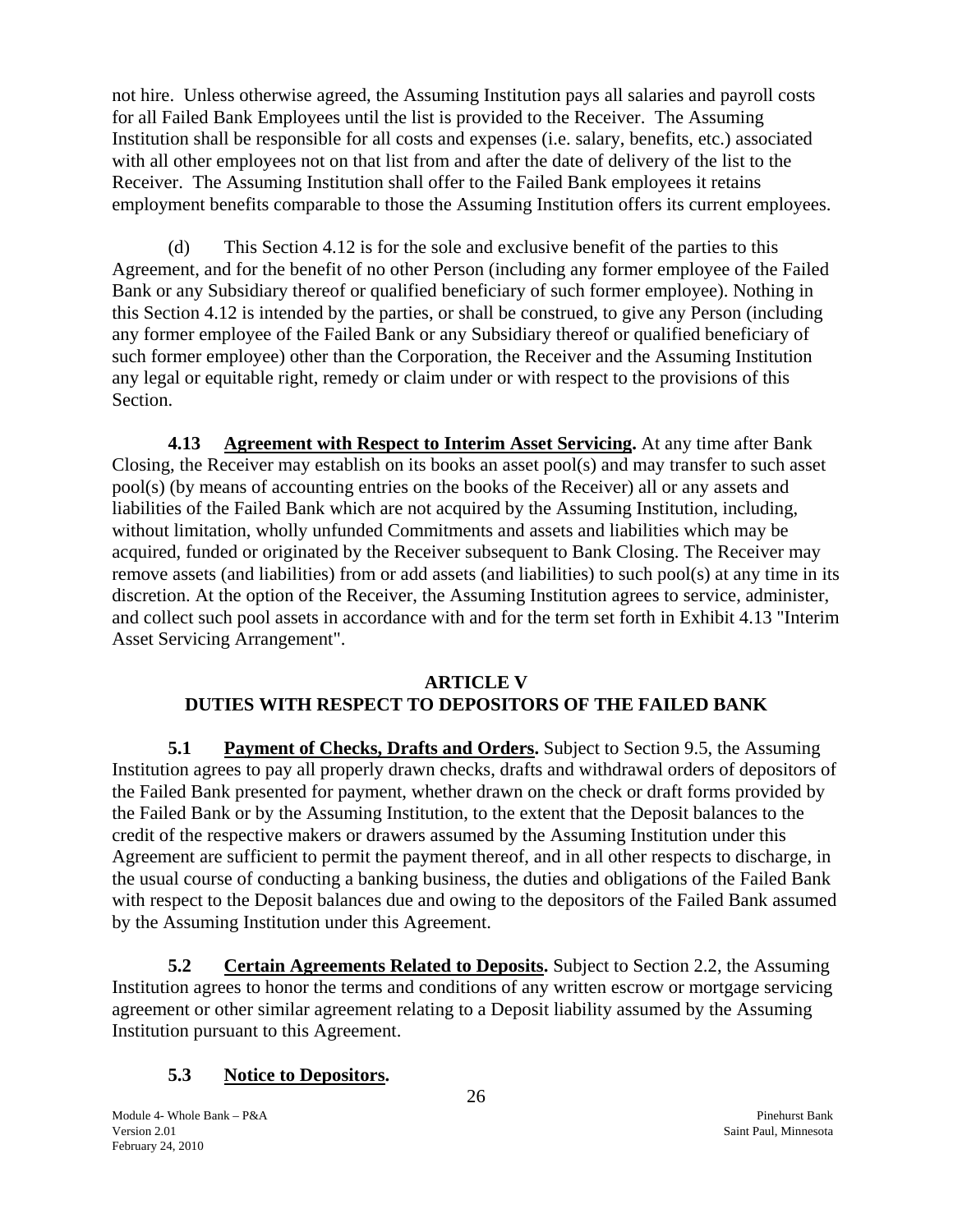(a) Within seven (7) days after Bank Closing, the Assuming Institution shall give (i) notice to depositors of the Failed Bank of its assumption of the Deposit liabilities of the Failed Bank, and (ii) any notice required under Section 2.2, by mailing to each such depositor a notice with respect to such assumption and by advertising in a newspaper of general circulation in the county or counties in which the Failed Bank was located. The Assuming Institution agrees that it will obtain prior approval of all such notices and advertisements from counsel for the Receiver and that such notices and advertisements shall not be mailed or published until such approval is received.

(b) The Assuming Institution shall give notice by mail to depositors of the Failed Bank concerning the procedures to claim their deposits, which notice shall be provided to the Assuming Institution by the Receiver or the Corporation. Such notice shall be included with the notice to depositors to be mailed by the Assuming Institution pursuant to Section 5.3(a).

(c) If the Assuming Institution proposes to charge fees different from those charged by the Failed Bank before it establishes new deposit account relationships with the depositors of the Failed Bank, the Assuming Institution shall give notice by mail of such changed fees to such depositors.

#### **ARTICLE VI RECORDS**

## **6.1 Transfer of Records**.

<span id="page-30-1"></span><span id="page-30-0"></span>(a) In accordance with Sections 2.1 and 3.1, the Receiver assigns, transfers, conveys and delivers to the Assuming Institution, whether located on Bank Premises occupied or not occupied by the Assuming Institution or at any other location, the following:

(i) all Records pertaining to the Deposit liabilities of the Failed Bank assumed by the Assuming Institution under this Agreement, including, but not limited to, the following:

(A) signature cards, orders, contracts between the Failed Bank and its depositors and Records of similar character;

(B) passbooks of depositors held by the Failed Bank, deposit slips, cancelled checks and withdrawal orders representing charges to accounts of depositors; and

following: (ii) all Records pertaining to the Assets, including, but not limited to, the

companies; (A) records of deposit balances carried with other banks, bankers or trust

> (B) Loan and collateral records and Credit Files and other documents;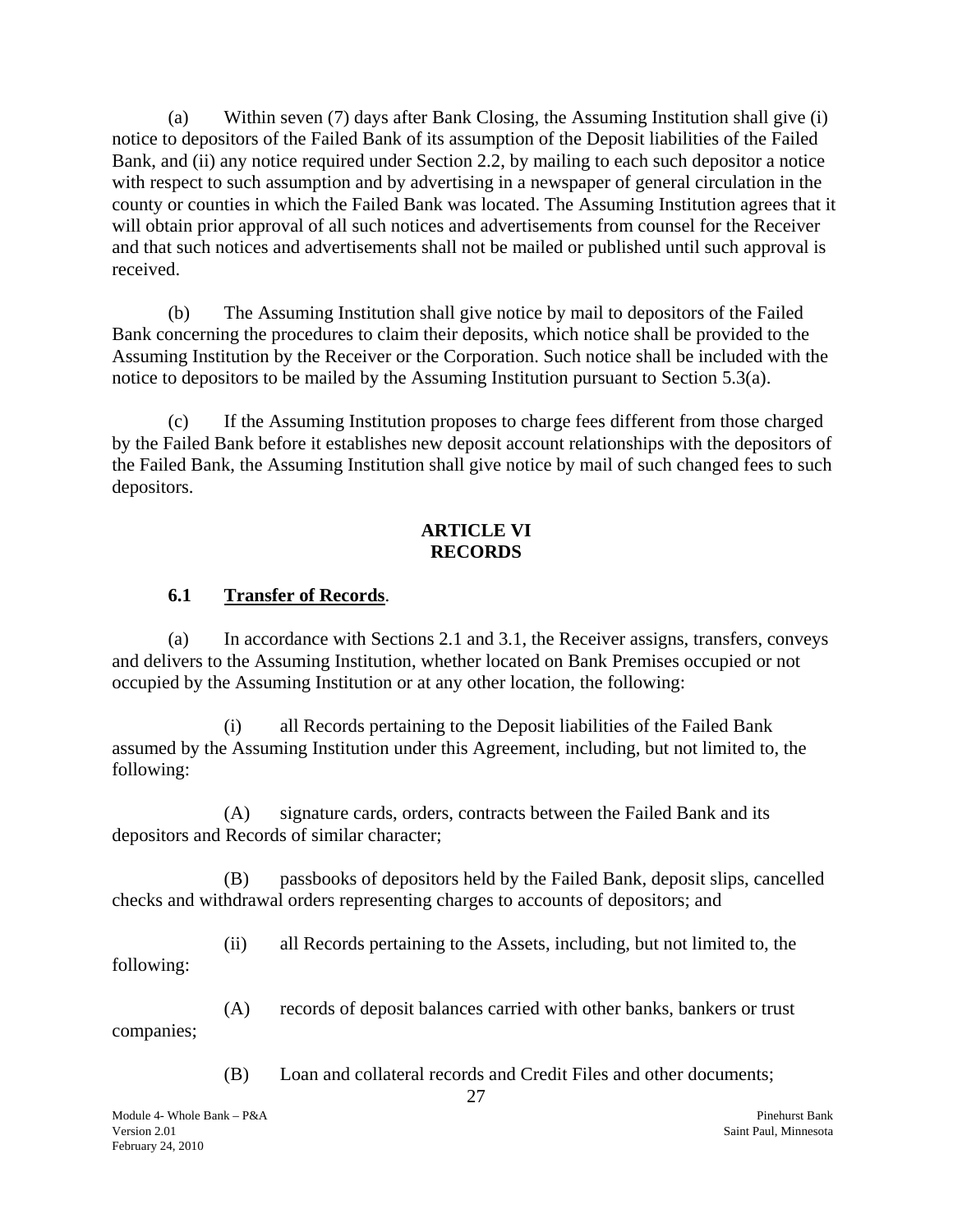(C) deeds, mortgages, abstracts, surveys, and other instruments or records of title pertaining to real estate or real estate mortgages;

(D) signature cards, agreements and records pertaining to Safe Deposit Boxes, if any; and

(E) records pertaining to the credit card business, trust business or safekeeping business of the Failed Bank, if any.

(b) The Receiver, at its option, may assign and transfer to the Assuming Institution by a single blanket assignment or otherwise, as soon as practicable after Bank Closing, any other Records not assigned and transferred to the Assuming Institution as provided in this Agreement, whether located on Bank Premises occupied or not occupied by the Assuming Institution or at any other location, including but not limited to loan disbursement checks, general ledger tickets, official bank checks, proof transactions (including proof tapes) and paid out loan files.

<span id="page-31-0"></span>**6.2** Delivery of Assigned Records. The Receiver shall deliver to the Assuming Institution all Records described in (i) Section 6.1(a) as soon as practicable on or after the date of this Agreement, and (ii) Section 6.1(b) as soon as practicable after making any assignment described therein.

<span id="page-31-1"></span>**6.3 Preservation of Records**. The Assuming Institution agrees that it will preserve and maintain for the joint benefit of the Receiver, the Corporation and the Assuming Institution, all Records of which it has custody for such period as either the Receiver or the Corporation in its discretion may require, until directed otherwise, in writing, by the Receiver or Corporation. The Assuming Institution shall have the primary responsibility to respond to subpoenas, discovery requests, and other similar official inquiries and customer requests for lien releases with respect to the Records of which it has custody.

**6.4** Access to Records; Copies. The Assuming Institution agrees to permit the Receiver and the Corporation access to all Records of which the Assuming Institution has custody, and to use, inspect, make extracts from or request copies of any such Records in the manner and to the extent requested, and to duplicate, in the discretion of the Receiver or the Corporation, any Record in the form of microfilm or microfiche pertaining to Deposit account relationships; provided, that in the event that the Failed Bank maintained one or more duplicate copies of such microfilm or microfiche Records, the Assuming Institution hereby assigns, transfers, and conveys to the Corporation one such duplicate copy of each such Record without cost to the Corporation, and agrees to deliver to the Corporation all Records assigned and transferred to the Corporation under this Article VI as soon as practicable on or after the date of this Agreement. The party requesting a copy of any Record shall bear the cost (based on standard accepted industry charges to the extent applicable, as determined by the Receiver) for providing such duplicate Records. A copy of each Record requested shall be provided as soon as practicable by the party having custody thereof.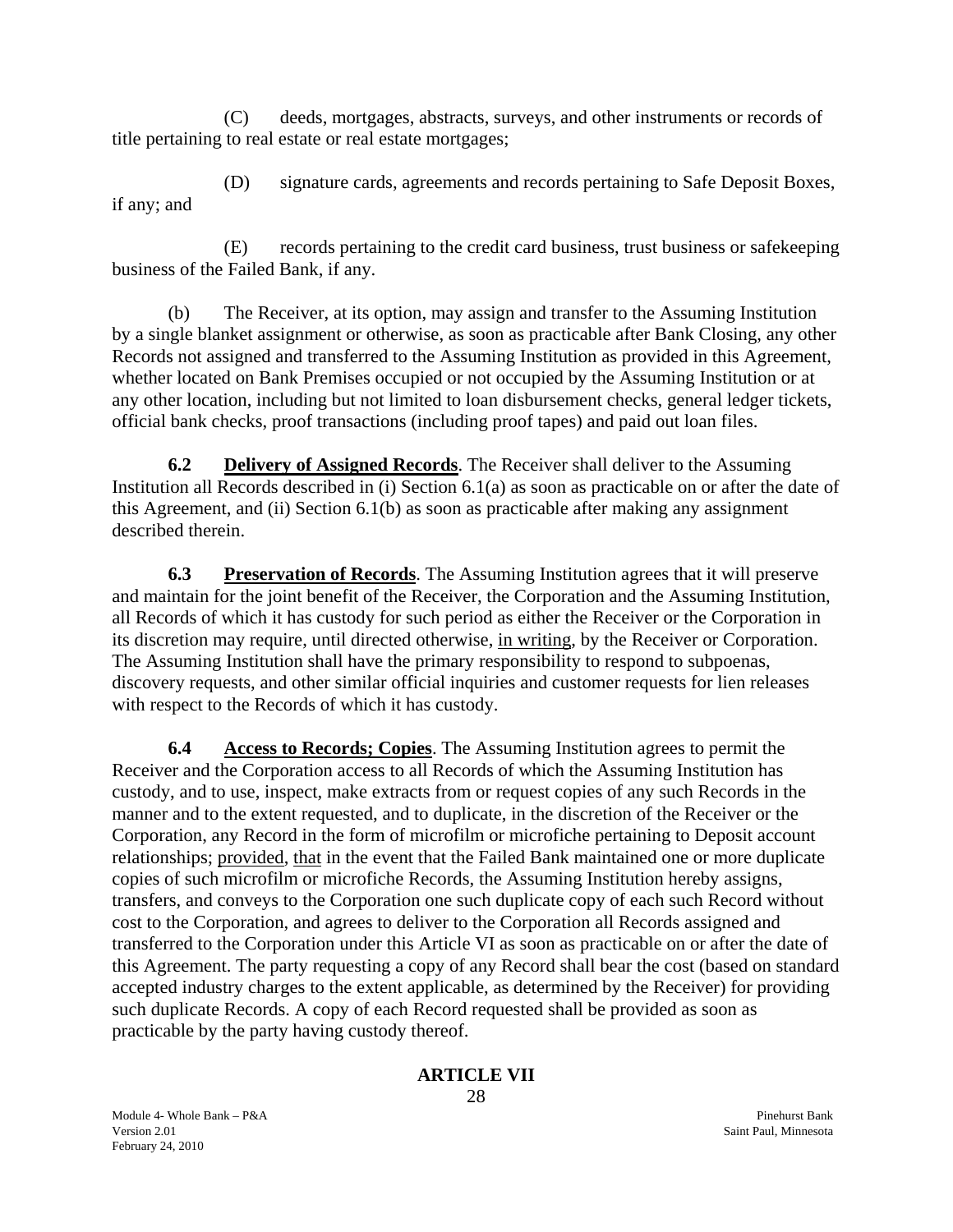#### **BID; INITIAL PAYMENT**

<span id="page-32-0"></span>The Assuming Institution has submitted to the Receiver an asset premium (discount) bid of \$(11,625,000) and a positive Deposit premium bid of 1.33 %. The Deposit premium bid will be applied to the total of all Assumed Deposits except for brokered, CDARS, and any market place or similar subscription services Deposits. On the Payment Date, the Assuming Institution will pay to the Corporation, or the Corporation will pay to the Assuming Institution, as the case may be, the Initial Payment, together with interest on such amount (if the Payment Date is not the day following the day of Bank Closing) from and including the day following Bank Closing to and including the day preceding the Payment Date at the Settlement Interest Rate.

#### **ARTICLE VIII ADJUSTMENTS**

<span id="page-32-2"></span><span id="page-32-1"></span>**8.1 Pro Forma Statement**. It is understood that the determination of the Initial Payment is based on the Receiver's best estimate of the Liabilities Assumed and the Assets at Bank Closing. The Receiver, as soon as practicable after Bank Closing, in accordance with the best information then available, shall provide to the Assuming Institution a pro forma statement reflecting any adjustments of such liabilities and assets as may be necessary. Such pro forma statement shall take into account, to the extent possible, (i) liabilities and assets of a nature similar to those contemplated by Section 2.1 or Section 3.1, respectively, which at Bank Closing were carried in the Failed Bank's suspense accounts, (ii) accruals as of Bank Closing for all income related to the assets and business of the Failed Bank acquired by the Assuming Institution hereunder, whether or not such accruals were reflected on the Accounting Records of the Failed Bank in the normal course of its operations, and (iii) adjustments to determine the Book Value of any investment in a Subsidiary and related accounts on the "bank only" (unconsolidated) balance sheet of the Failed Bank based on the equity method of accounting, whether or not the Failed Bank used the equity method of accounting for investments in subsidiaries, except that the resulting amount cannot be less than the Subsidiary's recorded equity as of Bank Closing as reflected on the Accounting Records of the Subsidiary. Any Loan purchased by the Assuming Institution pursuant to Section 3.1 which the Failed Bank charged off during the period beginning the day after the Bid Valuation Date to Bank Closing shall be deemed not to be charged off for the purposes of the pro forma statement, and the purchase price shall be determined pursuant to Section 3.2.

#### **8.2 Correction of Errors and Omissions; Other Liabilities**.

<span id="page-32-3"></span>(a) In the event any bookkeeping omissions or errors are discovered in preparing any pro forma statement or in completing the transfers and assumptions contemplated hereby, the parties hereto agree to correct such errors and omissions, it being understood that, as far as practicable, all adjustments will be made consistent with the judgments, methods, policies or accounting principles utilized by the Failed Bank in preparing and maintaining Accounting Records, except that adjustments made pursuant to this Section 8.2(a) are not intended to bring the Accounting Records of the Failed Bank into accordance with generally accepted accounting principles.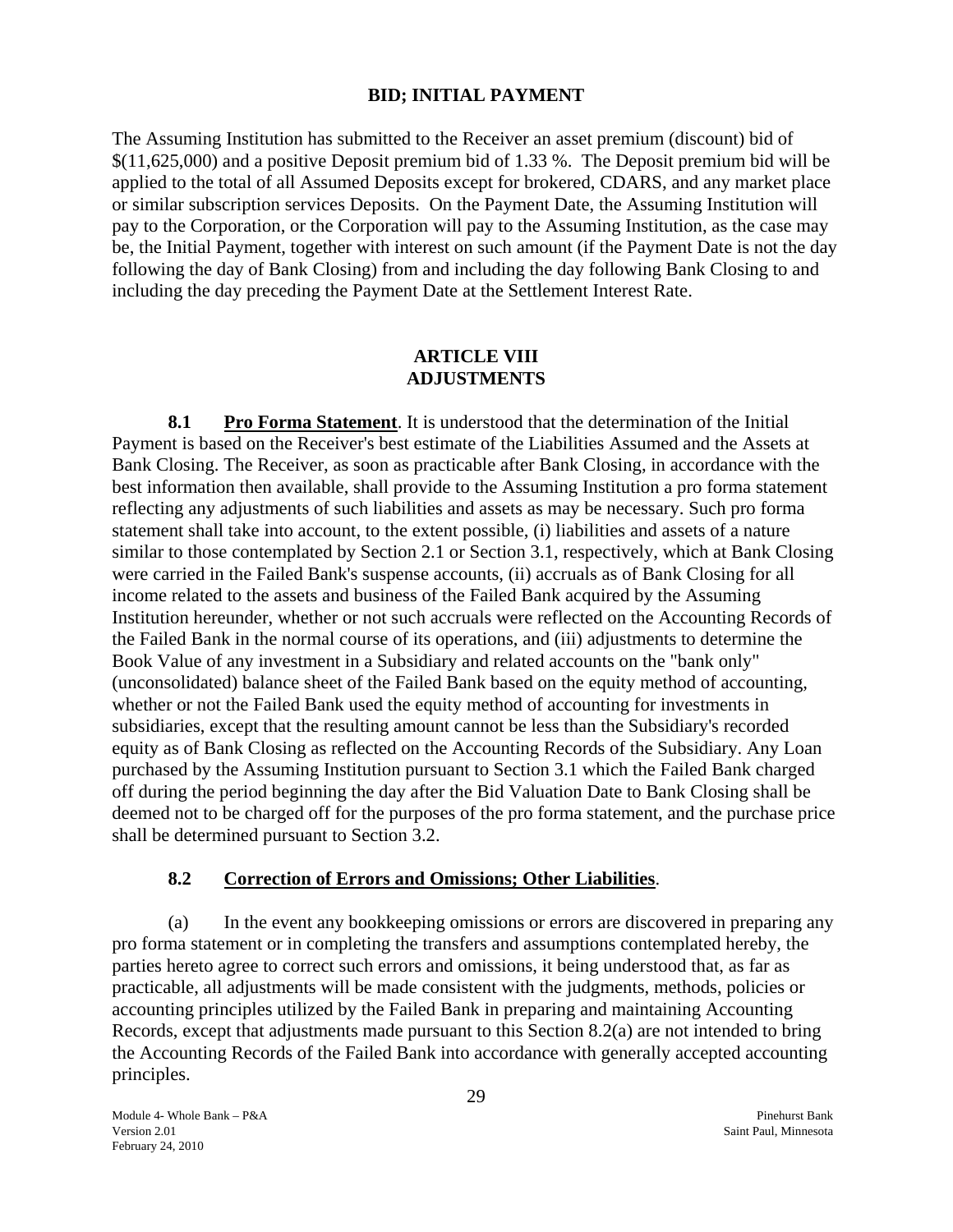(b) If the Receiver discovers at any time subsequent to the date of this Agreement that any claim exists against the Failed Bank which is of such a nature that it would have been included in the liabilities assumed under Article II had the existence of such claim or the facts giving rise thereto been known as of Bank Closing, the Receiver may, in its discretion, at any time, require that such claim be assumed by the Assuming Institution in a manner consistent with the intent of this Agreement. The Receiver will make appropriate adjustments to the pro forma statement provided by the Receiver to the Assuming Institution pursuant to Section 8.1 as may be necessary.

<span id="page-33-0"></span>**8.3 Payments**. The Receiver agrees to cause to be paid to the Assuming Institution, or the Assuming Institution agrees to pay to the Receiver, as the case may be, on the Settlement Date, a payment in an amount which reflects net adjustments (including any costs, expenses and fees associated with determinations of value as provided in this Agreement) made pursuant to Section 8.1 or Section 8.2, plus interest as provided in Section 8.4. The Receiver and the Assuming Institution agree to effect on the Settlement Date any further transfer of assets to or assumption of liabilities or claims by the Assuming Institution as may be necessary in accordance with Section 8.1 or Section 8.2.

<span id="page-33-1"></span>**8.4 Interest**. Any amounts paid under Section 8.3 or Section 8.5, shall bear interest for the period from and including the day following Bank Closing to and including the day preceding the payment at the Settlement Interest Rate.

<span id="page-33-2"></span>**8.5 Subsequent Adjustments.** In the event that the Assuming Institution or the Receiver discovers any errors or omissions as contemplated by Section 8.2 or any error with respect to the payment made under Section 8.3 after the Settlement Date, the Assuming Institution and the Receiver agree to promptly correct any such errors or omissions, make any payments and effect any transfers or assumptions as may be necessary to reflect any such correction plus interest as provided in Section 8.4.

## **ARTICLE IX CONTINUING COOPERATION**

<span id="page-33-4"></span><span id="page-33-3"></span>**9.1** General Matters. The parties hereto agree that they will, in good faith and with their best efforts, cooperate with each other to carry out the transactions contemplated by this Agreement and to effect the purposes hereof.

<span id="page-33-5"></span>**9.2** Additional Title Documents. The Receiver, the Corporation and the Assuming Institution each agree, at any time, and from time to time, upon the request of any party hereto, to execute and deliver such additional instruments and documents of conveyance as shall be reasonably necessary to vest in the appropriate party its full legal or equitable title in and to the property transferred pursuant to this Agreement or to be transferred in accordance herewith. The Assuming Institution shall prepare such instruments and documents of conveyance (in form and substance satisfactory to the Receiver) as shall be necessary to vest title to the Assets in the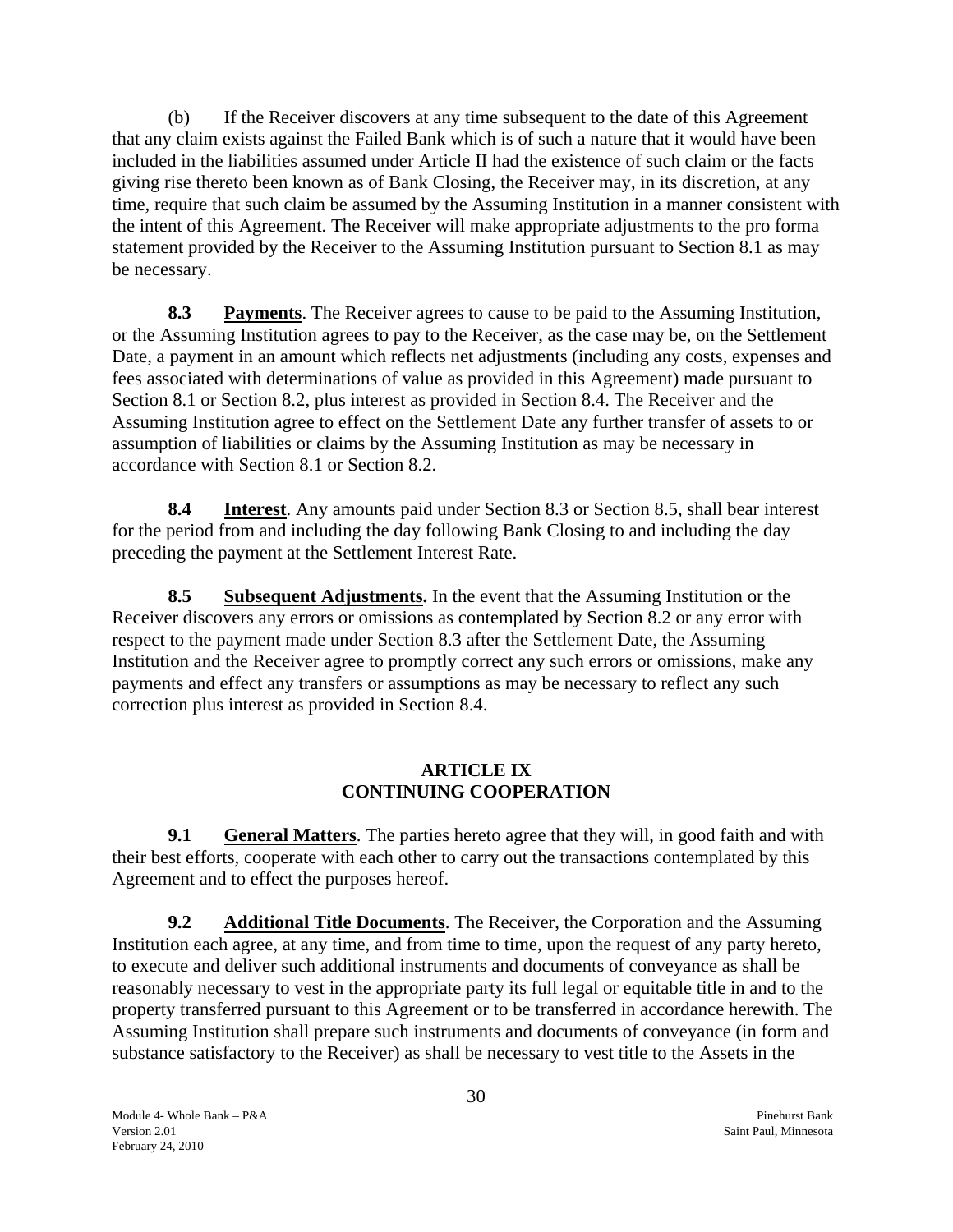Assuming Institution. The Assuming Institution shall be responsible for recording such instruments and documents of conveyance at its own expense.

# **9.3 Claims and Suits**.

<span id="page-34-0"></span>(a) The Receiver shall have the right, in its discretion, to (i) defend or settle any claim or suit against the Assuming Institution with respect to which the Receiver has indemnified the Assuming Institution in the same manner and to the same extent as provided in Article XII, and (ii) defend or settle any claim or suit against the Assuming Institution with respect to any Liability Assumed, which claim or suit may result in a loss to the Receiver arising out of or related to this Agreement, or which existed against the Failed Bank on or before Bank Closing. The exercise by the Receiver of any rights under this Section 9.3(a) shall not release the Assuming Institution with respect to any of its obligations under this Agreement.

(b) In the event any action at law or in equity shall be instituted by any Person against the Receiver and the Corporation as codefendants with respect to any asset of the Failed Bank retained or acquired pursuant to this Agreement by the Receiver, the Receiver agrees, at the request of the Corporation, to join with the Corporation in a petition to remove the action to the United States District Court for the proper district. The Receiver agrees to institute, with or without joinder of the Corporation as coplaintiff, any action with respect to any such retained or acquired asset or any matter connected therewith whenever notice requiring such action shall be given by the Corporation to the Receiver.

<span id="page-34-1"></span>**9.4** Payment of Deposits. In the event any depositor does not accept the obligation of the Assuming Institution to pay any Deposit liability of the Failed Bank assumed by the Assuming Institution pursuant to this Agreement and asserts a claim against the Receiver for all or any portion of any such Deposit liability, the Assuming Institution agrees on demand to provide to the Receiver funds sufficient to pay such claim in an amount not in excess of the Deposit liability reflected on the books of the Assuming Institution at the time such claim is made. Upon payment by the Assuming Institution to the Receiver of such amount, the Assuming Institution shall be discharged from any further obligation under this Agreement to pay to any such depositor the amount of such Deposit liability paid to the Receiver.

<span id="page-34-2"></span>**9.5 Withheld Payments**. At any time, the Receiver or the Corporation may, in its discretion, determine that all or any portion of any deposit balance assumed by the Assuming Institution pursuant to this Agreement does not constitute a "Deposit" (or otherwise, in its discretion, determine that it is the best interest of the Receiver or Corporation to withhold all or any portion of any deposit), and may direct the Assuming Institution to withhold payment of all or any portion of any such deposit balance. Upon such direction, the Assuming Institution agrees to hold such deposit and not to make any payment of such deposit balance to or on behalf of the depositor, or to itself, whether by way of transfer, set-off, or otherwise. The Assuming Institution agrees to maintain the "withheld payment" status of any such deposit balance until directed in writing by the Receiver or the Corporation as to its disposition. At the direction of the Receiver or the Corporation, the Assuming Institution shall return all or any portion of such deposit balance to the Receiver or the Corporation, as appropriate, and thereupon the Assuming Institution shall be discharged from any further liability to such depositor with respect to such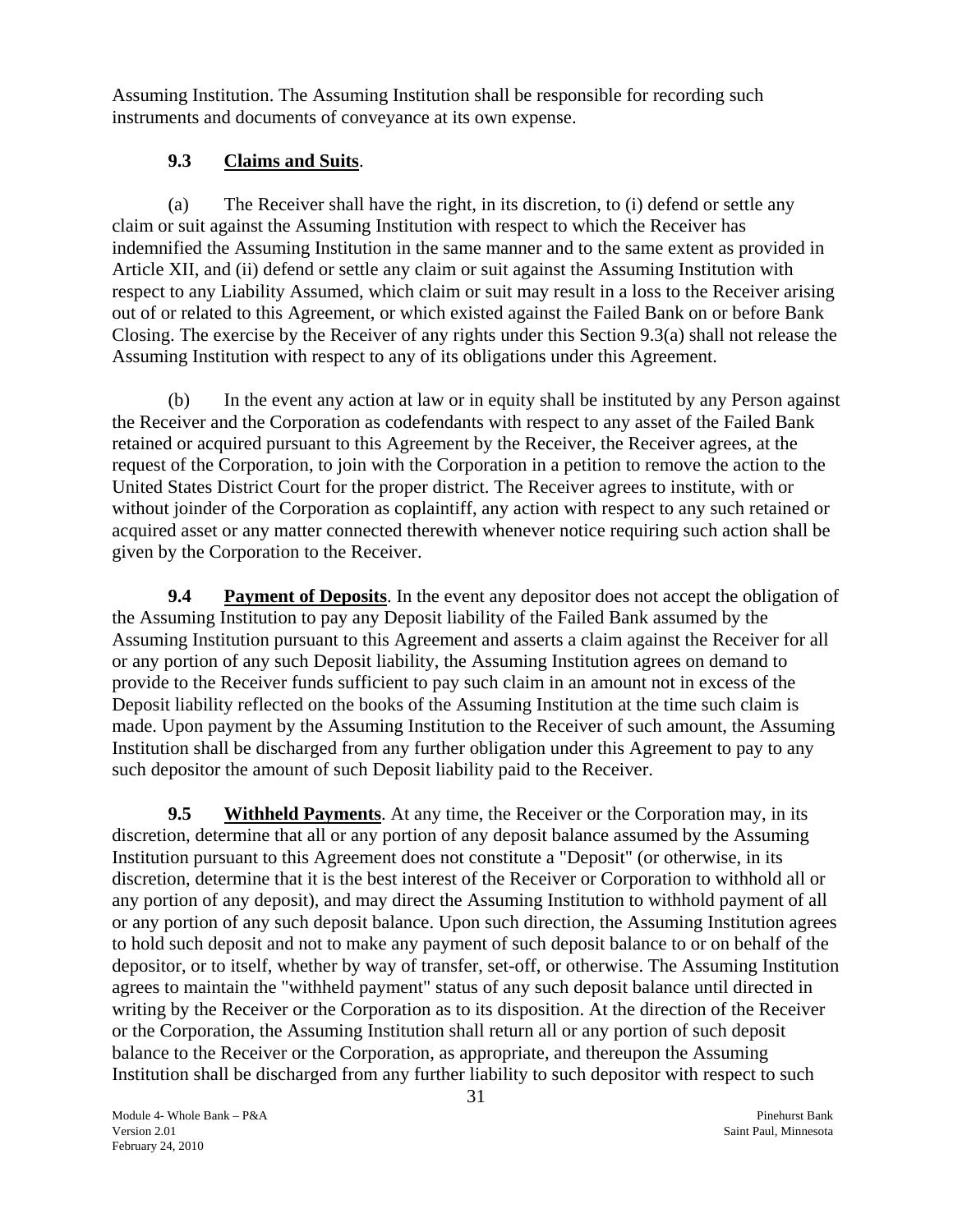returned deposit balance. If such deposit balance has been paid to the depositor prior to a demand for return by the Corporation or the Receiver, and payment of such deposit balance had not been previously withheld pursuant to this Section, the Assuming Institution shall not be obligated to return such deposit balance to the Receiver or the Corporation. The Assuming Institution shall be obligated to reimburse the Corporation or the Receiver, as the case may be, for the amount of any deposit balance or portion thereof paid by the Assuming Institution in contravention of any previous direction to withhold payment of such deposit balance or return such deposit balance the payment of which was withheld pursuant to this Section.

## **9.6 Proceedings with Respect to Certain Assets and Liabilities**.

<span id="page-35-0"></span>(a) In connection with any investigation, proceeding or other matter with respect to any asset or liability of the Failed Bank retained by the Receiver, or any asset of the Failed Bank acquired by the Receiver pursuant to this Agreement, the Assuming Institution shall cooperate to the extent reasonably required by the Receiver.

(b) In addition to its obligations under Section 6.4, the Assuming Institution shall provide representatives of the Receiver access at reasonable times and locations without other limitation or qualification to (i) its directors, officers, employees and agents and those of the Subsidiaries acquired by the Assuming Institution, and (ii) its books and records, the books and records of such Subsidiaries and all Credit Files, and copies thereof. Copies of books, records and Credit Files shall be provided by the Assuming Institution as requested by the Receiver and the costs of duplication thereof shall be borne by the Receiver.

(c) Not later than ten (10) days after the Put Notice pursuant to Section 3.4 or the date of the notice of transfer of any Loan by the Assuming Institution to the Receiver pursuant to Section 3.6, the Assuming Institution shall deliver to the Receiver such documents with respect to such Loan as the Receiver may request, including without limitation the following: (i) all related Credit Documents (other than certificates, notices and other ancillary documents), (ii) a certificate setting forth the principal amount on the date of the transfer and the amount of interest, fees and other charges then accrued and unpaid thereon, and any restrictions on transfer to which any such Loan is subject, and (iii) all Credit Files, and all documents, microfiche, microfilm and computer records (including but not limited to magnetic tape, disc storage, card forms and printed copy) maintained by, owned by, or in the possession of the Assuming Institution or any Affiliate of the Assuming Institution relating to the transferred Loan.

<span id="page-35-2"></span><span id="page-35-1"></span>**9.7** Information. The Assuming Institution promptly shall provide to the Corporation such other information, including financial statements and computations, relating to the performance of the provisions of this Agreement as the Corporation or the Receiver may request from time to time, and, at the request of the Receiver, make available employees of the Failed Bank employed or retained by the Assuming Institution to assist in preparation of the pro forma statement pursuant to Section 8.1.

#### **ARTICLE X CONDITION PRECEDENT**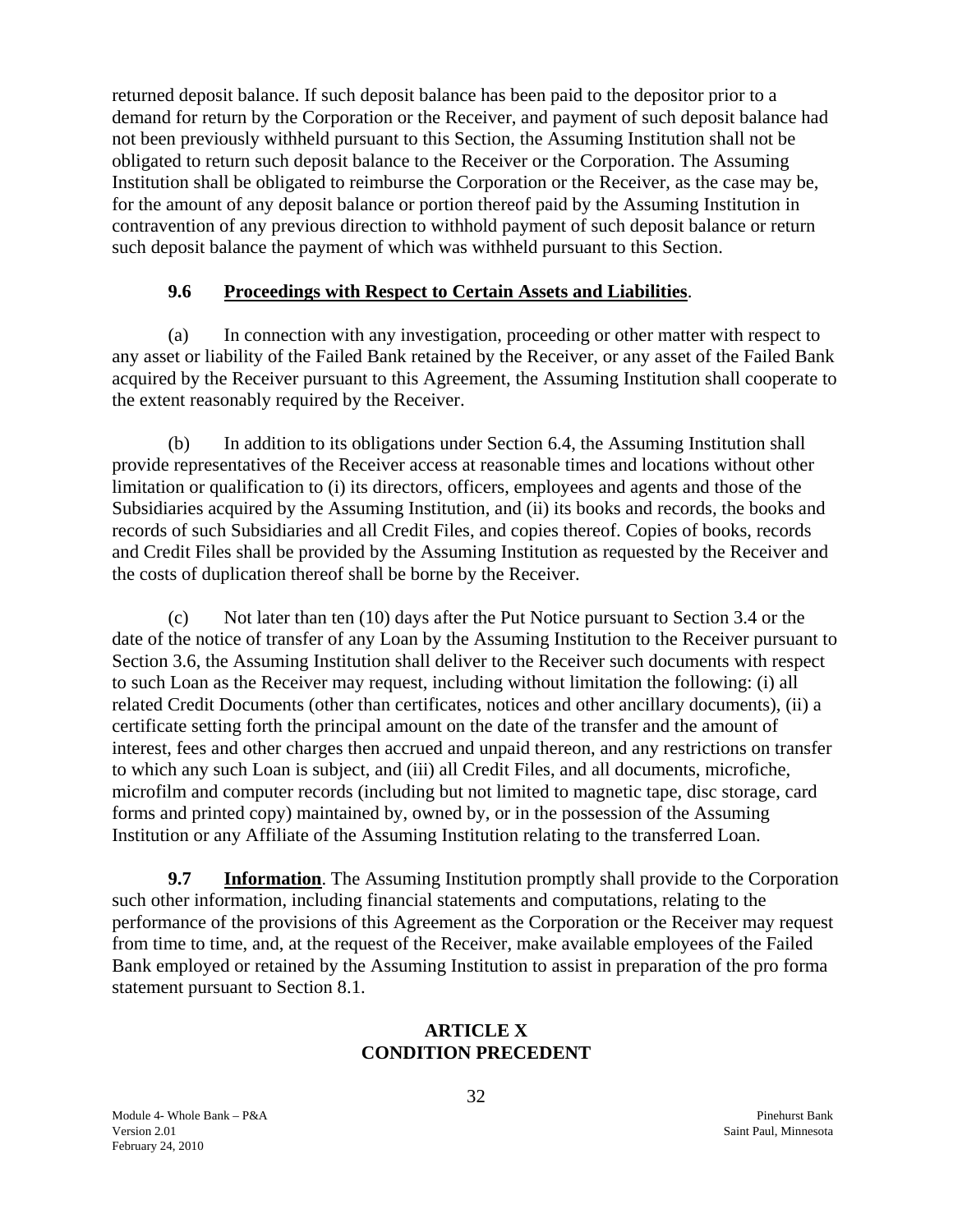The obligations of the parties to this Agreement are subject to the Receiver and the Corporation having received at or before Bank Closing evidence reasonably satisfactory to each of any necessary approval, waiver, or other action by any governmental authority, the board of directors of the Assuming Institution, or other third party, with respect to this Agreement and the transactions contemplated hereby, the closing of the Failed Bank and the appointment of the Receiver, the chartering of the Assuming Institution, and any agreements, documents, matters or proceedings contemplated hereby or thereby.

#### **ARTICLE XI**

## **REPRESENTATIONS AND WARRANTIES OF THE ASSUMING INSTITUTION**

<span id="page-36-0"></span>The Assuming Institution represents and warrants to the Corporation and the Receiver as follows:

(a) **Corporate Existence and Authority**. The Assuming Institution (i) is duly organized, validly existing and in good standing under the laws of its Chartering Authority and has full power and authority to own and operate its properties and to conduct its business as now conducted by it, and (ii) has full power and authority to execute and deliver this Agreement and to perform its obligations hereunder. The Assuming Institution has taken all necessary corporate action to authorize the execution, delivery and performance of this Agreement and the performance of the transactions contemplated hereby.

(b) **Third Party Consents**. No governmental authority or other third party consents (including but not limited to approvals, licenses, registrations or declarations) are required in connection with the execution, delivery or performance by the Assuming Institution of this Agreement, other than such consents as have been duly obtained and are in full force and effect.

(c) **Execution and Enforceability**. This Agreement has been duly executed and delivered by the Assuming Institution and when this Agreement has been duly authorized, executed and delivered by the Corporation and the Receiver, this Agreement will constitute the legal, valid and binding obligation of the Assuming Institution, enforceable in accordance with its terms.

#### (d) **Compliance with Law**.

(i) Neither the Assuming Institution nor any of its Subsidiaries is in violation of any statute, regulation, order, decision, judgment or decree of, or any restriction imposed by, the United States of America, any State, municipality or other political subdivision or any agency of any of the foregoing, or any court or other tribunal having jurisdiction over the Assuming Institution or any of its Subsidiaries or any assets of any such Person, or any foreign government or agency thereof having such jurisdiction, with respect to the conduct of the business of the Assuming Institution or of any of its Subsidiaries, or the ownership of the properties of the Assuming Institution or any of its Subsidiaries, which, either individually or in the aggregate with all other such violations, would materially and adversely affect the business, operations or condition (financial or otherwise) of the Assuming Institution or the ability of the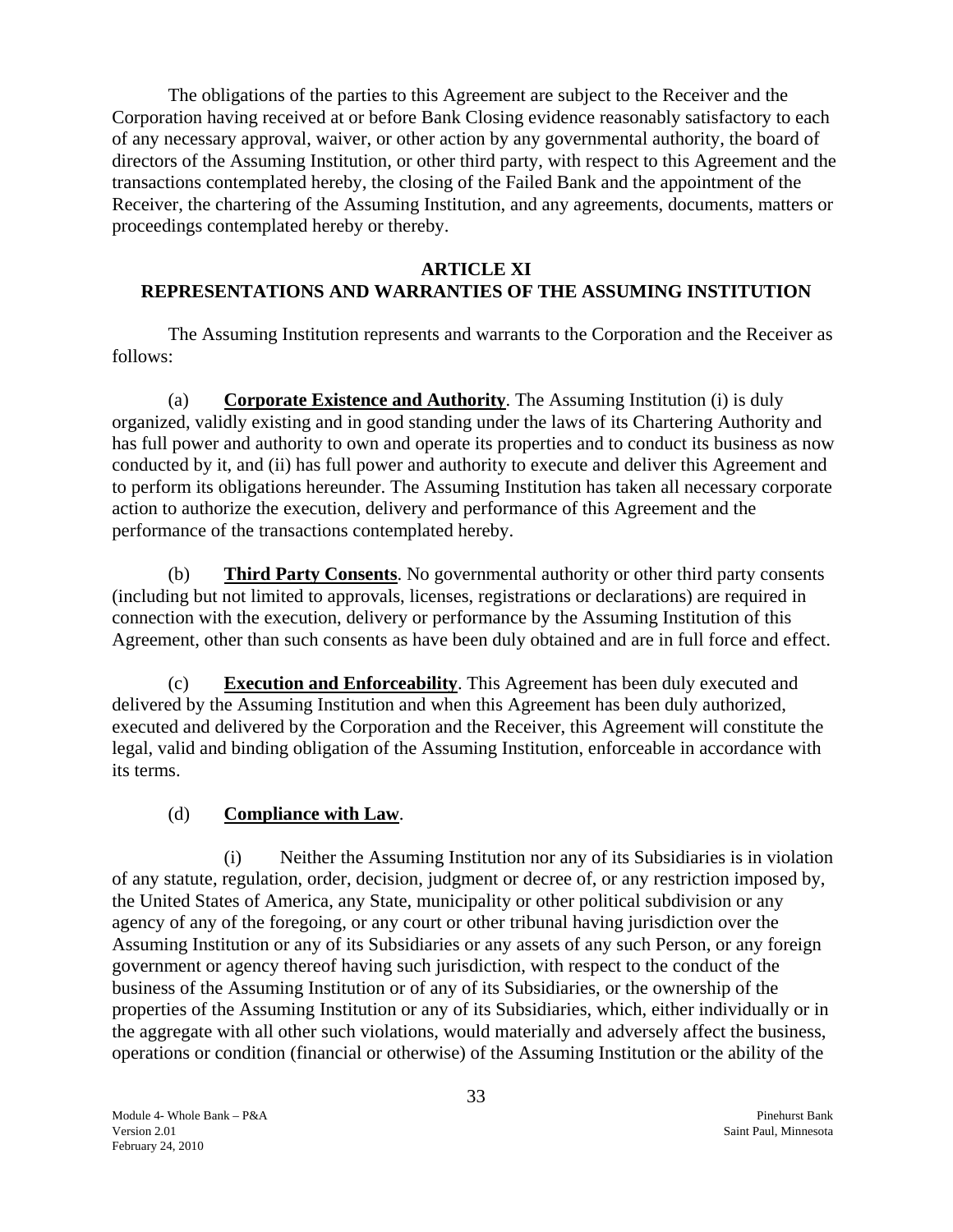Assuming Institution to perform, satisfy or observe any obligation or condition under this Agreement.

(ii) Neither the execution and delivery nor the performance by the Assuming Institution of this Agreement will result in any violation by the Assuming Institution of, or be in conflict with, any provision of any applicable law or regulation, or any order, writ or decree of any court or governmental authority.

e) **Representations Remain True**. The Assuming Institution represents and warrants that it has executed and delivered to the Corporation a Purchaser Eligibility Certification and Confidentiality Agreement and that all information provided and representations made by or on behalf of the Assuming Institution in connection with this Agreement and the transactions contemplated hereby, including, but not limited to, the Purchaser Eligibility Certification and Confidentiality Agreement (which are affirmed and ratified hereby) are and remain true and correct in all material respects and do not fail to state any fact required to make the information contained therein not misleading.

## **ARTICLE XII INDEMNIFICATION**

<span id="page-37-0"></span>**12.1 Indemnification of Indemnitees**. From and after Bank Closing and subject to the limitations set forth in this Section and Section 12.6 and compliance by the Indemnitees with Section 12.2, the Receiver agrees to indemnify and hold harmless the Indemnitees against any and all costs, losses, liabilities, expenses (including attorneys' fees) incurred prior to the assumption of defense by the Receiver pursuant to paragraph (d) of Section 12.2, judgments, fines and amounts paid in settlement actually and reasonably incurred in connection with claims against any Indemnitee based on liabilities of the Failed Bank that are not assumed by the Assuming Institution pursuant to this Agreement or subsequent to the execution hereof by the Assuming Institution or any Subsidiary or Affiliate of the Assuming Institution for which indemnification is provided hereunder in (a) of this Section 12.1, subject to certain exclusions as provided in (b) of this Section 12.1:

(a)

(1) claims based on the rights of any shareholder or former shareholder as such of (x) the Failed Bank, or (y) any Subsidiary or Affiliate of the Failed Bank;

(2) claims based on the rights of any creditor as such of the Failed Bank, or any creditor as such of any director, officer, employee or agent of the Failed Bank, with respect to any indebtedness or other obligation of the Failed Bank arising prior to Bank Closing;

(3) claims based on the rights of any present or former director, officer, employee or agent as such of the Failed Bank or of any Subsidiary or Affiliate of the Failed Bank;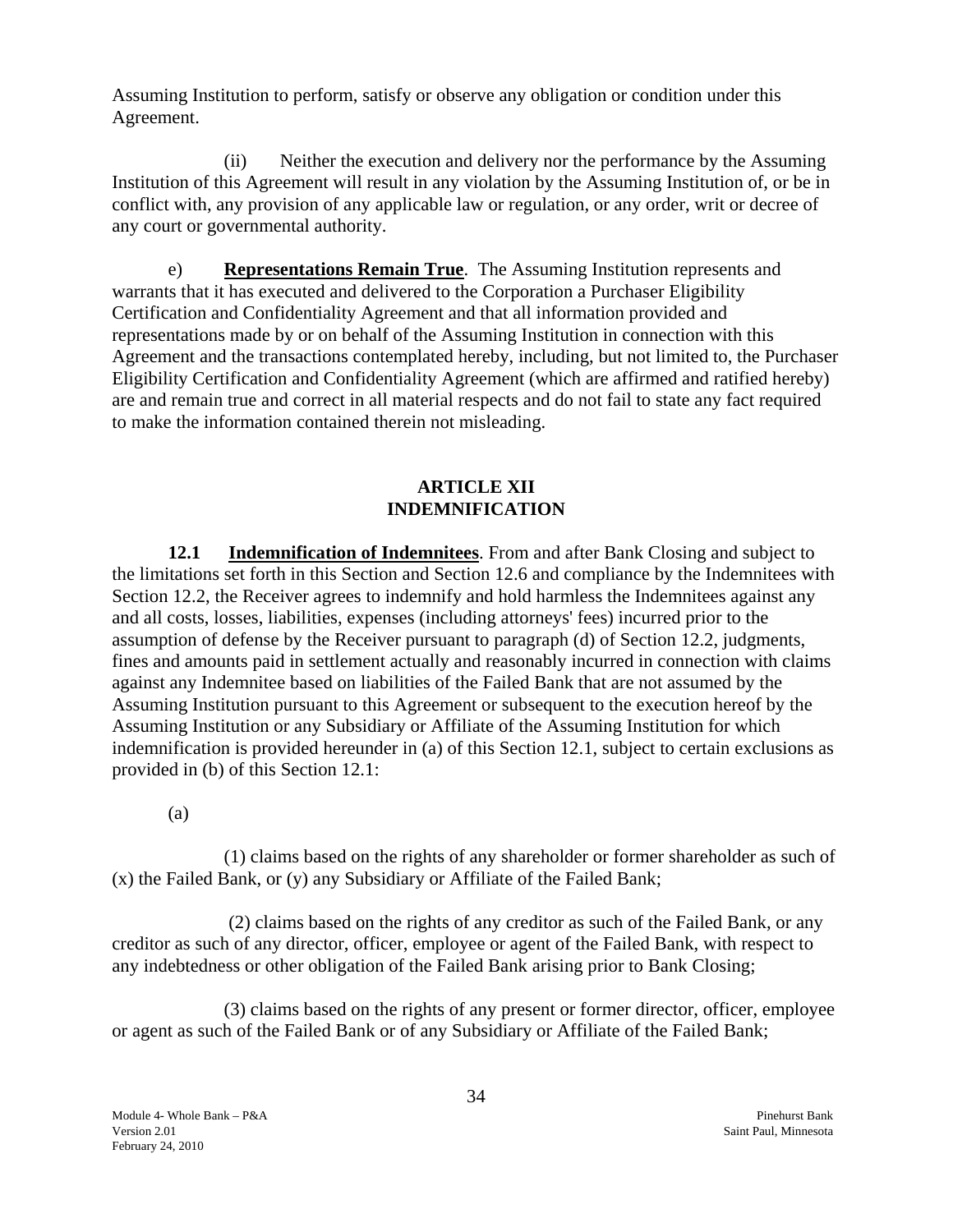(4) claims based on any action or inaction prior to Bank Closing of the Failed Bank, its directors, officers, employees or agents as such, or any Subsidiary or Affiliate of the Failed Bank, or the directors, officers, employees or agents as such of such Subsidiary or Affiliate;

(5) claims based on any malfeasance, misfeasance or nonfeasance of the Failed Bank, its directors, officers, employees or agents with respect to the trust business of the Failed Bank, if any;

(6) claims based on any failure or alleged failure (not in violation of law) by the Assuming Institution to continue to perform any service or activity previously performed by the Failed Bank which the Assuming Institution is not required to perform pursuant to this Agreement or which arise under any contract to which the Failed Bank was a party which the Assuming Institution elected not to assume in accordance with this Agreement and which neither the Assuming Institution nor any Subsidiary or Affiliate of the Assuming Institution has assumed subsequent to the execution hereof;

(7) claims arising from any action or inaction of any Indemnitee, including for purposes of this Section 12.1(a)(7) the former officers or employees of the Failed Bank or of any Subsidiary or Affiliate of the Failed Bank that is taken upon the specific written direction of the Corporation or the Receiver, other than any action or inaction taken in a manner constituting bad faith, gross negligence or willful misconduct; and

(8) claims based on the rights of any depositor of the Failed Bank whose deposit has been accorded "withheld payment" status and/or returned to the Receiver or Corporation in accordance with Section 9.5 and/or has become an "unclaimed deposit" or has been returned to the Corporation or the Receiver in accordance with Section 2.3;

(b) provided, that, with respect to this Agreement, except for paragraphs (7) and (8) of Section 12.1(a), no indemnification will be provided under this Agreement for any:

(1) judgment or fine against, or any amount paid in settlement (without the written approval of the Receiver) by, any Indemnitee in connection with any action that seeks damages against any Indemnitee (a "counterclaim") arising with respect to any Asset and based on any action or inaction of either the Failed Bank, its directors, officers, employees or agents as such prior to Bank Closing, unless any such judgment, fine or amount paid in settlement exceeds the greater of (i) the Repurchase Price of such Asset, or (ii) the monetary recovery sought on such Asset by the Assuming Institution in the cause of action from which the counterclaim arises; and in such event the Receiver will provide indemnification only in the amount of such excess; and no indemnification will be provided for any costs or expenses other than any costs or expenses (including attorneys' fees) which, in the determination of the Receiver, have been actually and reasonably incurred by such Indemnitee in connection with the defense of any such counterclaim; and it is expressly agreed that the Receiver reserves the right to intervene, in its discretion, on its behalf and/or on behalf of the Receiver, in the defense of any such counterclaim;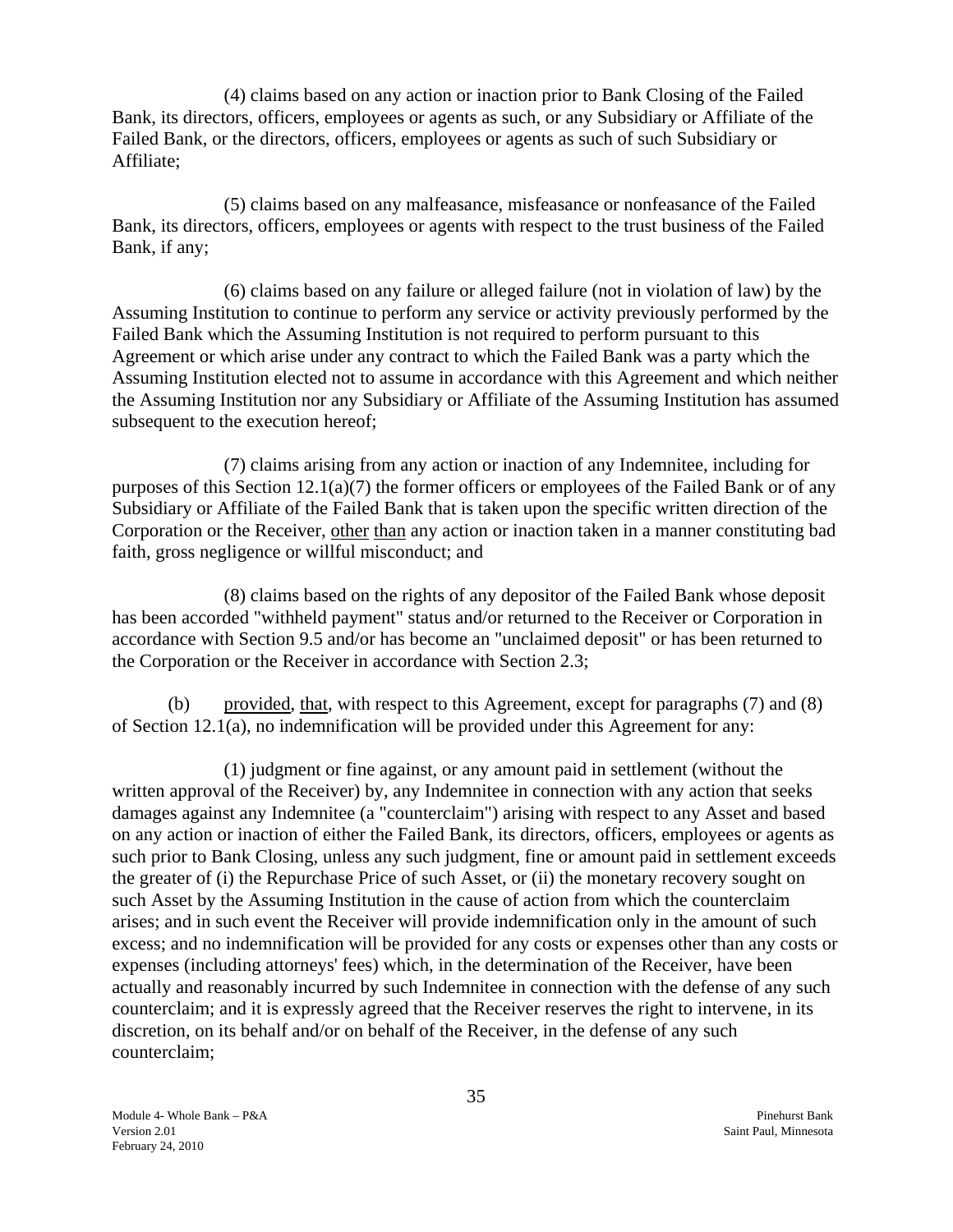(2) claims with respect to any liability or obligation of the Failed Bank that is expressly assumed by the Assuming Institution pursuant to this Agreement or subsequent to the execution hereof by the Assuming Institution or any Subsidiary or Affiliate of the Assuming Institution;

(3) claims with respect to any liability of the Failed Bank to any present or former employee as such of the Failed Bank or of any Subsidiary or Affiliate of the Failed Bank, which liability is expressly assumed by the Assuming Institution pursuant to this Agreement or subsequent to the execution hereof by the Assuming Institution or any Subsidiary or Affiliate of the Assuming Institution;

(4) claims based on the failure of any Indemnitee to seek recovery of damages from the Receiver for any claims based upon any action or inaction of the Failed Bank, its directors, officers, employees or agents as fiduciary, agent or custodian prior to Bank Closing;

(5) claims based on any violation or alleged violation by any Indemnitee of the antitrust, branching, banking or bank holding company or securities laws of the United States of America or any State thereof;

(6) claims based on the rights of any present or former creditor, customer, or supplier as such of the Assuming Institution or any Subsidiary or Affiliate of the Assuming Institution;

(7) claims based on the rights of any present or former shareholder as such of the Assuming Institution or any Subsidiary or Affiliate of the Assuming Institution regardless of whether any such present or former shareholder is also a present or former shareholder of the Failed Bank;

(8) claims, if the Receiver determines that the effect of providing such indemnification would be to (i) expand or alter the provisions of any warranty or disclaimer thereof provided in Section 3.3 or any other provision of this Agreement, or (ii) create any warranty not expressly provided under this Agreement;

(9) claims which could have been enforced against any Indemnitee had the Assuming Institution not entered into this Agreement;

(10) claims based on any liability for taxes or fees assessed with respect to the consummation of the transactions contemplated by this Agreement, including without limitation any subsequent transfer of any Assets or Liabilities Assumed to any Subsidiary or Affiliate of the Assuming Institution;

(11) except as expressly provided in this Article XII, claims based on any action or inaction of any Indemnitee, and nothing in this Agreement shall be construed to provide indemnification for (i) the Failed Bank, (ii) any Subsidiary or Affiliate of the Failed Bank, or (iii) any present or former director, officer, employee or agent of the Failed Bank or its Subsidiaries or Affiliates; provided, that the Receiver, in its discretion, may provide indemnification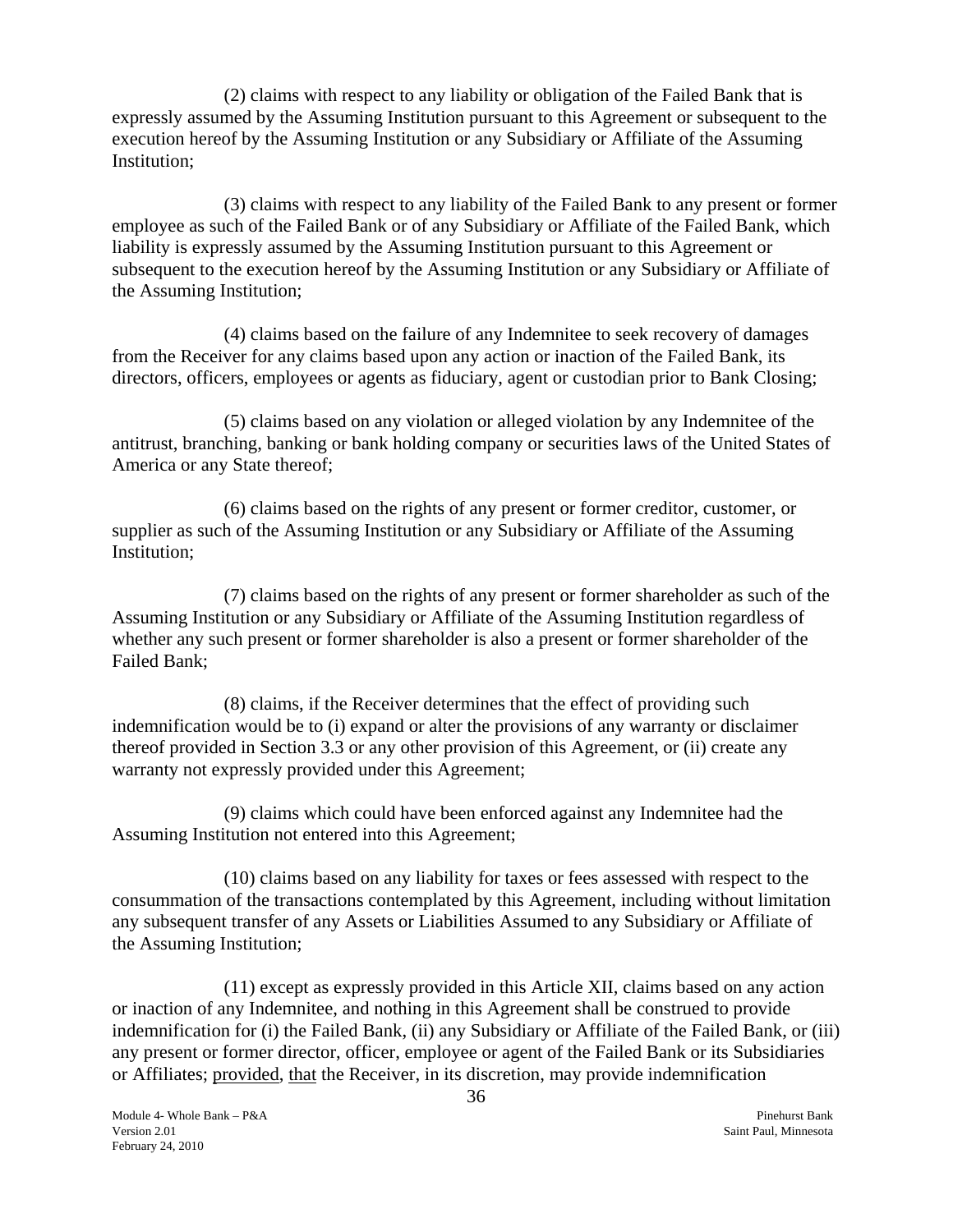hereunder for any present or former director, officer, employee or agent of the Failed Bank or its Subsidiaries or Affiliates who is also or becomes a director, officer, employee or agent of the Assuming Institution or its Subsidiaries or Affiliates;

(12) claims or actions which constitute a breach by the Assuming Institution of the representations and warranties contained in Article XI;

(13) claims arising out of or relating to the condition of or generated by an Asset arising from or relating to the presence, storage or release of any hazardous or toxic substance, or any pollutant or contaminant, or condition of such Asset which violate any applicable Federal, State or local law or regulation concerning environmental protection; and

(14) claims based on, related to or arising from any asset, including a loan, acquired or liability assumed by the Assuming Institution, other than pursuant to this Agreement.

<span id="page-40-0"></span>**12.2 Conditions Precedent to Indemnification**. It shall be a condition precedent to the obligation of the Receiver to indemnify any Person pursuant to this Article XII that such Person shall, with respect to any claim made or threatened against such Person for which such Person is or may be entitled to indemnification hereunder:

(a) give written notice to the Regional Counsel (Litigation Branch) of the Corporation in the manner and at the address provided in Section 13.7 of such claim as soon as practicable after such claim is made or threatened; provided, that notice must be given on or before the date which is six (6) years from the date of this Agreement;

(b) provide to the Receiver such information and cooperation with respect to such claim as the Receiver may reasonably require;

(c) cooperate and take all steps, as the Receiver may reasonably require, to preserve and protect any defense to such claim;

(d) in the event suit is brought with respect to such claim, upon reasonable prior notice, afford to the Receiver the right, which the Receiver may exercise in its sole discretion, to conduct the investigation, control the defense and effect settlement of such claim, including without limitation the right to designate counsel and to control all negotiations, litigation, arbitration, settlements, compromises and appeals of any such claim, all of which shall be at the expense of the Receiver; provided, that the Receiver shall have notified the Person claiming indemnification in writing that such claim is a claim with respect to which the Person claiming indemnification is entitled to indemnification under this Article XII;

(e) not incur any costs or expenses in connection with any response or suit with respect to such claim, unless such costs or expenses were incurred upon the written direction of the Receiver; provided, that the Receiver shall not be obligated to reimburse the amount of any such costs or expenses unless such costs or expenses were incurred upon the written direction of the Receiver;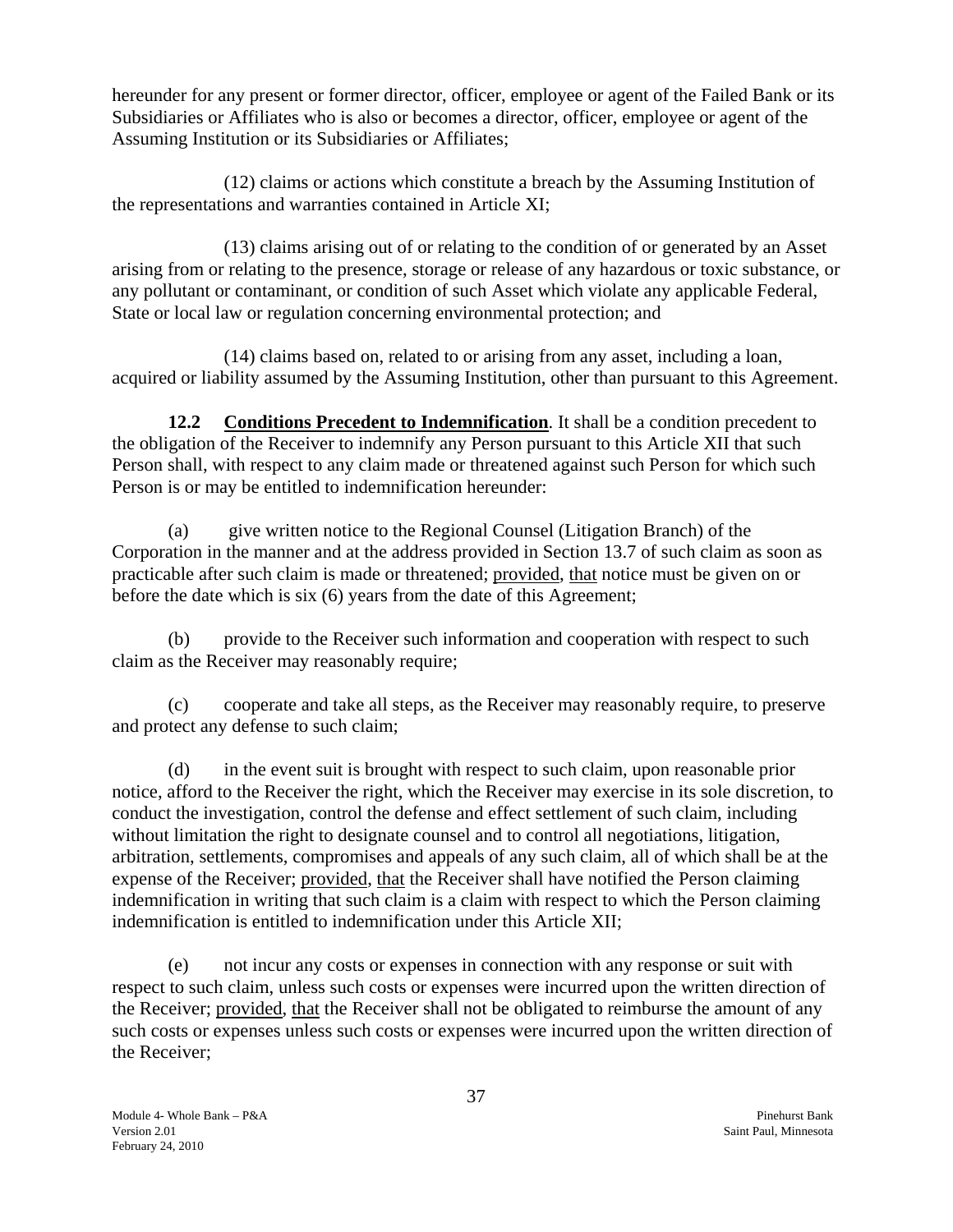(f) not release or settle such claim or make any payment or admission with respect thereto, unless the Receiver consents in writing thereto, which consent shall not be unreasonably withheld; provided, that the Receiver shall not be obligated to reimburse the amount of any such settlement or payment unless such settlement or payment was effected upon the written direction of the Receiver; and

(g) take reasonable action as the Receiver may request in writing as necessary to preserve, protect or enforce the rights of the indemnified Person against any Primary Indemnitor.

<span id="page-41-0"></span>**12.3 No Additional Warranty**. Nothing in this Article XII shall be construed or deemed to (i) expand or otherwise alter any warranty or disclaimer thereof provided under Section 3.3 or any other provision of this Agreement with respect to, among other matters, the title, value, collectibility, genuineness, enforceability or condition of any (x) Asset, or (y) asset of the Failed Bank purchased by the Assuming Institution subsequent to the execution of this Agreement by the Assuming Institution or any Subsidiary or Affiliate of the Assuming Institution, or (ii) create any warranty not expressly provided under this Agreement with respect thereto.

<span id="page-41-1"></span>**12.4 Indemnification of Receiver and Corporation**. From and after Bank Closing, the Assuming Institution agrees to indemnify and hold harmless the Corporation and the Receiver and their respective directors, officers, employees and agents from and against any and all costs, losses, liabilities, expenses (including attorneys' fees), judgments, fines and amounts paid in settlement actually and reasonably incurred in connection with any of the following:

(a) claims based on any and all liabilities or obligations of the Failed Bank assumed by the Assuming Institution pursuant to this Agreement or subsequent to the execution hereof by the Assuming Institution or any Subsidiary or Affiliate of the Assuming Institution, whether or not any such liabilities subsequently are sold and/or transferred, other than any claim based upon any action or inaction of any Indemnitee as provided in paragraph (7) or (8) of Section 12.1(a); and

(b) claims based on any act or omission of any Indemnitee (including but not limited to claims of any Person claiming any right or title by or through the Assuming Institution with respect to Assets transferred to the Receiver pursuant to Section 3.4 or 3.6), other than any action or inaction of any Indemnitee as provided in paragraph (7) or (8) of Section 12.1(a).

<span id="page-41-2"></span>**12.5 Obligations Supplemental**. The obligations of the Receiver, and the Corporation as guarantor in accordance with Section 12.7, to provide indemnification under this Article XII are to supplement any amount payable by any Primary Indemnitor to the Person indemnified under this Article XII. Consistent with that intent, the Receiver agrees only to make payments pursuant to such indemnification to the extent not payable by a Primary Indemnitor. If the aggregate amount of payments by the Receiver, or the Corporation as guarantor in accordance with Section 12.7, and all Primary Indemnitors with respect to any item of indemnification under this Article XII exceeds the amount payable with respect to such item, such Person being indemnified shall notify the Receiver thereof and, upon the request of the Receiver, shall promptly pay to the Receiver, or the Corporation as appropriate, the amount of the Receiver's (or Corporation's) payments to the extent of such excess.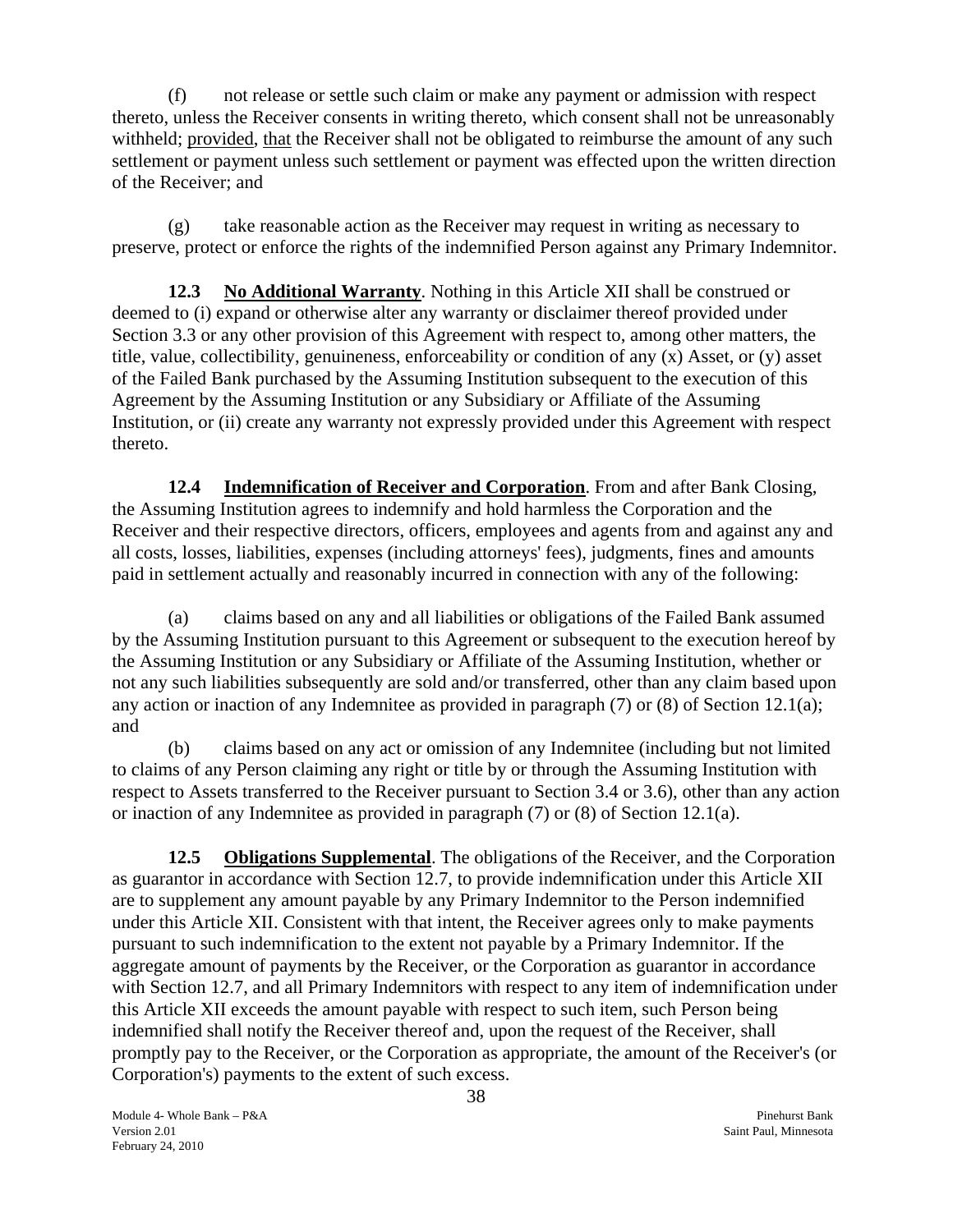<span id="page-42-1"></span>**12.6 Criminal Claims**. Notwithstanding any provision of this Article XII to the contrary, in the event that any Person being indemnified under this Article XII shall become involved in any criminal action, suit or proceeding, whether judicial, administrative or investigative, the Receiver shall have no obligation hereunder to indemnify such Person for liability with respect to any criminal act or to the extent any costs or expenses are attributable to the defense against the allegation of any criminal act, unless (i) the Person is successful on the merits or otherwise in the defense against any such action, suit or proceeding, or (ii) such action, suit or proceeding is terminated without the imposition of liability on such Person.

<span id="page-42-2"></span>**12.7 Limited Guaranty of the Corporation.** The Corporation hereby guarantees performance of the Receiver's obligation to indemnify the Assuming Institution as set forth in this Article XII. It is a condition to the Corporation's obligation hereunder that the Assuming Institution shall comply in all respects with the applicable provisions of this Article XII. The Corporation shall be liable hereunder only for such amounts, if any, as the Receiver is obligated to pay under the terms of this Article XII but shall fail to pay. Except as otherwise provided above in this Section 12.7, nothing in this Article XII is intended or shall be construed to create any liability or obligation on the part of the Corporation, the United States of America or any department or agency thereof under or with respect to this Article XII, or any provision hereof, it being the intention of the parties hereto that the obligations undertaken by the Receiver under this Article XII are the sole and exclusive responsibility of the Receiver and no other Person or entity.

<span id="page-42-3"></span><span id="page-42-0"></span>**12.8 Subrogation.** Upon payment by the Receiver, or the Corporation as guarantor in accordance with Section 12.7, to any Indemnitee for any claims indemnified by the Receiver under this Article XII, the Receiver, or the Corporation as appropriate, shall become subrogated to all rights of the Indemnitee against any other Person to the extent of such payment.

## **ARTICLE XIII MISCELLANEOUS**

<span id="page-42-5"></span><span id="page-42-4"></span>**13.1 Entire Agreement**. This Agreement embodies the entire agreement of the parties hereto in relation to the subject matter herein and supersedes all prior understandings or agreements, oral or written, between the parties.

<span id="page-42-6"></span>**13.2 Headings**. The headings and subheadings of the Table of Contents, Articles and Sections contained in this Agreement, except the terms identified for definition in Article I and elsewhere in this Agreement, are inserted for convenience only and shall not affect the meaning or interpretation of this Agreement or any provision hereof.

<span id="page-42-7"></span>**13.3 Counterparts**. This Agreement may be executed in any number of counterparts and by the duly authorized representative of a different party hereto on separate counterparts, each of which when so executed shall be deemed to be an original and all of which when taken together shall constitute one and the same Agreement.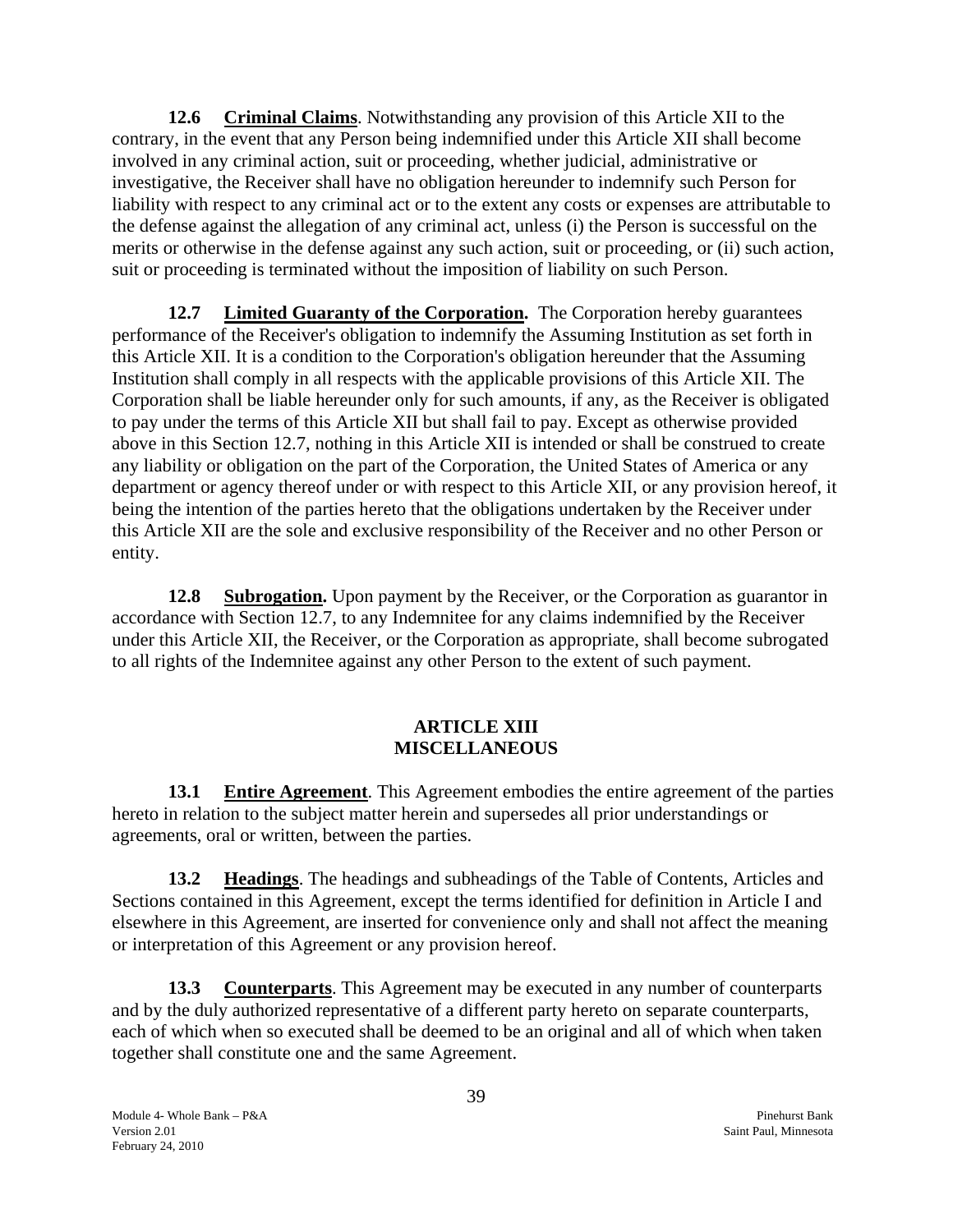<span id="page-43-0"></span> **13.4 GOVERNING LAW**. THIS AGREEMENT AND THE RIGHTS AND OBLIGATIONS HEREUNDER SHALL BE GOVERNED BY AND CONSTRUED IN ACCORDANCE WITH THE FEDERAL LAW OF THE UNITED STATES OF AMERICA, AND IN THE ABSENCE OF CONTROLLING FEDERAL LAW, IN ACCORDANCE WITH THE LAWS OF THE STATE IN WHICH THE MAIN OFFICE OF THE FAILED BANK IS LOCATED.

<span id="page-43-1"></span>**13.5 Successors**. All terms and conditions of this Agreement shall be binding on the successors and assigns of the Receiver, the Corporation and the Assuming Institution. Except as otherwise specifically provided in this Agreement, nothing expressed or referred to in this Agreement is intended or shall be construed to give any Person other than the Receiver, the Corporation and the Assuming Institution any legal or equitable right, remedy or claim under or with respect to this Agreement or any provisions contained herein, it being the intention of the parties hereto that this Agreement, the obligations and statements of responsibilities hereunder, and all other conditions and provisions hereof are for the sole and exclusive benefit of the Receiver, the Corporation and the Assuming Institution and for the benefit of no other Person.

<span id="page-43-2"></span>**13.6 Modification; Assignment**. No amendment or other modification, rescission, release, or assignment of any part of this Agreement shall be effective except pursuant to a written agreement subscribed by the duly authorized representatives of the parties hereto.

<span id="page-43-3"></span>**13.7 Notice**. Any notice, request, demand, consent, approval or other communication to any party hereto shall be effective when received and shall be given in writing, and delivered in person against receipt therefor, or sent by certified mail, postage prepaid, courier service, telex or facsimile transmission to such party (with copies as indicated below) at its address set forth below or at such other address as it shall hereafter furnish in writing to the other parties. All such notices and other communications shall be deemed given on the date received by the addressee.

#### **Assuming Institution**

Coulee Bank 1516 Losey Boulevard South La Crosse, Wisconsin 54601

Attention: Bradley J. Sturm, President & CEO

with a copy to: Michael J. Gargaro, CFO

## **Receiver and Corporation**

Federal Deposit Insurance Corporation, Receiver of Pinehurst Bank, Saint Paul, Minnesota 1601 Bryan St., Suite 1700 Dallas, Texas 75201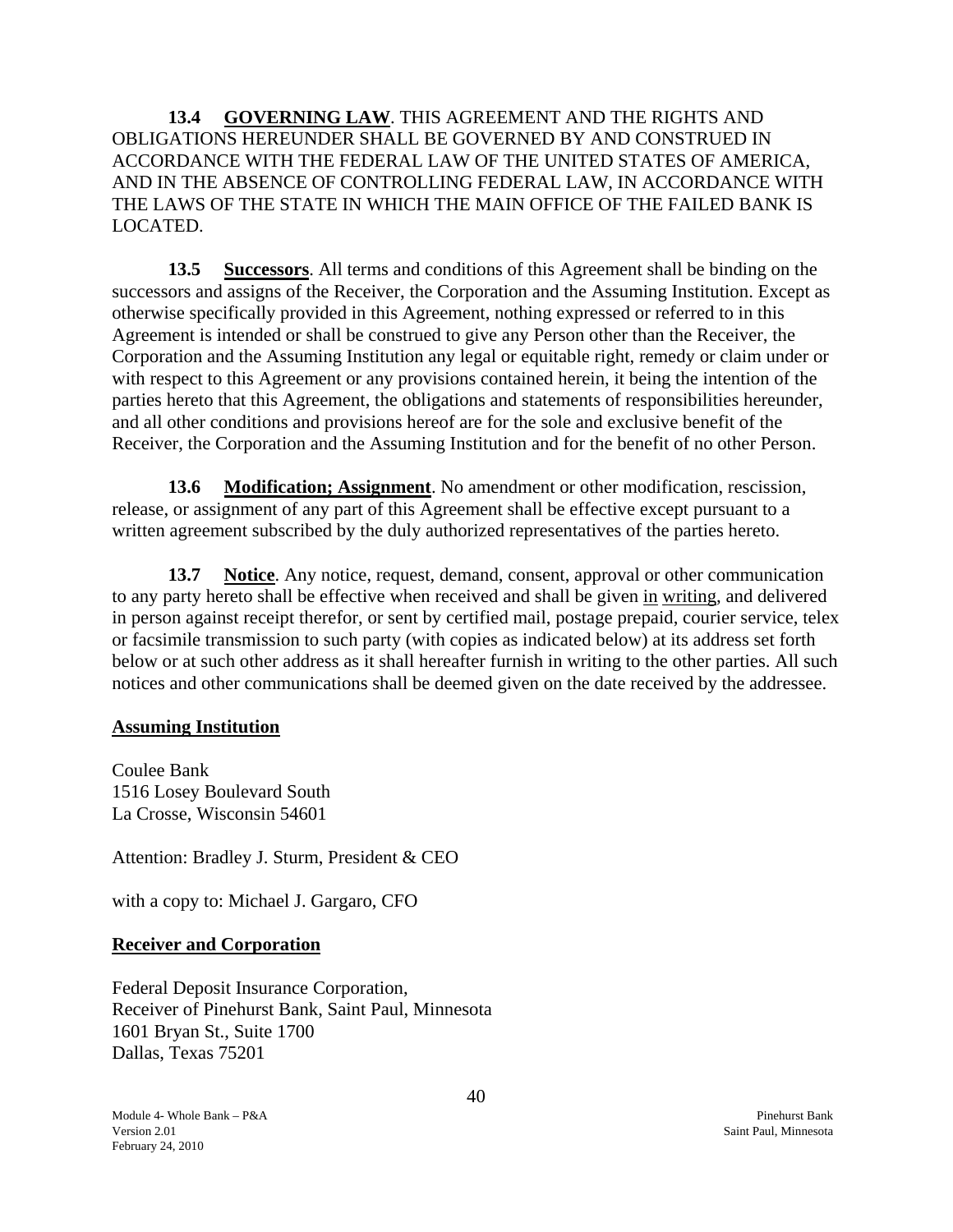Attention: Settlement Manager

## **and with respect to notice under Article XII:**

Federal Deposit Insurance Corporation Receiver of Pinehurst Bank, Saint Paul, Minnesota 1601 Bryan St., Suite 1700 Dallas, Texas 75201 Attention: Regional Counsel (Litigation Branch)

<span id="page-44-0"></span>**13.8** Manner of Payment. All payments due under this Agreement shall be in lawful money of the United States of America in immediately available funds as each party hereto may specify to the other parties; provided, that in the event the Receiver or the Corporation is obligated to make any payment hereunder in the amount of \$25,000.00 or less, such payment may be made by check.

<span id="page-44-1"></span>**13.9 Costs, Fees and Expenses**. Except as otherwise specifically provided herein, each party hereto agrees to pay all costs, fees and expenses which it has incurred in connection with or incidental to the matters contained in this Agreement, including without limitation any fees and disbursements to its accountants and counsel; provided, that the Assuming Institution shall pay all fees, costs and expenses (other than attorneys' fees incurred by the Receiver) incurred in connection with the transfer to it of any Assets or Liabilities Assumed hereunder or in accordance herewith.

<span id="page-44-2"></span>**13.10 Waiver**. Each of the Receiver, the Corporation and the Assuming Institution may waive its respective rights, powers or privileges under this Agreement; provided, that such waiver shall be in writing; and further provided, that no failure or delay on the part of the Receiver, the Corporation or the Assuming Institution to exercise any right, power or privilege under this Agreement shall operate as a waiver thereof, nor will any single or partial exercise of any right, power or privilege under this Agreement preclude any other or further exercise thereof or the exercise of any other right, power or privilege by the Receiver, the Corporation, or the Assuming Institution under this Agreement, nor will any such waiver operate or be construed as a future waiver of such right, power or privilege under this Agreement.

<span id="page-44-3"></span>**13.11 Severability**. If any provision of this Agreement is declared invalid or unenforceable, then, to the extent possible, all of the remaining provisions of this Agreement shall remain in full force and effect and shall be binding upon the parties hereto.

<span id="page-44-4"></span>**13.12 Term of Agreement**. This Agreement shall continue in full force and effect until the sixth (6th) anniversary of Bank Closing; provided, that the provisions of Section 6.3 and 6.4 shall survive the expiration of the term of this Agreement. Provided, however, the receivership of the Failed Bank may be terminated prior to the expiration of the term of this Agreement; in such event, the guaranty of the Corporation, as provided in and in accordance with the provisions of Section 12.7 shall be in effect for the remainder of the term. Expiration of the term of this Agreement shall not affect any claim or liability of any party with respect to any (i) amount which is owing at the time of such expiration, regardless of when such amount becomes payable,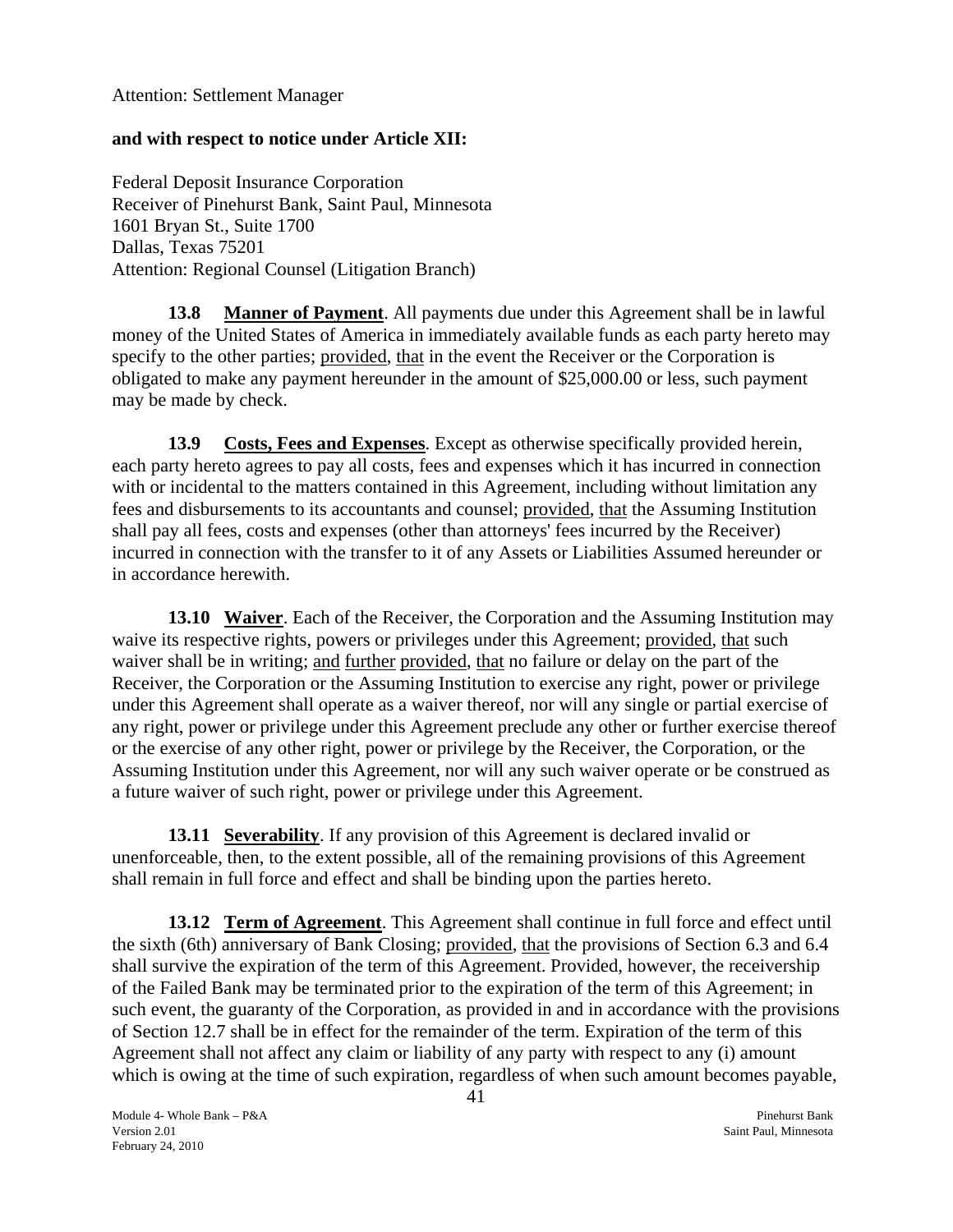and (ii) breach of this Agreement occurring prior to such expiration, regardless of when such breach is discovered.

<span id="page-45-0"></span>**13.13 Survival of Covenants, Etc.** The covenants, representations, and warranties in this Agreement shall survive the execution of this Agreement and the consummation of the transactions contemplated hereunder.

# **[Signature Page Follows]**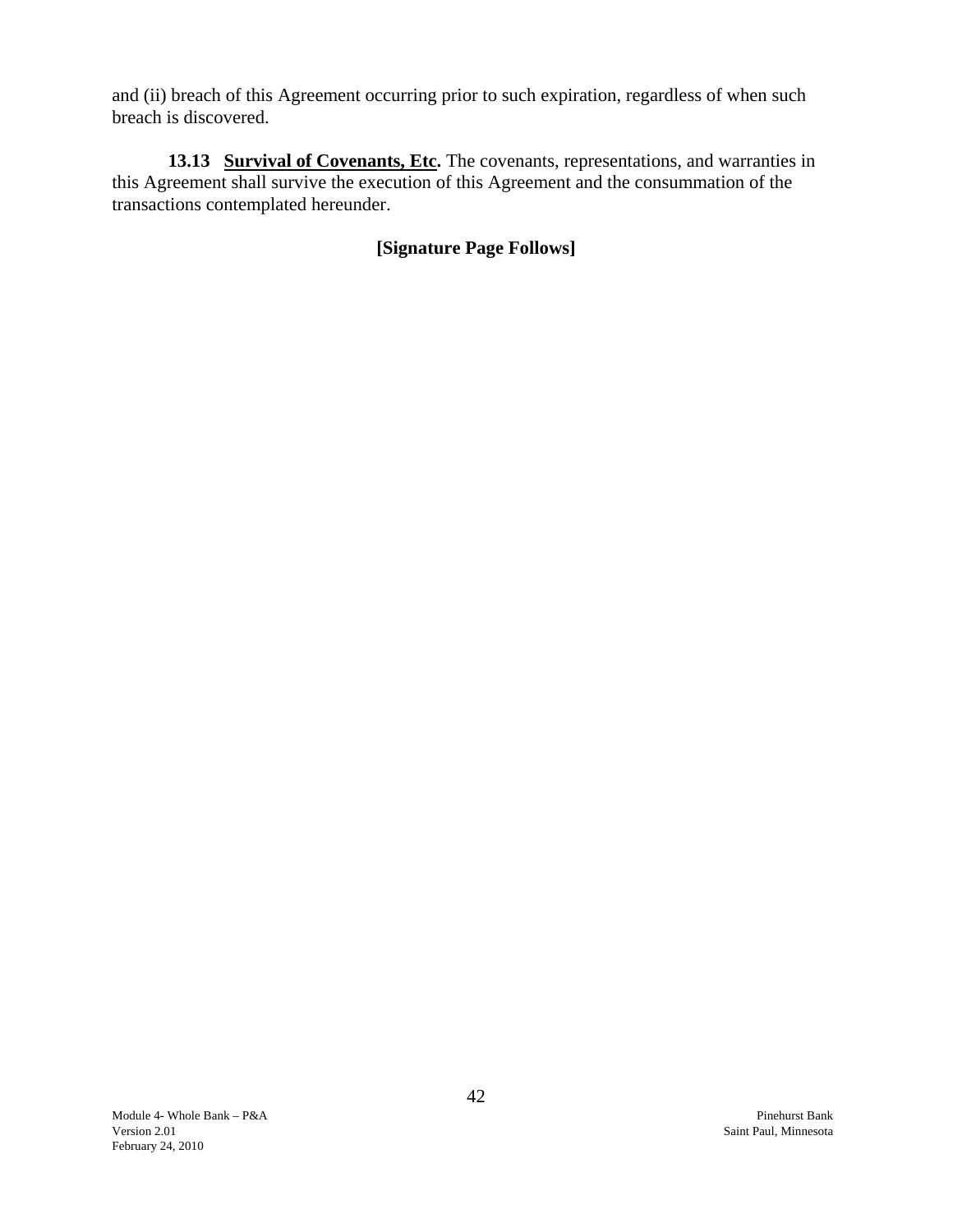**IN WITNESS WHEREOF,** the parties hereto have caused this Agreement to be executed by their duly authorized representatives as of the date first above written.



Pinehurst Bank

 $\bar{\mathcal{A}}$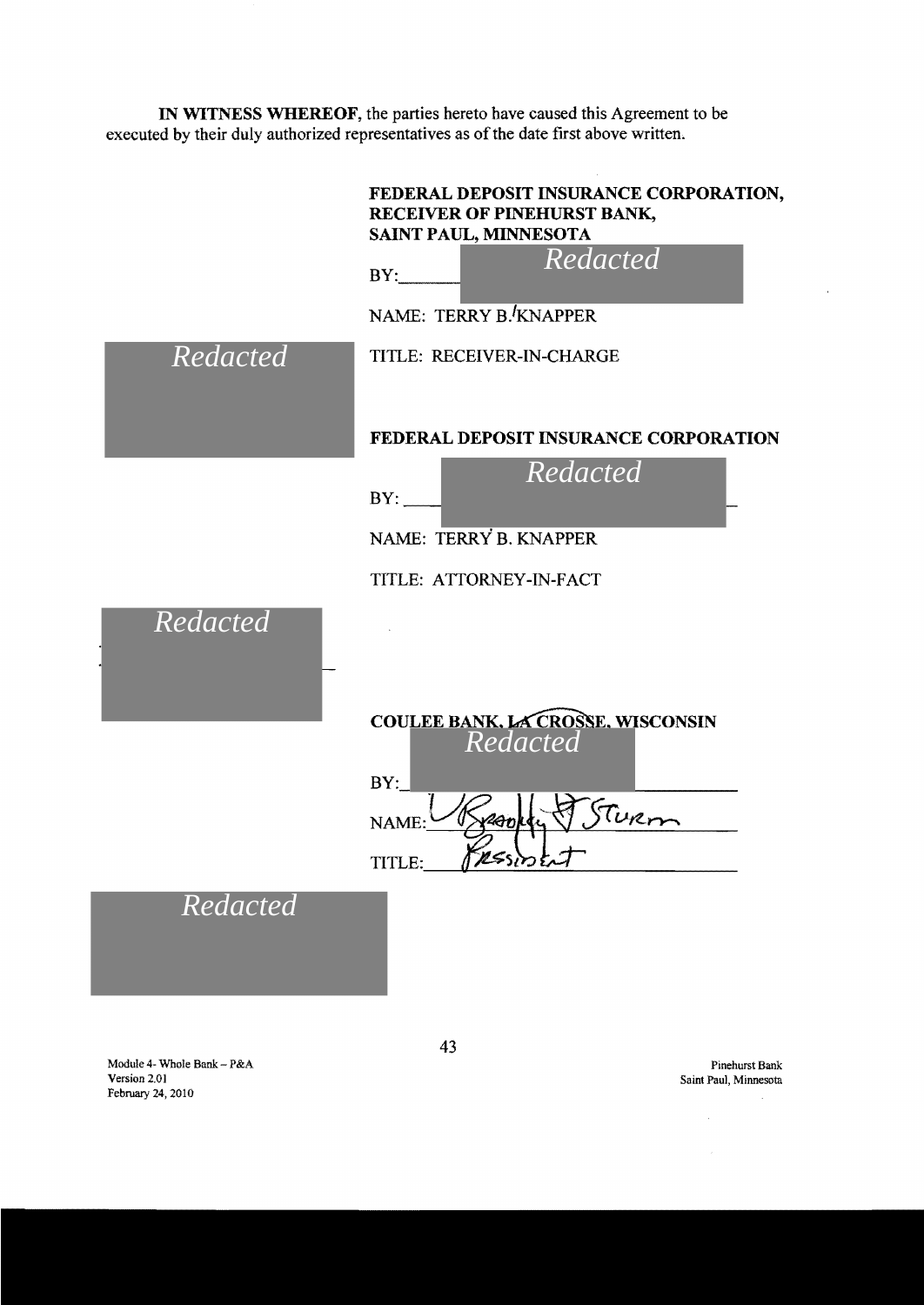# <span id="page-47-0"></span>**SCHEDULE 2.1 - Certain Liabilities Assumed**

**To be provided.**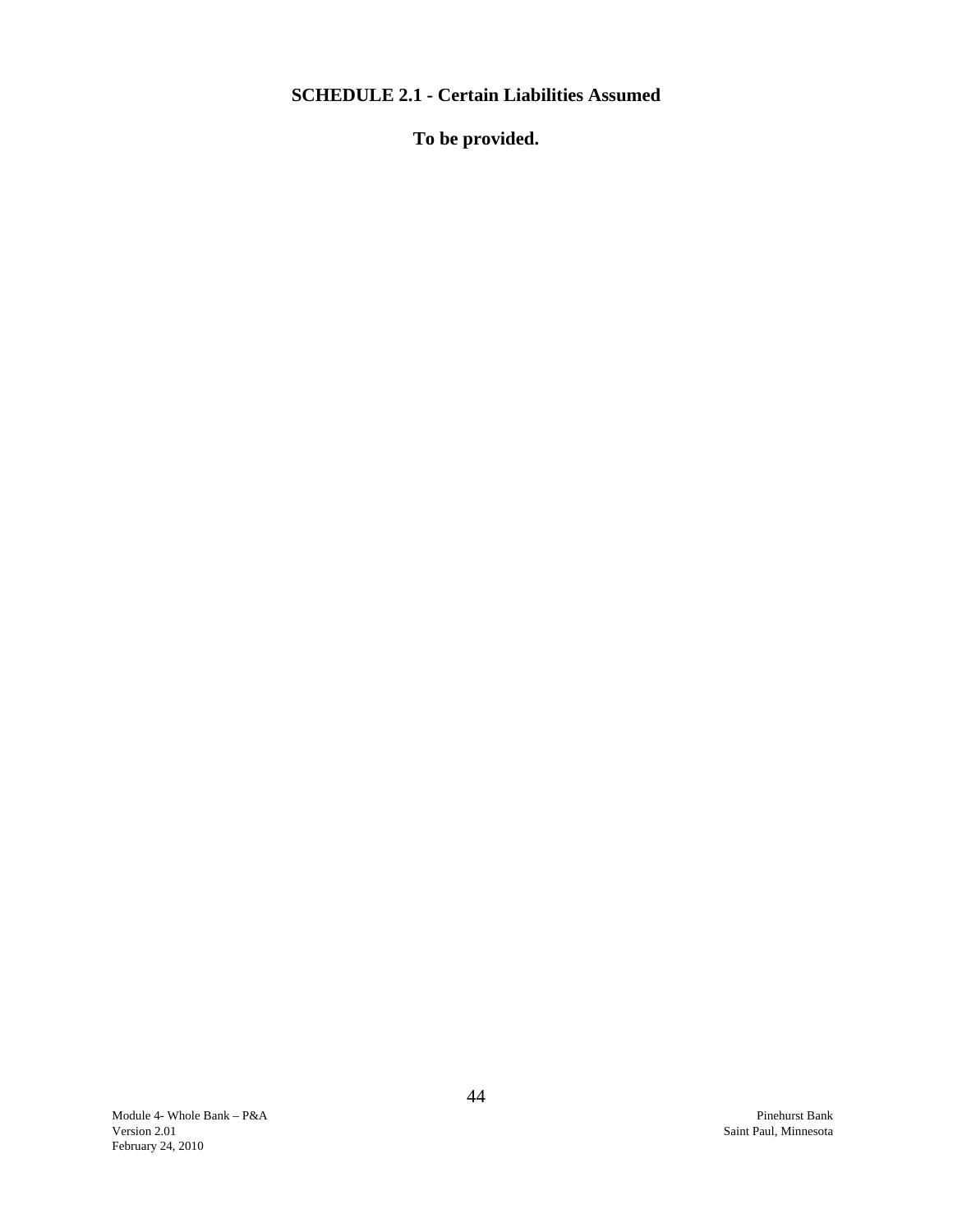**SCHEDULE 2.1(a) – Excluded Deposit Liability Accounts** 

# **Accounts Excluded from P&A Transaction**

## **Pinehurst Bank Saint Paul, MN Project0089**

Pinehurst Bank has deposits associated with the Depository Organization (DO) Cede & Co as Nominee for DTC. The DO accounts do not pass to the Assuming Bank and are excluded from the transaction as described in section 2.1 of the P&A Agreement. The attached schedule identifies the DO accounts as of March 22, 2010. This schedule will be updated post closing with data as of Bank Closing date.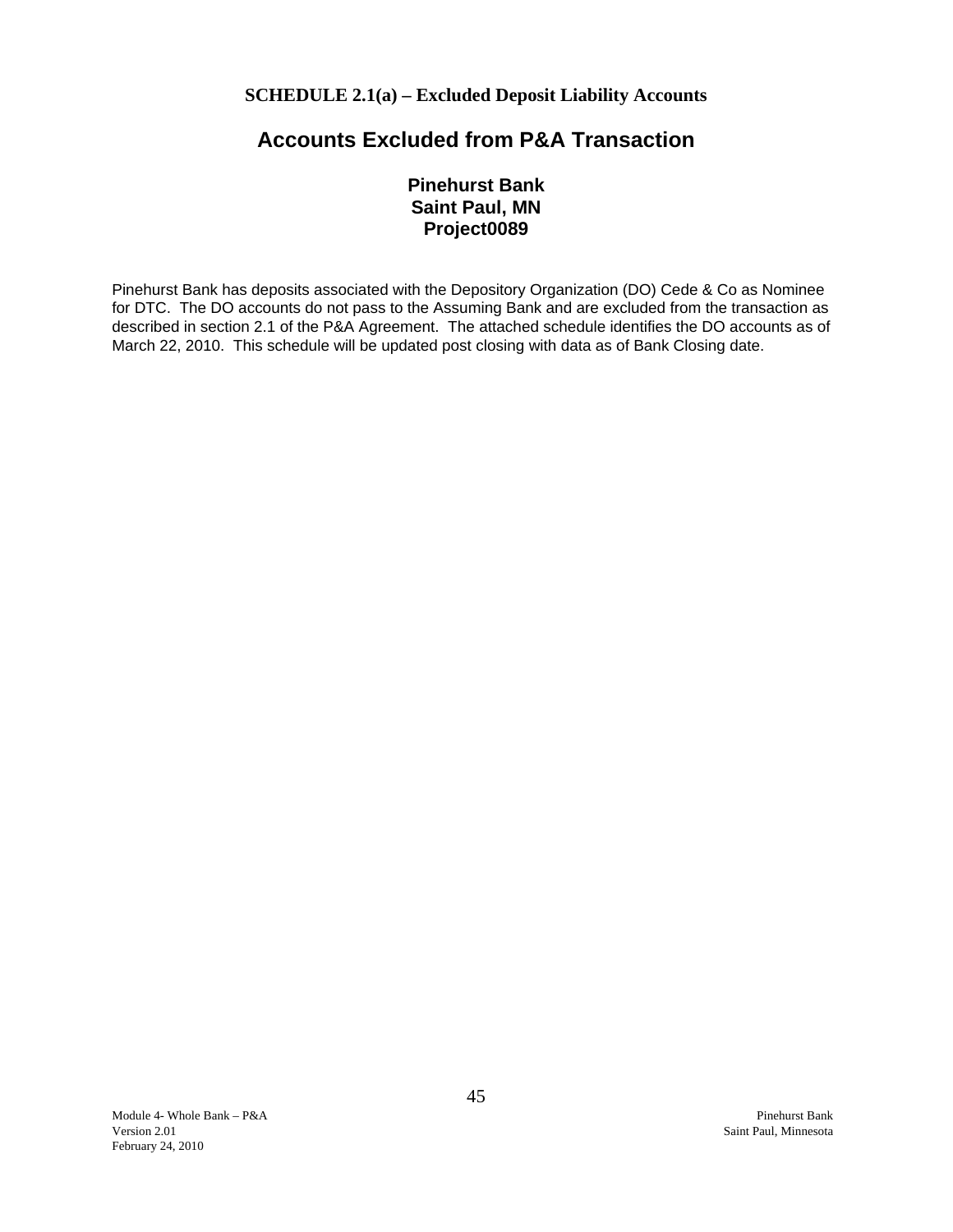

 $\overline{a}$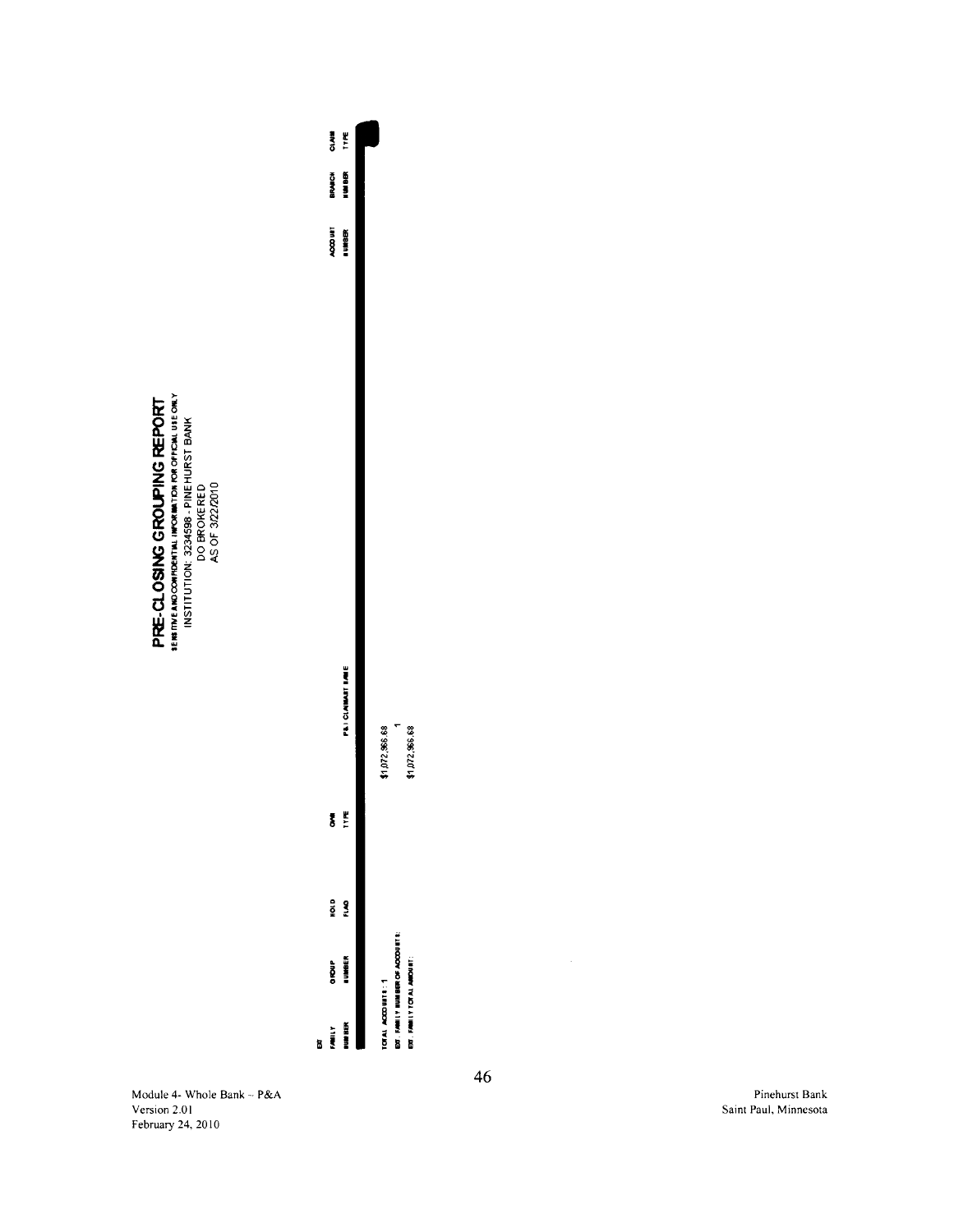#### **SCHEDULE 3.1 - Certain Assets Purchased**

#### **SEE ATTACHED LIST**

<span id="page-50-0"></span>**THE LIST(S) ATTACHED TO THIS SCHEDULE (OR SUBSCHEDULE(S)) AND THE INFORMATION THEREIN, IS AS OF THE DATE OF THE MOST RECENT PERTINENT DATA MADE AVAILABLE TO THE ASSUMING INSTITUTION AS PART OF THE INFORMATION PROVIDED IN THE MARKETING OF THE FAILED BANK. IT WILL BE ADJUSTED TO REFLECT THE COMPOSITION AND BOOK VALUE OF THE LOANS AND ASSETS AS OF THE DATE OF BANK CLOSING. THE LIST(S) MAY NOT INCLUDE ALL LOANS AND ASSETS (E.G., CHARGED OFF LOANS). THE LIST(S) MAY BE REPLACED WITH A MORE ACCURATE LIST POST CLOSING.**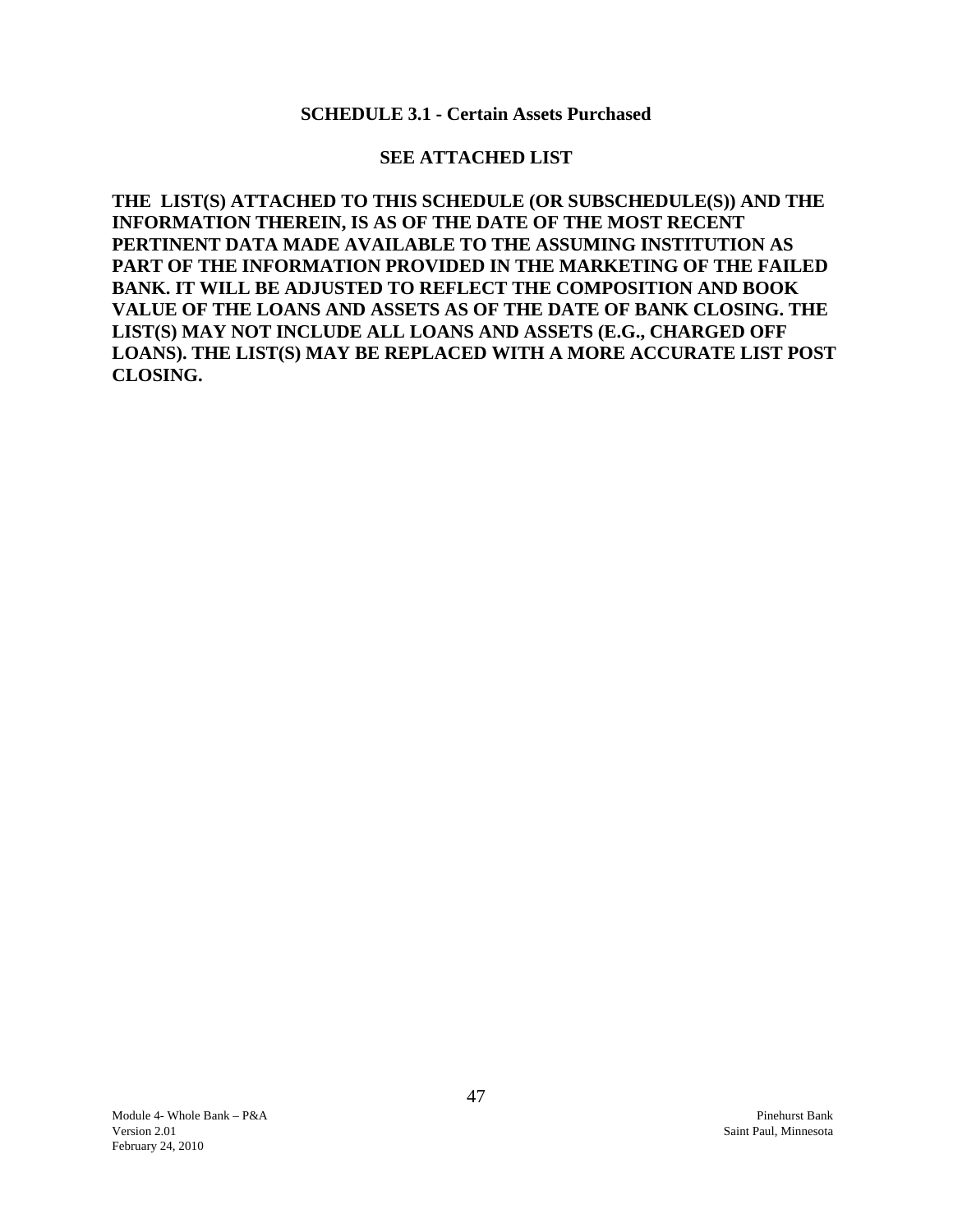# **SCHEDULE 3.2 - Purchase Price of Assets or assets**

# <span id="page-51-0"></span>**[[\*\*\*NOTE TO ACQUIRER: The following will be modified to reflect the transaction consummated.]]**

| (a) | cash and receivables from depository<br>institutions, including cash items in the<br>process of collection, plus<br>interest thereon: | <b>Book Value</b>               |
|-----|---------------------------------------------------------------------------------------------------------------------------------------|---------------------------------|
| (b) | securities (exclusive of the capital stock of<br>Acquired Subsidiaries), plus interest<br>thereon:                                    | As provided in Section $3.2(b)$ |
| (c) | federal funds sold and repurchase<br>agreements, if any, including interest<br>thereon:                                               | <b>Book Value</b>               |
| (d) | Loans:                                                                                                                                | <b>Book Value</b>               |
| (e) | <b>Other Real Estate</b>                                                                                                              |                                 |
| (f) | credit card business, if any, including all<br>outstanding extensions of credit:                                                      | <b>Book Value</b>               |
| (g) | Safe Deposit Boxes and related business,<br>safekeeping business and trust business, if<br>any:                                       | <b>Book Value</b>               |
| (h) | boats, motor vehicles, aircraft, trailers, fire<br>arms and repossessed collateral                                                    | <b>Book Value</b>               |
| (i) | Records and other documents:                                                                                                          | <b>Book Value</b>               |
| (i) | capital stock of any Acquired Subsidiaries<br>and FRB stock and FHLB stock:                                                           | <b>Book Value</b>               |
| (k) | amounts owed to the Failed Bank by any<br><b>Acquired Subsidiary:</b>                                                                 | <b>Book Value</b>               |
| (1) | assets securing Deposits of public money,<br>to the extent not otherwise purchased<br>hereunder:                                      | <b>Book Value</b>               |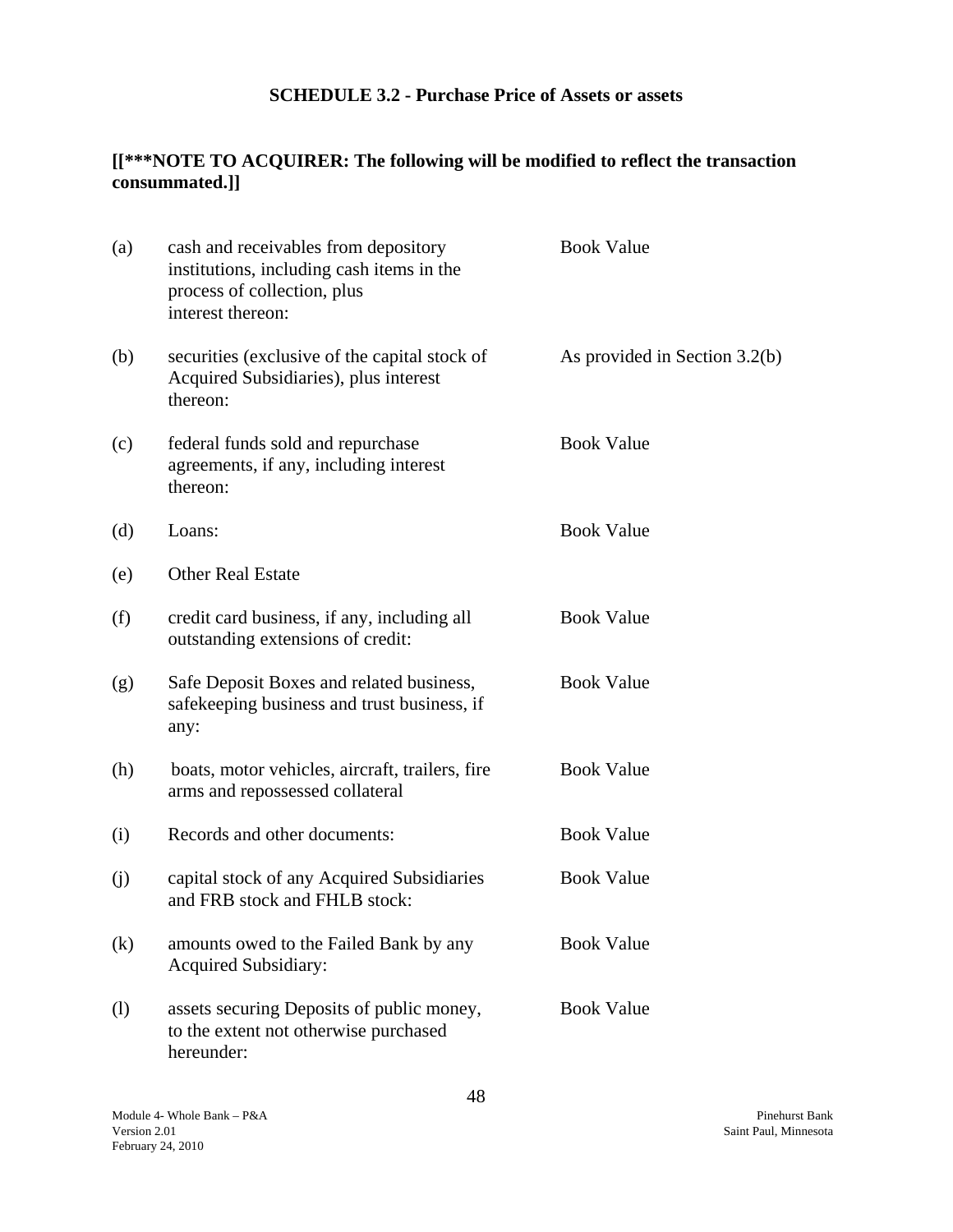| (m)                | Overdrafts of customers:                                                                                                                                                | <b>Book Value</b>               |
|--------------------|-------------------------------------------------------------------------------------------------------------------------------------------------------------------------|---------------------------------|
| (n)                | rights, if any, with respect to Qualified<br><b>Financial Contracts.</b>                                                                                                | As provided in Section $3.2(c)$ |
| $\left( 0 \right)$ | rights of the Failed Bank to provide<br>mortgage servicing for others and to have<br>mortgage servicing provided to the Failed<br>Bank by others and related contracts. | <b>Book Value</b>               |

# **assets subject to an option to purchase:**

| (a) | <b>Bank Premises:</b>    | Fair Market Value |
|-----|--------------------------|-------------------|
| (b) | Furniture and Equipment: | Fair Market Value |
| (c) | Fixtures:                | Fair Market Value |
| (d) | Other Equipment:         | Fair Market Value |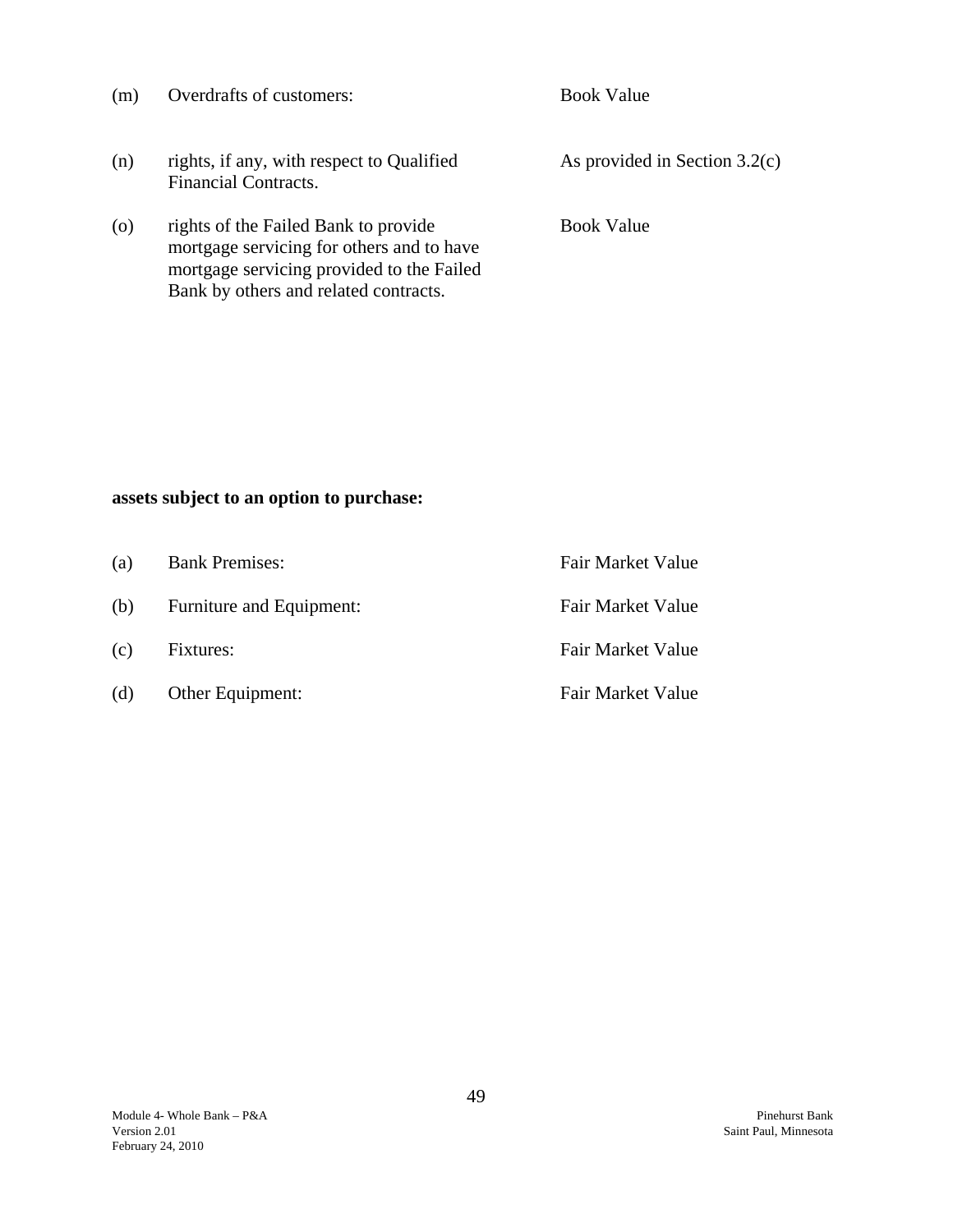**SCHEDULE 3.5(l) - Excluded Securities**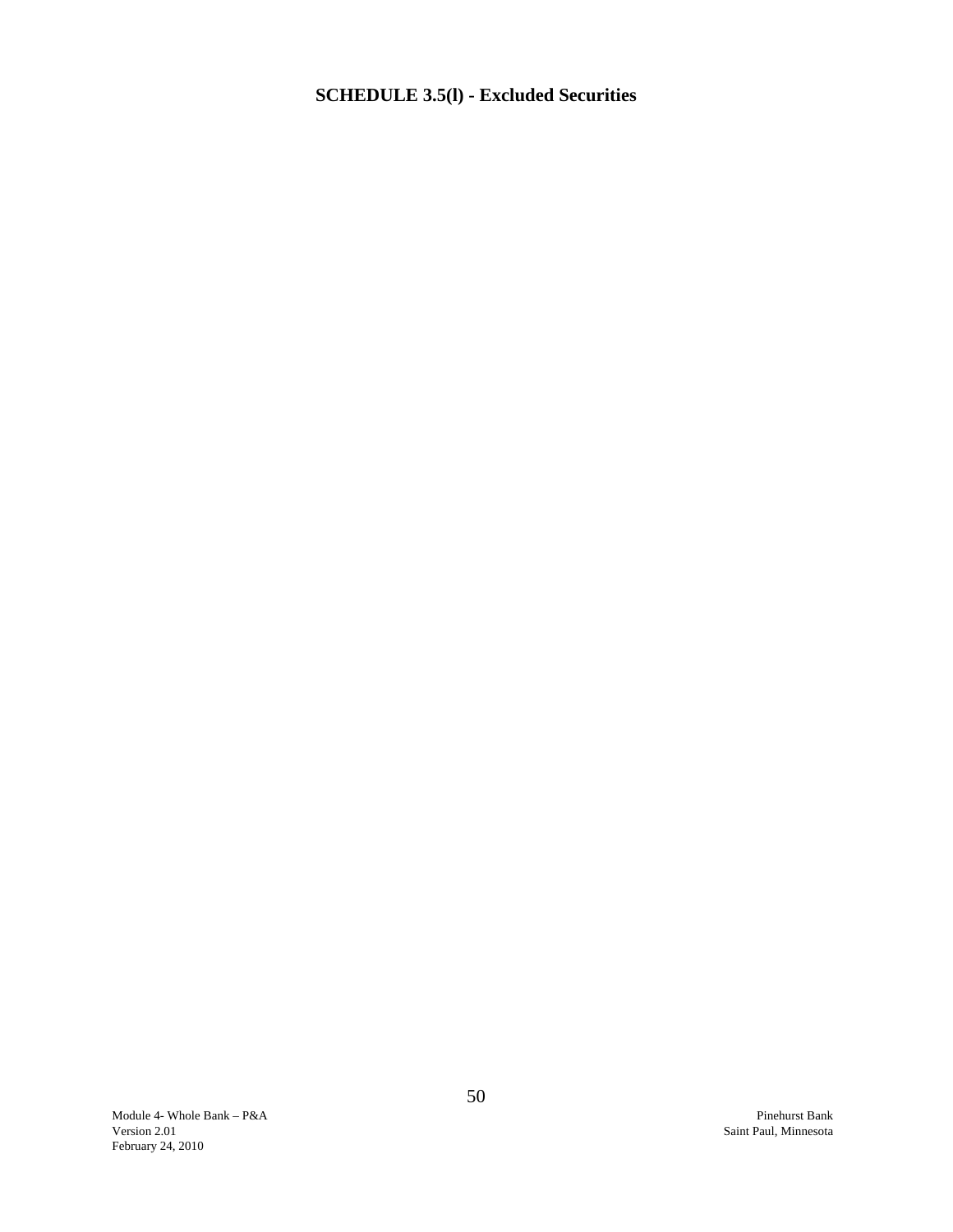# **Schedule 7 Exhibit to P&A Agreement**

# **Accounts Excluded from Calculation of Deposit Franchise Bid Premium**

# **Pinehurst Bank Saint Paul, MN Project0089**

The accounts identified below will pass to the Assuming Bank (unless otherwise noted). When calculating the premium to be paid on Assumed Deposits in a P&A transaction, the FDIC will exclude the following categories of deposit accounts:

| <b>Category</b> | <b>Description</b>                                  | <b>Amount</b>   |
|-----------------|-----------------------------------------------------|-----------------|
|                 | Non- DO Brokered Deposits (as of 3/22/10)           | \$1,732,511.18  |
|                 | <b>CDARS</b>                                        | $-0-$           |
| Ш               | Market Place Deposits (as of 3/31/10)               | \$23,969,000.00 |
|                 | Total deposits excluded from Calculation of premium | \$25,701,511,18 |
|                 |                                                     |                 |

#### **Category Description**

#### **I Brokered Deposits**

Brokered deposit accounts are accounts for which the "depositor of record" is an agent, nominee, or custodian who deposits funds for a principal or principals to whom "pass-through" deposit insurance coverage may be extended. The FDIC separates brokered deposit accounts into 2 categories: 1) Depository Organization (DO) Brokered Deposits and 2) Non-Depository Organization (Non-DO) Brokered Deposits. This distinction is made by the FDIC to facilitate our role as Receiver and Insurer. These terms will not appear on other "brokered deposit" reports generated by the institution.

Non-DO Brokered Deposits pass to the Assuming Bank, but are excluded from Assumed Deposits when the deposit premium is calculated. Please see the attached schedule for a listing of these accounts as of March 22, 2010. This list will be updated post closing with balances as of Bank Closing date.

DO Brokered Deposits (Cede & Co as Nominee for DTC), are typically excluded from Assumed Deposits in the P&A transaction. A list of these accounts is provided on "Schedule 2.1.a. If, however, the terms of a particular transaction are altered and the DO Brokered Deposits pass to the Assuming Bank, they will not be included in Assumed Deposits for purposes of calculating the deposit premium.

#### **II CDARS**

CDARS deposits pass to the Assuming Bank, but are excluded from Assumed Deposits when the deposit premium is calculated.

Pinehurst Bank did not participate in the CDARS program as of the date of the deposit download. If CDARS deposits are taken between the date of the deposit download and the Bank Closing Date, they will be identified post closing and made part of Schedule 7 to the P&A Agreement.

#### **III Market Place Deposits**

Module 4- Whole Bank – P&A Pinehurst Bank Version 2.01 Saint Paul, Minnesota February 24, 2010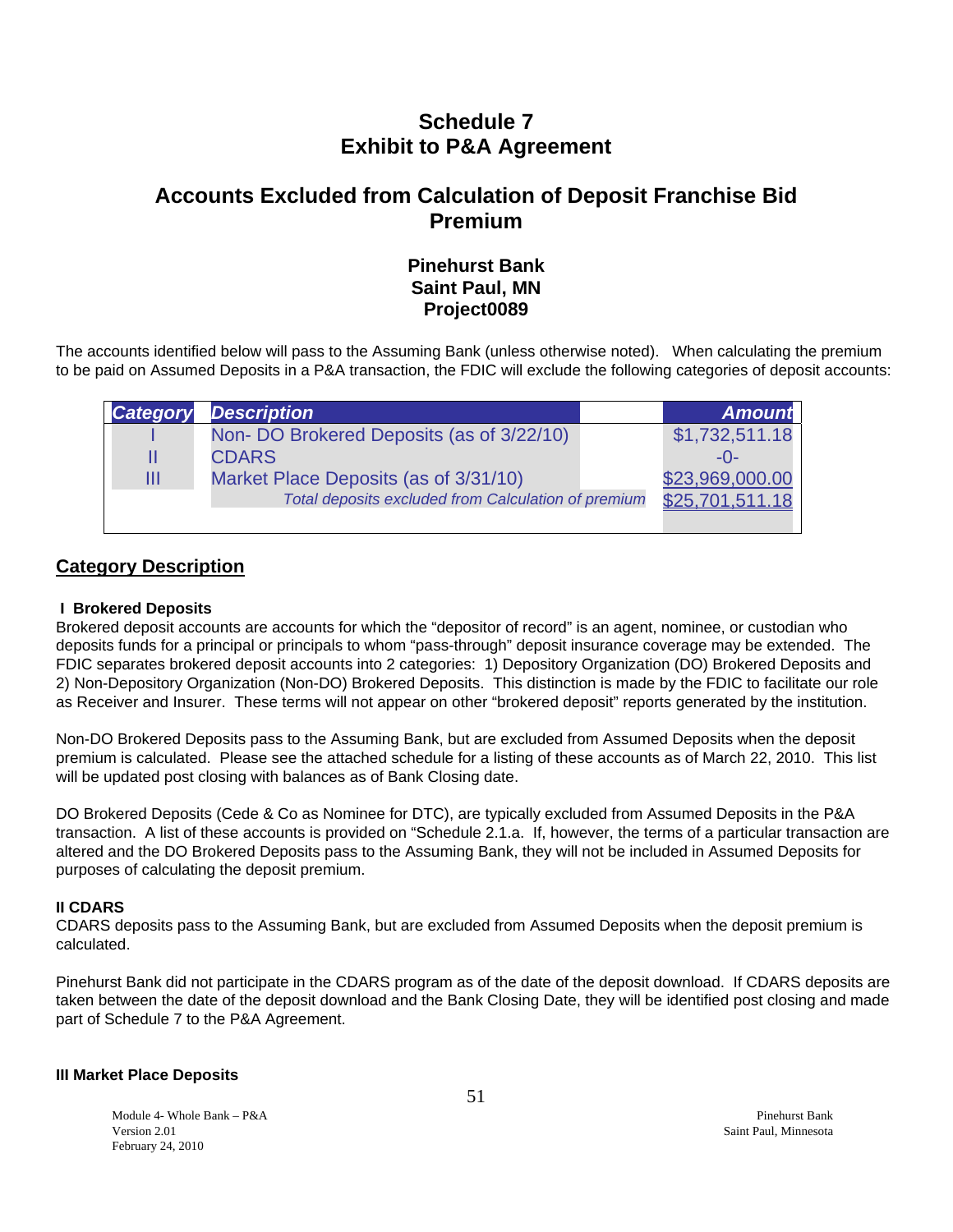"Market Place Deposits" is a description given to deposits that may have been solicited via a money desk, internet subscription service (for example, Qwickrate), or similar programs.

The attached schedule provides a snapshot of account categories and balances as of March 31, 2010, which is the date of the deposit download. The deposit franchise bid premium will be calculated using account categories and balances as of Bank Closing Date that are reflected in the general ledger or subsystem as described above. The final numbers for Schedule 7 will be provided post closing.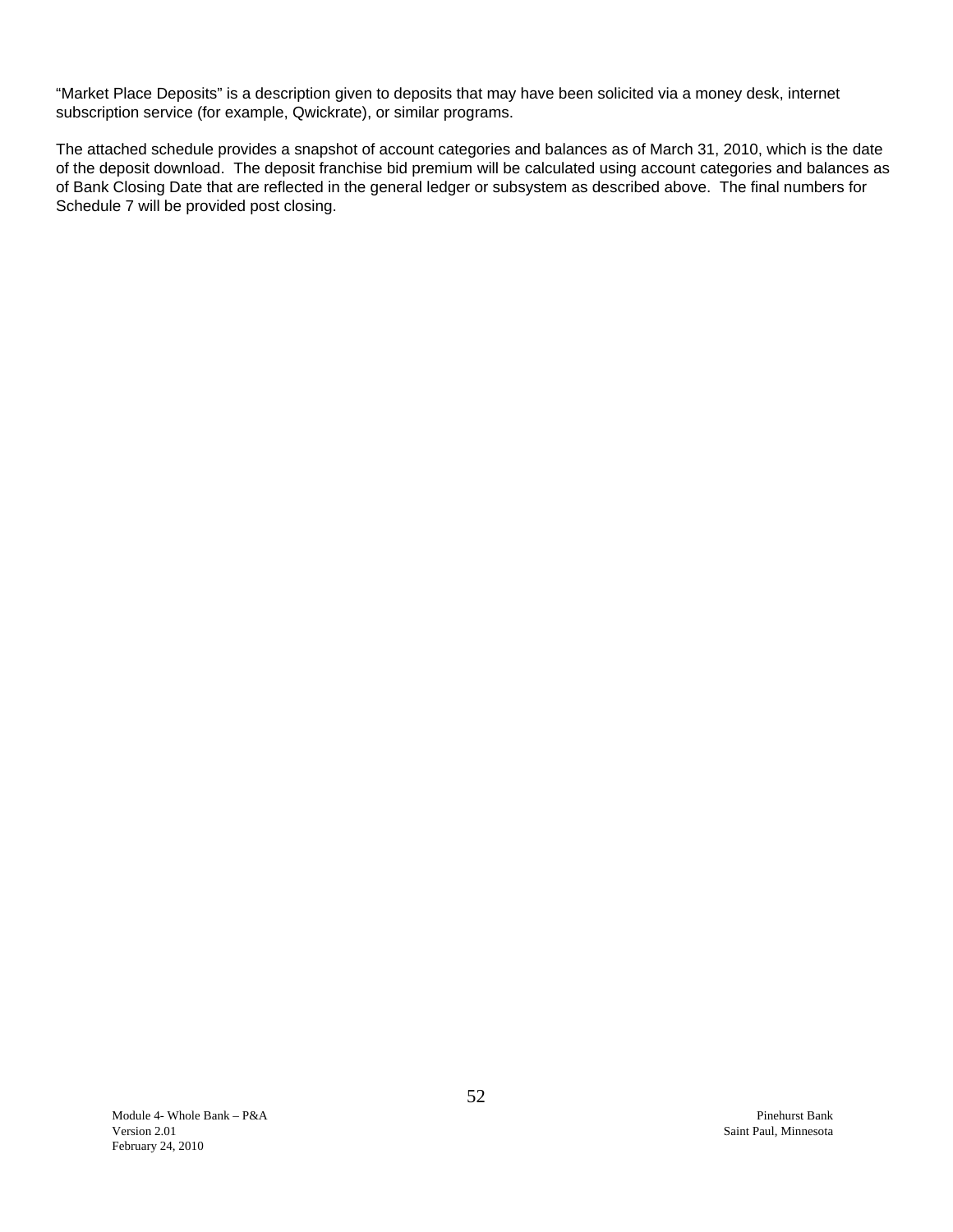

February 24, 20 I 0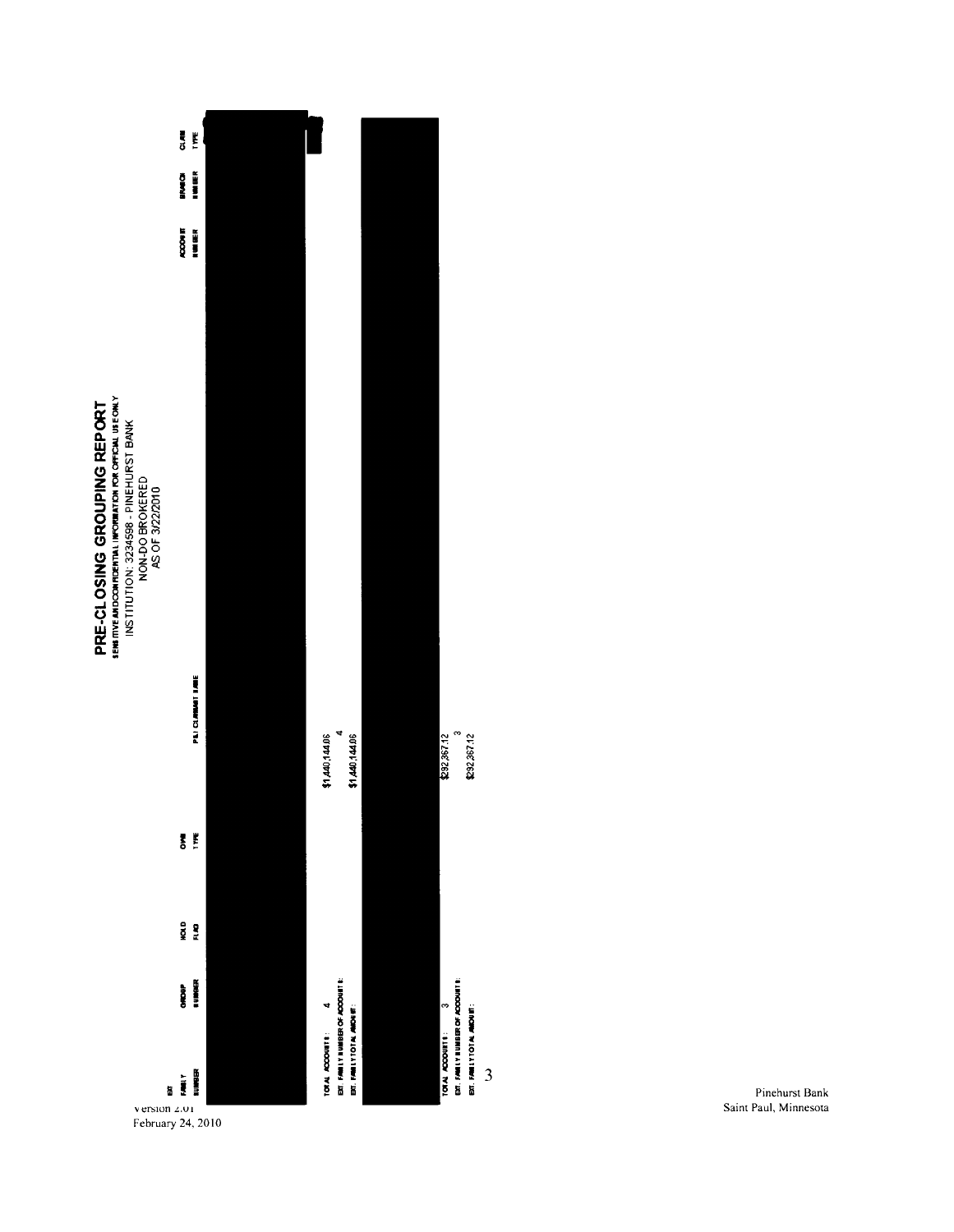| Qwickrate Deposits 3.31.10 |                            |                                   |                           |                                  |                                |                         |                          |                                         |
|----------------------------|----------------------------|-----------------------------------|---------------------------|----------------------------------|--------------------------------|-------------------------|--------------------------|-----------------------------------------|
| Acct #<br>(OD MAST)        | Custo mer Name<br>(CFMAST) | Carrent Balance<br><b>CDMASTI</b> | Interest Rate<br>(CDMAST) | Maturity Date<br><b>ICDMASTI</b> | bs ac Date<br><b>ICD MASTI</b> | CD Type Code<br>CDMAST) | CDTerm<br><b>CDMAST:</b> | <b>CD Term Code</b><br><b>ICD MAST)</b> |
|                            |                            |                                   |                           |                                  |                                |                         |                          |                                         |
|                            |                            |                                   |                           |                                  |                                |                         |                          |                                         |
|                            |                            |                                   |                           |                                  |                                |                         |                          |                                         |
|                            |                            |                                   |                           |                                  |                                |                         |                          |                                         |
|                            |                            |                                   |                           |                                  |                                |                         |                          |                                         |
|                            |                            |                                   |                           |                                  |                                |                         |                          |                                         |
|                            |                            |                                   |                           |                                  |                                |                         |                          |                                         |
|                            |                            |                                   |                           |                                  |                                |                         |                          |                                         |
|                            |                            |                                   |                           |                                  |                                |                         |                          |                                         |
|                            |                            |                                   |                           |                                  |                                |                         |                          |                                         |
|                            |                            |                                   |                           |                                  |                                |                         |                          |                                         |
|                            |                            |                                   |                           |                                  |                                |                         |                          |                                         |
|                            |                            |                                   |                           |                                  |                                |                         |                          |                                         |
|                            |                            |                                   |                           |                                  |                                |                         |                          |                                         |
|                            |                            |                                   |                           |                                  |                                |                         |                          |                                         |
|                            |                            |                                   |                           |                                  |                                |                         |                          |                                         |
|                            |                            |                                   |                           |                                  |                                |                         |                          |                                         |
|                            |                            |                                   |                           |                                  |                                |                         |                          |                                         |
|                            |                            |                                   |                           |                                  |                                |                         |                          |                                         |
|                            |                            |                                   |                           |                                  |                                |                         |                          |                                         |
|                            |                            |                                   |                           |                                  |                                |                         |                          |                                         |
|                            |                            |                                   |                           |                                  |                                |                         |                          |                                         |
|                            |                            |                                   |                           |                                  |                                |                         |                          |                                         |
|                            |                            |                                   |                           |                                  |                                |                         |                          |                                         |
|                            |                            |                                   |                           |                                  |                                |                         |                          |                                         |
|                            |                            |                                   |                           |                                  |                                |                         |                          |                                         |
|                            |                            |                                   |                           |                                  |                                |                         |                          |                                         |
|                            |                            |                                   |                           |                                  |                                |                         |                          |                                         |
|                            |                            |                                   |                           |                                  |                                |                         |                          |                                         |
|                            |                            |                                   |                           |                                  |                                |                         |                          |                                         |
|                            |                            |                                   |                           |                                  |                                |                         |                          |                                         |
|                            |                            |                                   |                           |                                  |                                |                         |                          |                                         |
|                            |                            |                                   |                           |                                  |                                |                         |                          |                                         |
|                            |                            |                                   |                           |                                  |                                |                         |                          |                                         |
|                            |                            |                                   |                           |                                  |                                |                         |                          |                                         |
|                            |                            |                                   |                           |                                  |                                |                         |                          |                                         |
|                            |                            |                                   |                           |                                  |                                |                         |                          |                                         |
|                            |                            |                                   |                           |                                  |                                |                         |                          |                                         |
|                            |                            |                                   |                           |                                  |                                |                         |                          |                                         |

Module 4- Whole Bank - P&A Pinchurst Bank Panchurst Bank Pinchurst Bank Pinchurst Bank Pinchurst Bank Pinchurst Bank Pinchurst Bank Panchurst Bank Pinchurst Bank Pinchurst Bank Pinchurst Bank Pinchurst Bank Pinchurst Bank February 24, 2010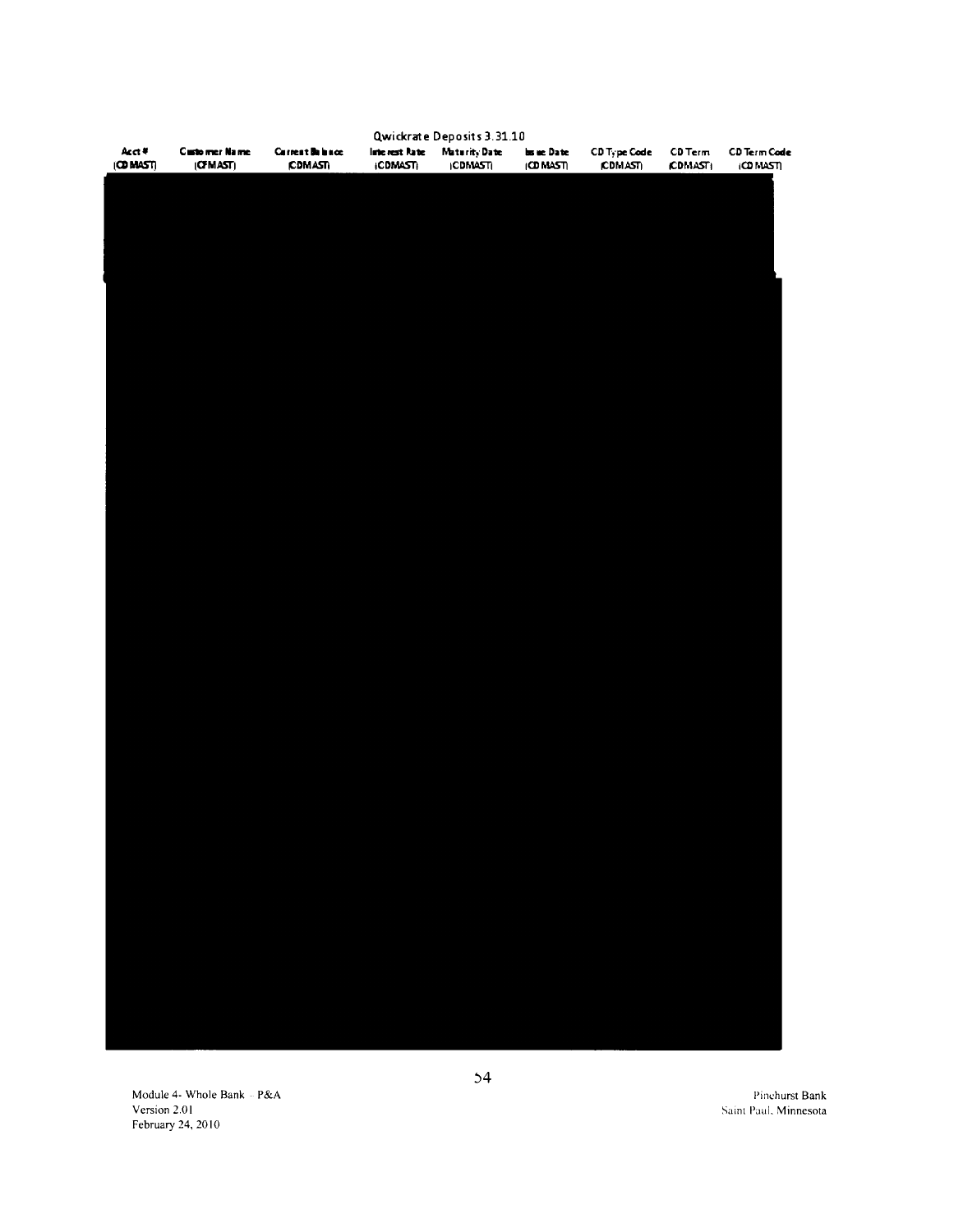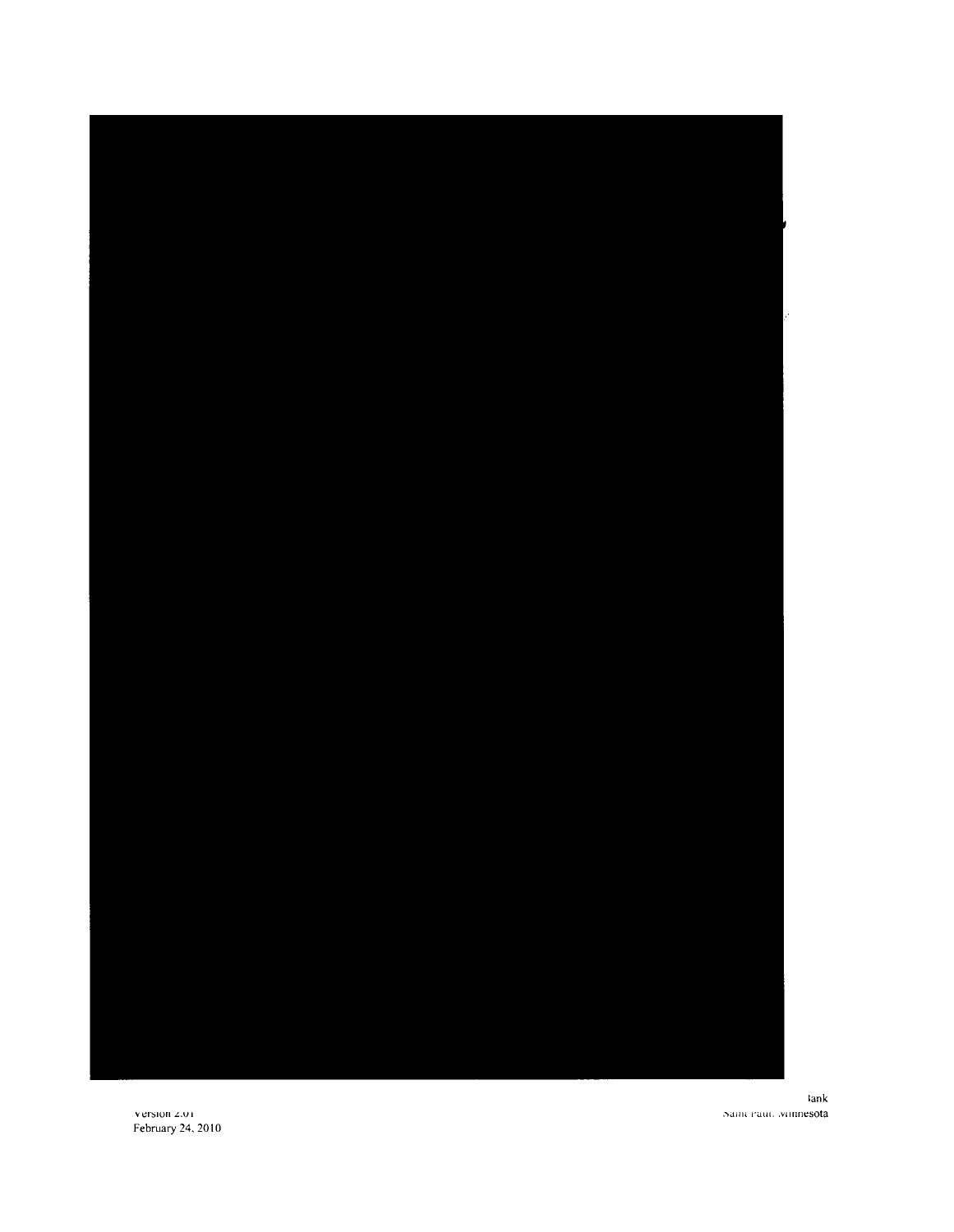

2009.00000

Module 4- Whole Bank P&A Piidiurst Bank Part of the Second Pinchurst Bank Pinchurst Bank Pinchurst Bank Pinchurst Bank Version 2.01<br>February 24, 2010

Saint Paul. Minnesota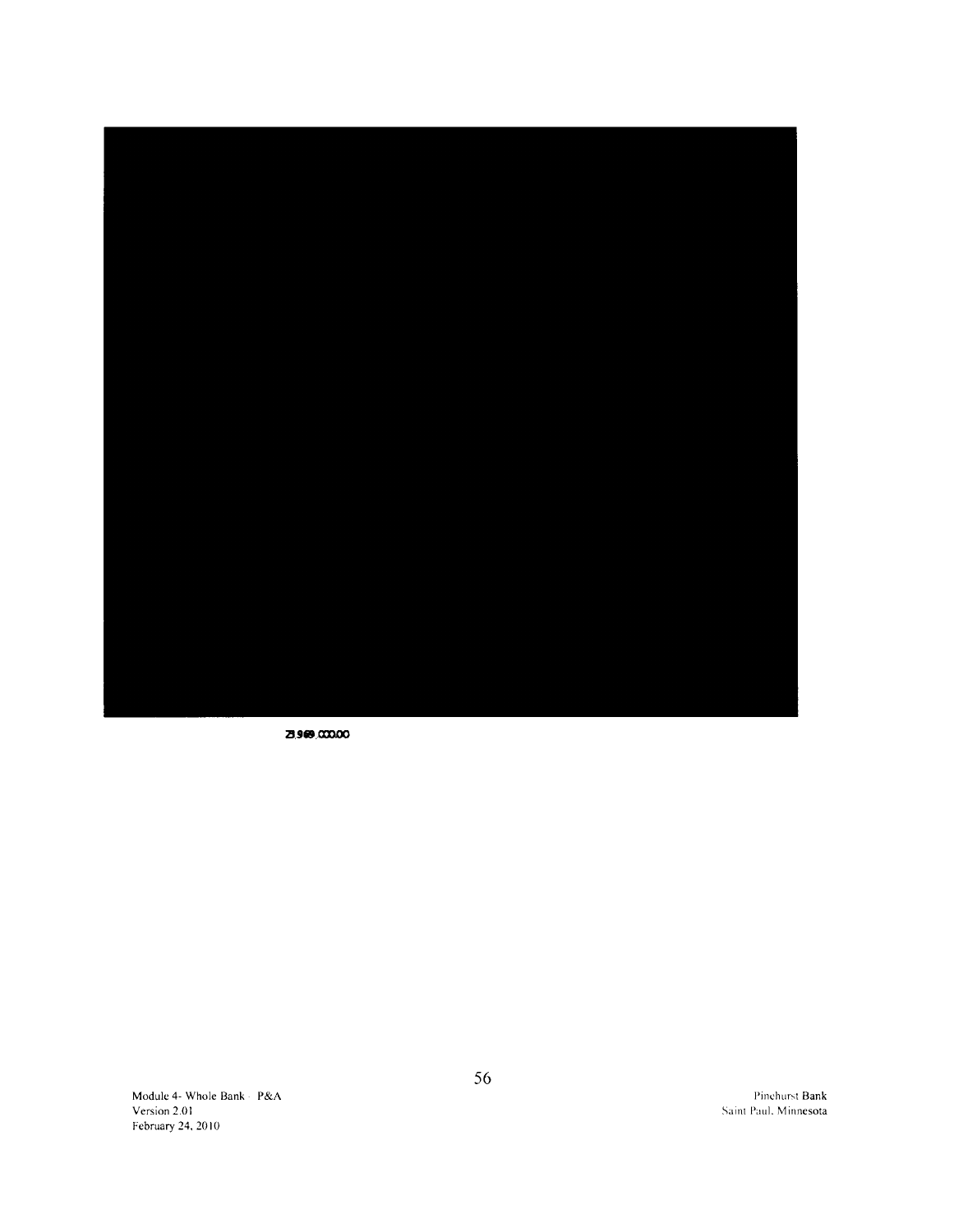# **EXHIBIT 2.3A FINAL NOTICE LETTER**

**FINAL LEGAL NOTICE** 

Claiming Requirements for Deposits Under 12 U.S.C. 1822(e)

**[Date]** 

**[Name of Unclaimed Depositor] [Address of Unclaimed Depositor] [Anytown, USA]** 

Subject: **[XXXXX – Name of Bank City, State]** – In Receivership

Dear **[Sir/Madam]:** 

As you may know, on **[Date: Closing Date]**, the **[Name of Bank ("The Bank")]** was closed and the Federal Deposit Insurance Corporation ("FDIC") transferred **[The Bank's]** accounts to **[Name of Acquiring Institution].** 

According to federal law under 12 U.S.C., 1822(e), on **[Date: eighteen months from the Closing Date]**, **[Name of Acquiring Institution]** must transfer the funds in your account(s) back to the FDIC if you have not claimed your account(s) with **[Name of Acquiring Institution].** Based on the records recently supplied to us by **[Name of Acquiring Institution]**, your account(s) currently fall into this category.

This letter is your formal Legal Notice that you have until **[Date: eighteen months from the Closing Date]**, to claim or arrange to continue your account(s) with **[Name of Acquiring Institution].** There are several ways that you can claim your account(s) at **[Name of Acquiring Institution]**. It is only necessary for you to take any one of the following actions in order for your account(s) at **[Name of Acquiring Institution]** to be deemed claimed. In addition, if you have more than one account, your claim to one account will automatically claim all accounts:

1. Write to **[Name of Acquiring Institution**] and notify them that you wish to keep your account(s) active with them. Please be sure to include the name of the account(s), the account number(s), the signature of an authorized signer on the account(s), name, and address. **[Name of Acquiring Institution]** address is:

#### **[123 Main Street**

#### **Anytown, USA]**

2. Execute a new signature card on your account(s), enter into a new deposit agreement with **[Name of Acquiring Institution],** change the ownership on your account(s), or renegotiate the terms of your certificate of deposit account(s) (if any).

Module 4- Whole Bank – P&A Pinehurst Bank Version 2.01 Saint Paul, Minnesota February 24, 2010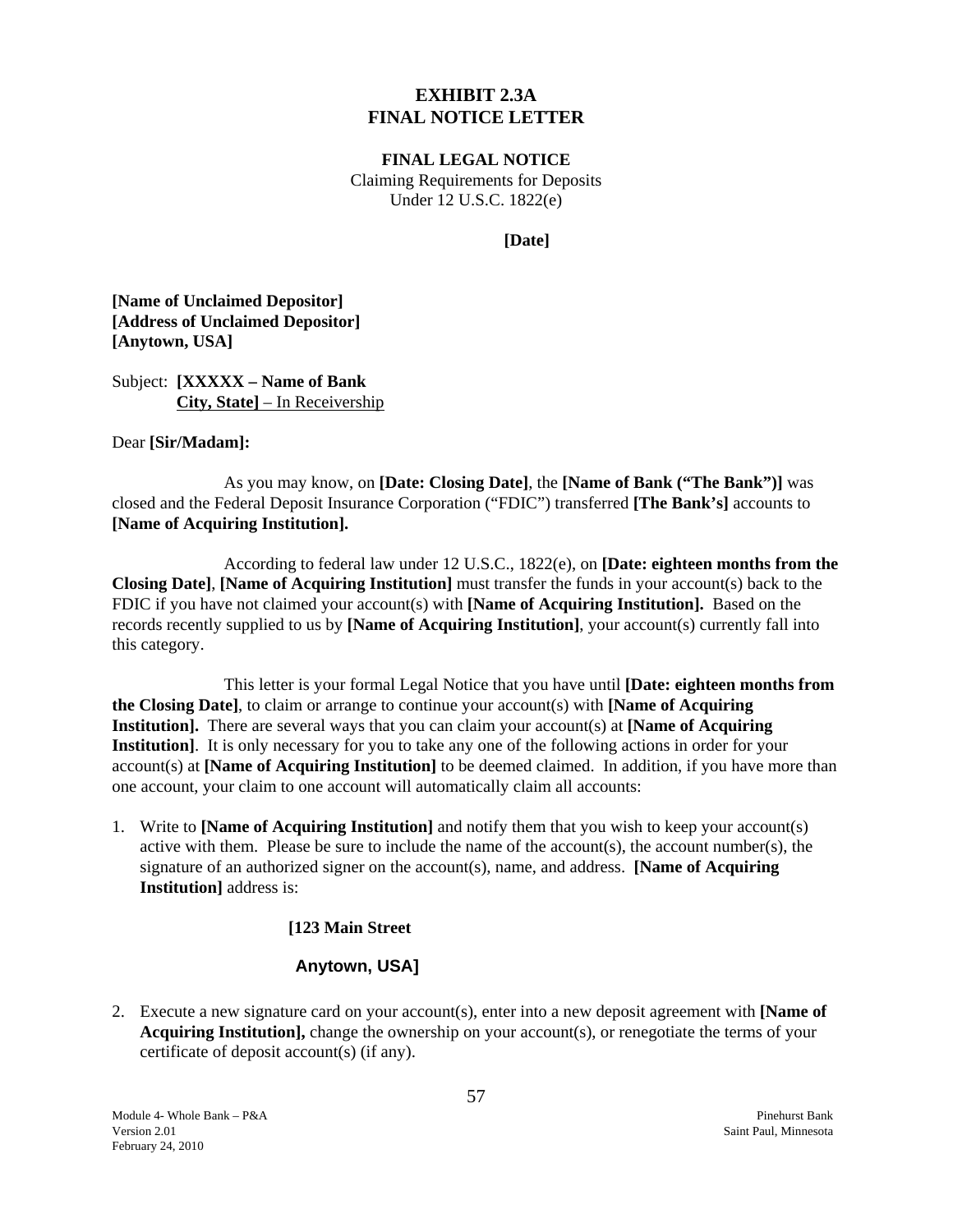- 3. Provide **[Name of Acquiring Institution]** with a change of address form.
- 4. Make a deposit to or withdrawal from your account(s). This includes writing a check on any account or having an automatic direct deposit credited to or an automatic withdrawal debited from an account.

If you do not want to continue your account(s) with **[Name of Acquiring Institution]** for any reason, you can withdraw your funds and close your account(s). Withdrawing funds from one or more of your account(s) satisfies the federal law claiming requirement. If you have time deposits, such as certificates of deposit, **[Name of Acquiring Institution]** can advise you how to withdraw them without being charged an interest penalty for early withdrawal.

If you do not claim ownership of your account(s) at **[Name of Acquiring Institution by Date: eighteen months from the Closing Date]** federal law requires **[Name of Acquiring Institution]**  to return your deposits to the FDIC, which will deliver them as unclaimed property to the State indicated in your address in the Failed Institution's records. If your address is outside of the United States, the FDIC will deliver the deposits to the State in which the Failed Institution had its main office. 12 U.S.C. § 1822(e). If the State accepts custody of your deposits, you will have 10 years from the date of delivery to claim your deposits from the State. After 10 years you will be permanently barred from claiming your deposits. However, if the State refuses to take custody of your deposits, you will be able to claim them from the FDIC until the receivership is terminated. If you have not claimed your insured deposits before the receivership is terminated, and a receivership may be terminated at any time, all of your rights in those deposits will be barred.

If you have any questions or concerns about these items, please contact **[Bank Employee]** at **[Name of Acquiring Institution]** by phone at **[(XXX) XXX-XXXX].** 

Sincerely,

**[Name of Claims Specialist] [Title]**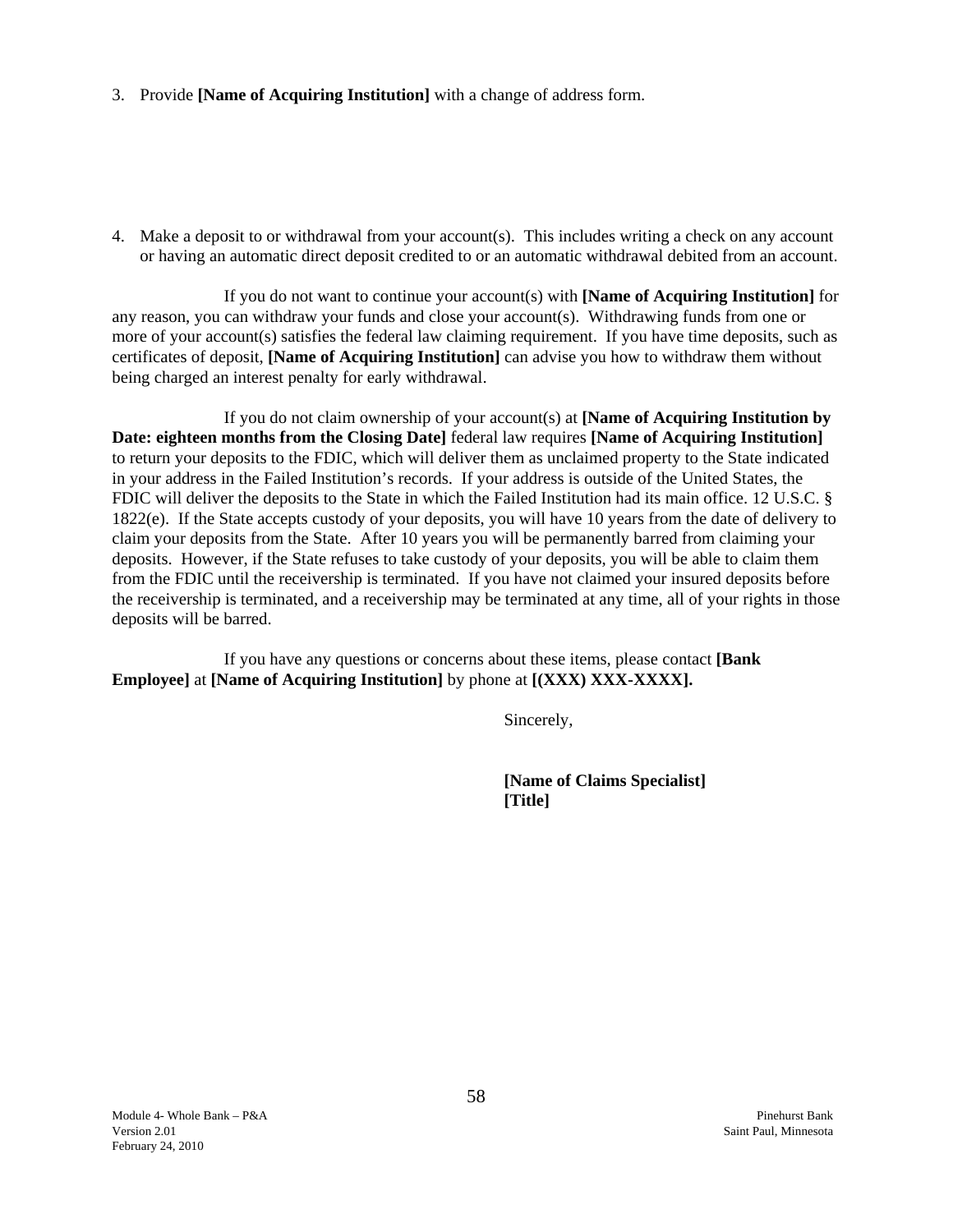# **EXHIBIT 2.3B AFFIDAVIT OF MAILING**

## **AFFIDAVIT OF MAILING**

*State of* 

*COUNTY OF* 

I am employed as a **[Title of Office]** by the **[Name of Acquiring Institution]**.

This will attest that on **[Date of mailing]**, I caused a true and correct copy of the Final Legal Notice, attached hereto, to owners of unclaimed deposits of **[Name of Failed Bank]**, City, State, to be prepared for deposit in the mail of the United States of America on behalf of the Federal Deposit Insurance Corporation. A list of depositors to whom the notice was mailed is attached. This notice was mailed to the depositor's last address as reflected on the books and records of the **[Name of Failed Bank]** as of the date of failure.

> **[Name] [Title of Office] [Name of Acquiring Institution]**

**Subscribed and sworn to before me this \_\_\_\_\_\_\_day of [Month, Year].** 

 $\overline{\phantom{a}}$  ,  $\overline{\phantom{a}}$  ,  $\overline{\phantom{a}}$  ,  $\overline{\phantom{a}}$  ,  $\overline{\phantom{a}}$  ,  $\overline{\phantom{a}}$  ,  $\overline{\phantom{a}}$  ,  $\overline{\phantom{a}}$  ,  $\overline{\phantom{a}}$  ,  $\overline{\phantom{a}}$  ,  $\overline{\phantom{a}}$  ,  $\overline{\phantom{a}}$  ,  $\overline{\phantom{a}}$  ,  $\overline{\phantom{a}}$  ,  $\overline{\phantom{a}}$  ,  $\overline{\phantom{a}}$ 

**My commission expires:** 

**\_\_\_\_\_\_\_\_\_\_\_\_\_\_\_\_\_\_\_\_\_\_ \_\_\_\_\_\_\_\_\_\_\_\_\_\_\_\_\_\_\_\_\_\_\_\_\_\_\_\_\_\_\_\_ [Name], Notary Public**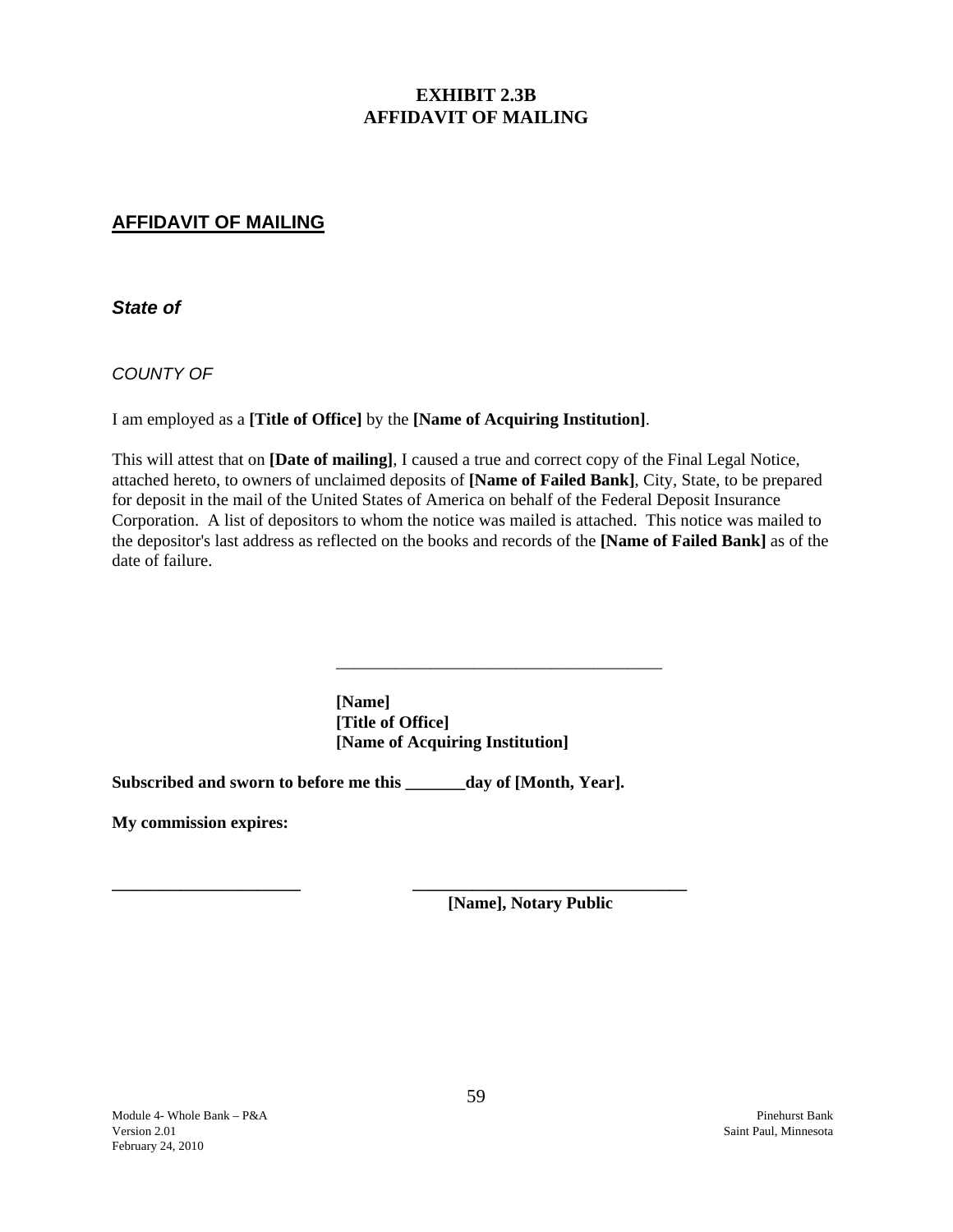# **EXHIBIT 3.2(c) -- VALUATION OF CERTAIN QUALIFIED FINANCIAL CONTRACTS**

#### <span id="page-63-0"></span>**A**. **Scope**

Interest Rate Contracts - All interest rate swaps, forward rate agreements, interest rate futures, caps, collars and floors, whether purchased or written.

Option Contracts - All put and call option contracts, whether purchased or written, on marketable securities, financial futures, foreign currencies, foreign exchange or foreign exchange futures contracts.

Foreign Exchange Contracts - All contracts for future purchase or sale of foreign currencies, foreign currency or cross currency swap contracts, or foreign exchange futures contracts.

#### **B. Exclusions**

All financial contracts used to hedge assets and liabilities that are acquired by the Assuming Institution but are not subject to adjustment from Book Value.

#### C. Adjustment

The difference between the Book Value and market value as of Bank Closing.

## **D. Methodology**

- 1. The price at which the Assuming Institution sells or disposes of Qualified Financial Contracts will be deemed to be the fair market value of such contracts, if such sale or disposition occurs at prevailing market rates within a predefined timetable as agreed upon by the Assuming Institution and the Receiver.
- 2. In valuing all other Qualified Financial Contracts, the following principles will apply:
	- (i) All known cash flows under swaps or forward exchange contracts shall be present valued to the swap zero coupon interest rate curve.
	- (ii) All valuations shall employ prices and interest rates based on the actual frequency of rate reset or payment.
	- (iii) Each tranche of amortizing contracts shall be separately valued. The total value of such amortizing contract shall be the sum of the values of its component tranches.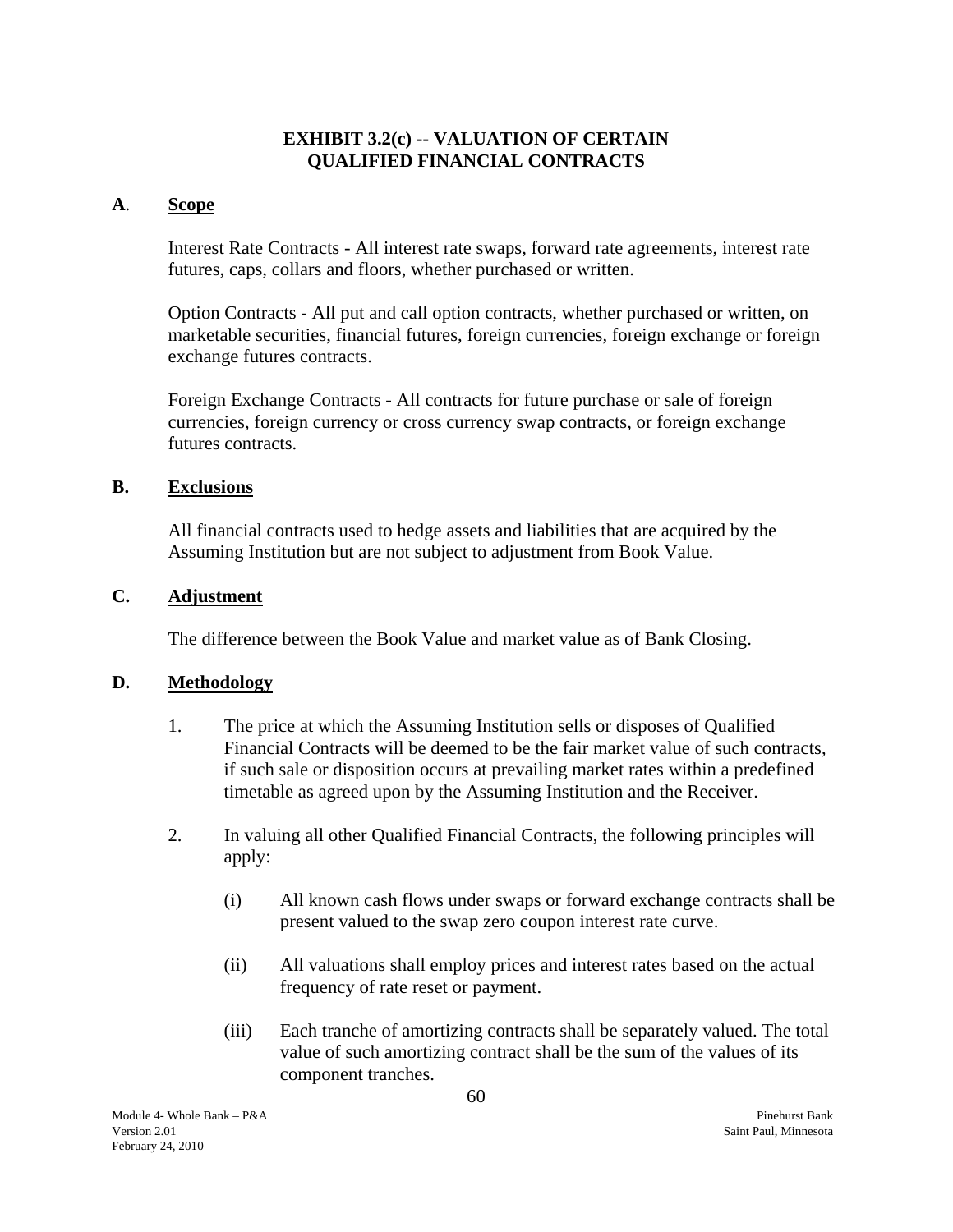- (iv) For regularly traded contracts, valuations shall be at the midpoint of the bid and ask prices quoted by customary sources (e.g., The Wall Street Journal, Telerate, Reuters or other similar source) or regularly traded exchanges.
- (v) For all other Qualified Financial Contracts where published market quotes are unavailable, the adjusted price shall be the average of the bid and ask price quotes from three (3) securities dealers acceptable to the Receiver and Assuming Institution as of Bank Closing. If quotes from securities dealers cannot be obtained, an appraiser acceptable to the Receiver and the Assuming Institution will perform a valuation based on modeling, correlation analysis, interpolation or other techniques, as appropriate.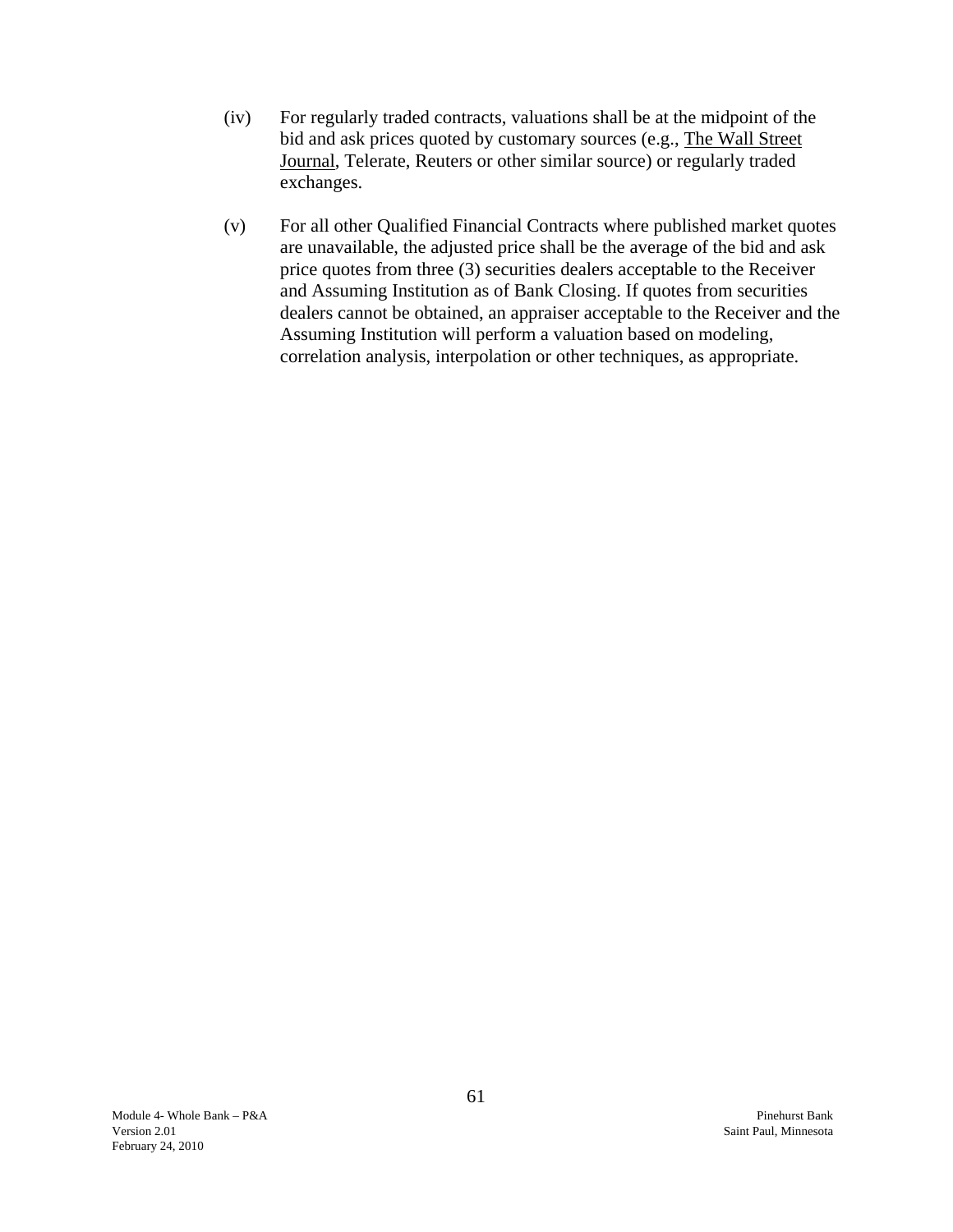## **EXHIBIT 4.13 INTERIM ASSET SERVICING ARRANGEMENT**

<span id="page-65-0"></span>(a) With respect to each asset (or liability) designated from time to time by the Receiver to be serviced by the Assuming Institution pursuant to this Arrangement, including any Assets sold by the Receiver but with respect to which the Receiver has an obligation to service or provide servicing support. (such being designated as "Pool Assets"), during the term of this Arrangement, the Assuming Institution shall:

(i) Promptly apply payments received with respect to any Pool Assets;

(ii) Reverse and return insufficient funds checks;

(iii) Pay (A) participation payments to participants in Loans, as and when received; and (B) tax and insurance bills on Pool Assets as they come due, out of escrow funds maintained for purposes;

(iv) Maintain accurate records reflecting (A) the payment history of Pool Assets, with updated information received concerning changes in the address or identity of the obligors and (B) usage of data processing equipment and employee services with respect to servicing duties;

(v) Send billing statements to obligors on Pool Assets to the extent that such statements were sent by the Failed Bank;

(vi) Send notices to obligors who are in default on Loans (in the same manner as the Failed Bank);

(vii) Send to the Receiver, Attn: Managing Liquidator, at the address provided in Section 13.7 of the Agreement, or to such other person at such address as the Receiver may designate, via overnight delivery: (A) on a weekly basis, weekly reports for the Pool Assets, including, without limitation, reports reflecting collections and the trial balances, transaction journals and loan histories for Pool Assets having activity, together with copies of (1) checks received, (2) insufficient funds checks returned, (3) checks for payment to participants or for taxes and insurance, (4) pay-off requests, (5) notices to defaulted obligors, and (6) data processing and employee logs and (B) any other reports, copies or information as may be periodically or from time to time requested;

(viii) Remit on a weekly basis to the Receiver, Attn: Division of Finance, Cashier Unit, Operations, at the address in (vii), via wire transfer to the account designated by the Receiver, or to such other person at such address and/or account as the Receiver may designate, all payments received on Pool Assets managed by the Assuming Institution or at such time and place and in such manner as may be directed by the Receiver;